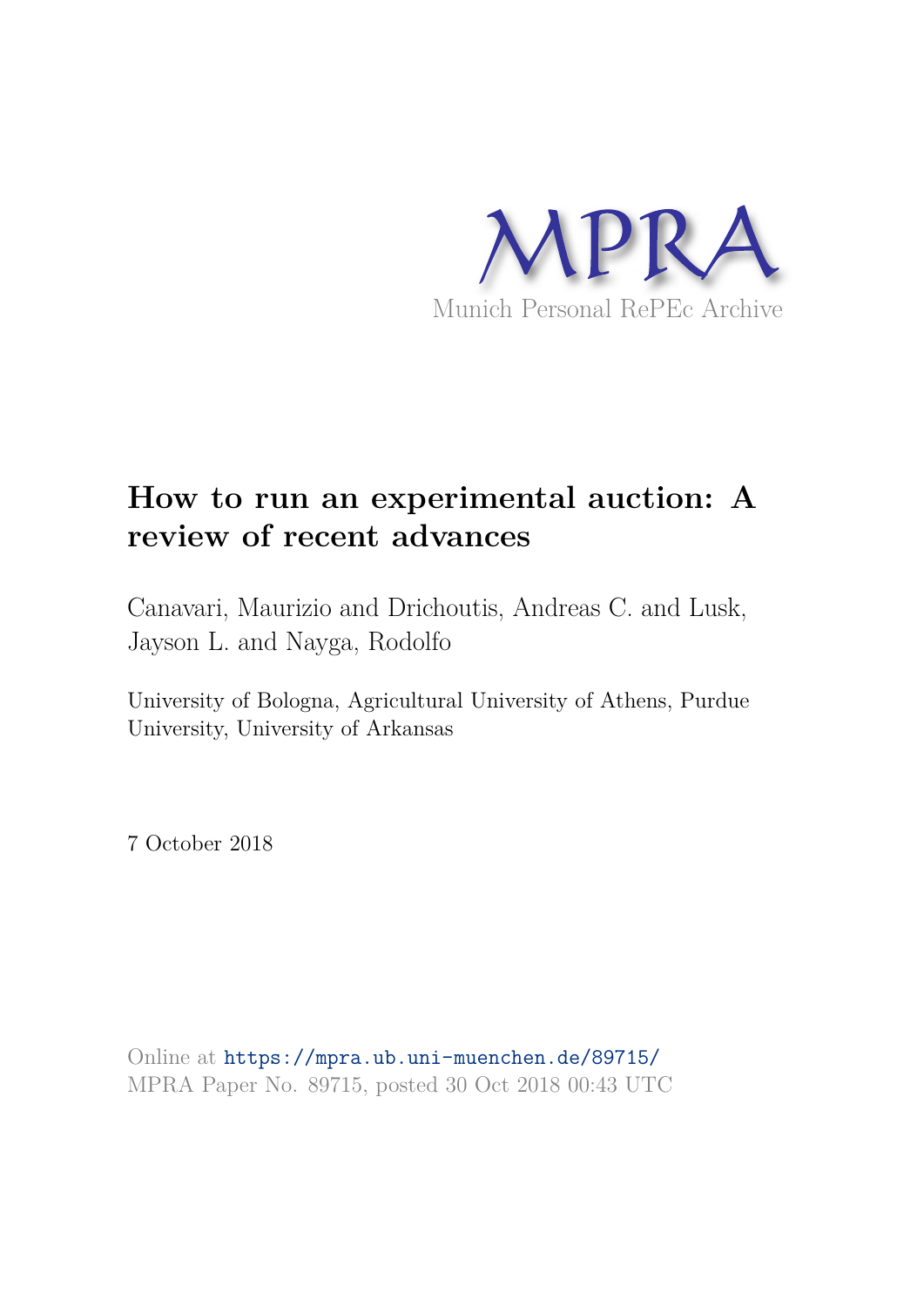# How to run an experimental auction: A review of recent advances<sup>∗</sup>

Maurizio Canavari<sup>†1</sup>, Andreas C. Drichoutis<sup>‡2</sup>, Jayson L. Lusk<sup>§3</sup>, and Rodolfo M. Nayga, Jr.¶<sup>4</sup>

> Alma Mater Studiorum-University of Bologna Agricultural University of Athens Purdue University University of Arkansas

> > First Draft: October 7, 2018 This Version: October 18, 2018

Abstract: In this paper, we review the recent advances in the literature of experimental auctions and provide practical advice and guidelines for researchers. We focus on issues related to randomization to treatment and causal identification of treatment effects, on design issues such as selection between different elicitation formats, multiple auction groups in a single session, and house money effects. We also discuss sample size issues related to recent trends about preregistration and pre-analysis plans. We then present the pros and cons of moving auction studies from the lab to the field and review the recent literature on behavioral factors that have been identified as important for auction outcomes.

Keywords: auctions, randomization, sample size, pre-registration, field experiments, behavioral factors

JEL codes: C57, C90, D44

<sup>∗</sup>We would like to thank Uri Simonsohn and Jay Corrigan for helpful suggestions.

<sup>†</sup>Associate Professor, Department of Agricultural and Food Science and Technology, Alma Mater-Studiorum-University of Bologna, Viale Fanin 50, 40126, Bologna, Italy, e-mail: maurizio.canavari@unibo.it.

<sup>‡</sup>Assistant Professor, Department of Agricultural Economics & Rural Development, Agricultural University of Athens, Iera Odos 75, 11855, Greece, e-mail: adrihout@aua.gr.

<sup>§</sup>Distinguished Professor and Head, Department of Agricultural Economics, Purdue University, 403 W. State St, West Lafayette, IN 47907-2056, USA, e-mail: jlusk@purdue.edu.

<sup>¶</sup>Distinguished Professor and Tyson Endowed Chair, Department of Agricultural Economics & Agribusiness, University of Arkansas, Fayetteville, AR 72701, USA, tel: +1-4795752299 e-mail: rnayga@uark.edu.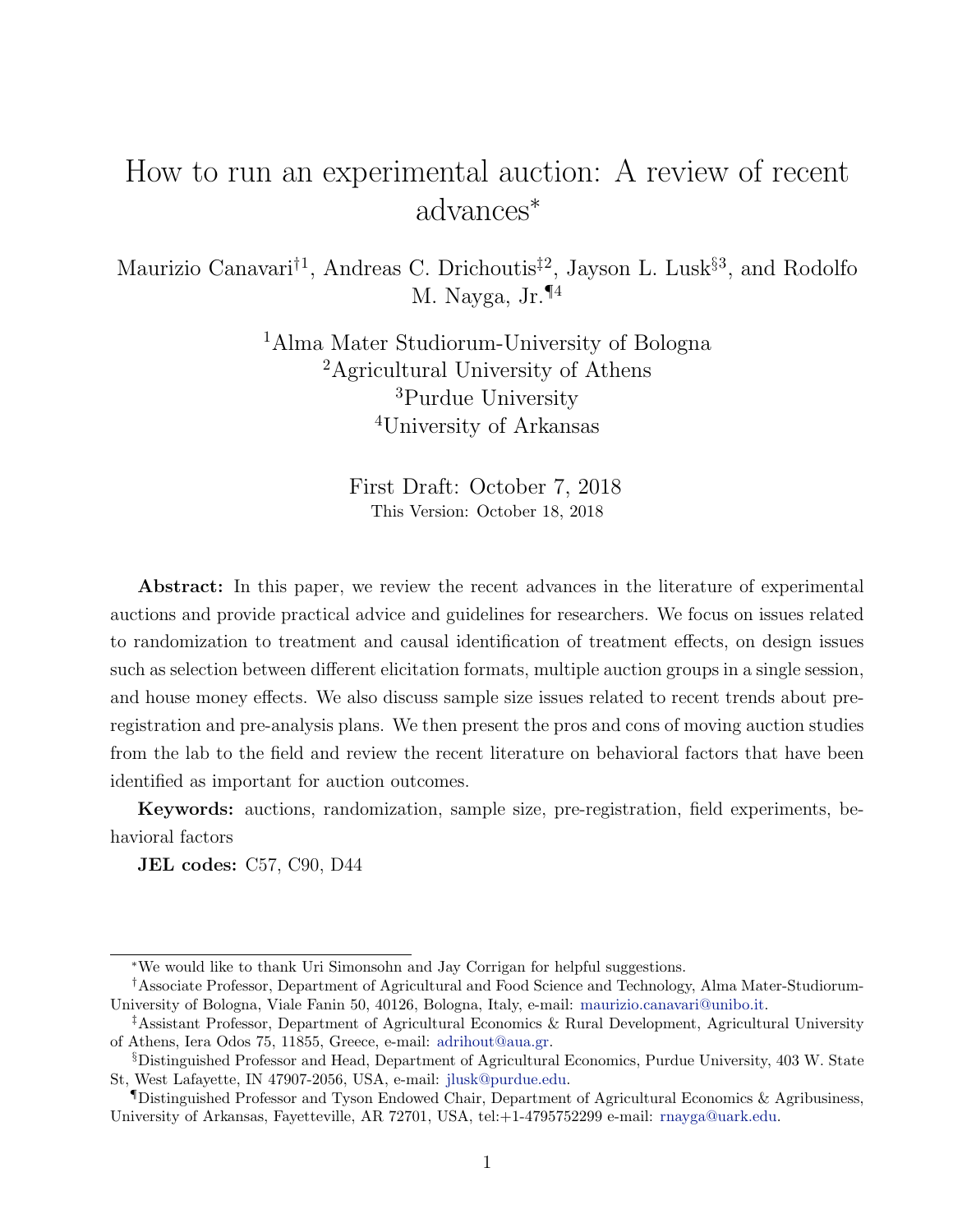## 1 Introduction

In the more than ten years since the first thorough treatise of auctions as a methodological tool for value elicitation in applied economics and marketing research (Lusk and Shogren, 2007), the literature on experimental auctions has been accumulating at an increasing rate. For example, in the years 2016 and 2017, more than 100 papers per year were published on 'experimental auctions', representing roughly a 35% increase from an average of 80 papers/year for the years 2013 to 2015 (own calculations based on a Web of Science search for the terms 'experimental' + 'auctions'; see also Figure 1 for a time trend).

Experimental auctions have become a popular method for valuation research because they allow economists, psychologists, and marketers to determine the monetary value people place on non-market goods in order to carry out cost-benefit analysis, to determine the welfare effects of technological innovation or public policy, to forecast new product success, and to understand individual's behavior as citizens and consumers (Lusk and Shogren, 2007). Businesses are eager to develop an understanding of the factors affecting consumers' willingness-to-pay (WTP) for their products in the hope that this may lead to better product adoption and pricing decisions. One of the big advantages of auctions, often advertised by its proponents, is that (given incentive compatibility) auctions do not, in principle, suffer from the problem of stated preferences surveys because they are not hypothetical; i.e., they involve exchanging real money for real goods in an active market. In addition, in experimental auctions, the price paid is separate from what the winner(s) bid, so in theory they are incentive compatible mechanisms. Finally, in contrast to non-hypothetical choice experiments run with real products and money where one needs to estimate the WTP values using discrete choice models, one can directly obtain each respondent's WTP value in auctions from the bids. However, in practice there are a variety of factors that could potentially affect auction outcomes that deserve greater attention.

While Lusk and Shogren (2007) provide a thorough discussion of various issues involving experimental auctions (e.g., training and practice, endowment or full bidding approach, learning and affiliation etc.), there have been significant recent developments in the literature on many of these issues. For example, Lusk and Shogren (2007) when discussing the pros and cons of the endowment and the full bidding approach, they argue that if there are perfect field substitutes to products offered in the full bidding approach, then the bids for each of the products will be censored at the market price of the products and the differences in optimal bids might differ from the differences in values.<sup>1</sup> Since field substitutes have no effect on bids in the endowment approach, Lusk and Shogren (2007) recommend the endowment approach when outside options exist for the auction goods. Alfnes (2009) on the other hand, challenges this view and develops

<sup>&</sup>lt;sup>1</sup>In the endowment approach, subjects are endowed with one product and are asked their WTP to exchange the endowed product with an upgraded product. In the full bidding approach, subjects bid on two or more products simultaneously.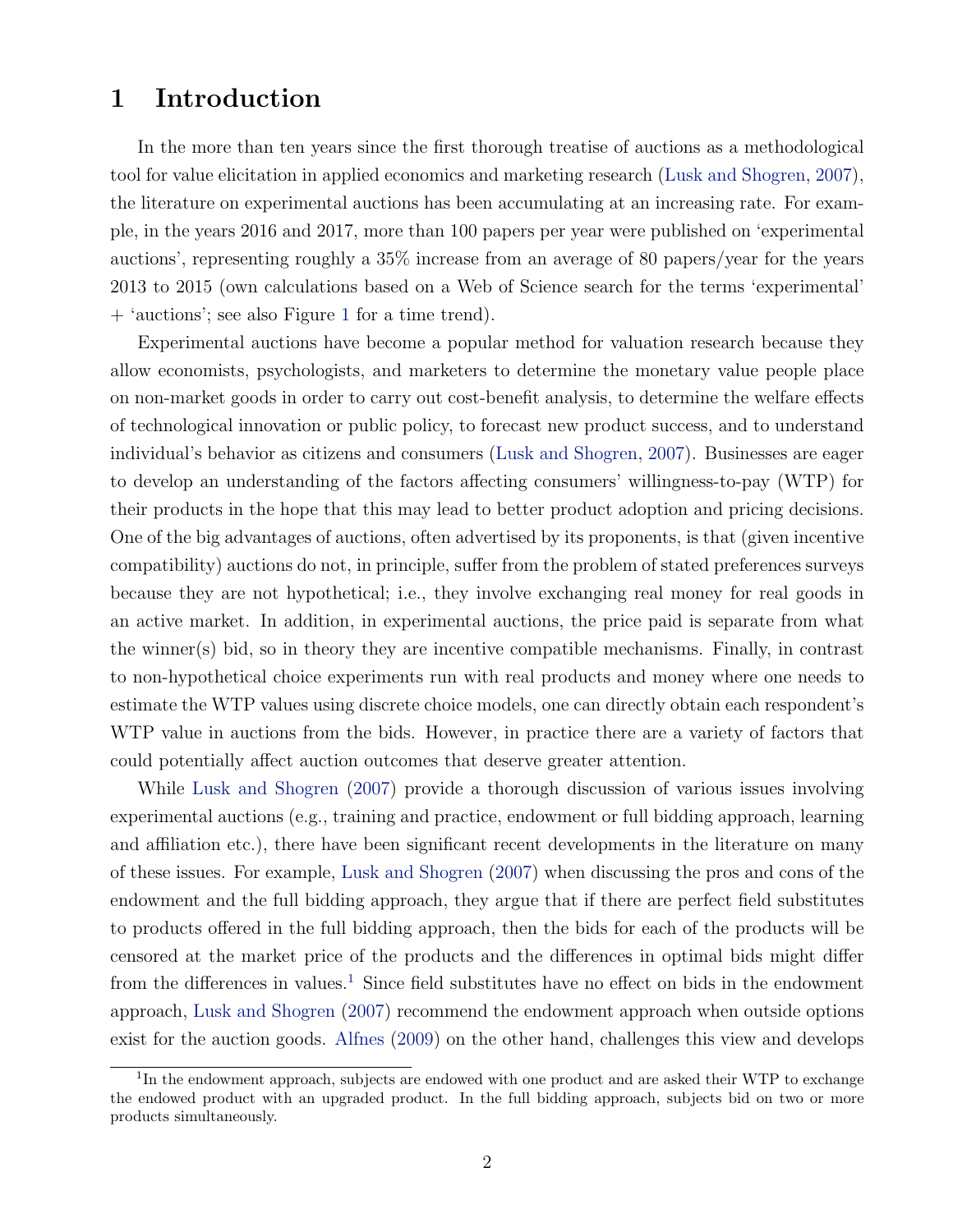a theoretical model that shows that if two alternatives that are offered in an auction differ in only one or two attributes, have the same set of field substitutes and are difficult to resell, the difference in optimal bids is equal to the difference in value.

Another example is the issue of eliciting valuations over multiple rounds in auctions and posting information (i.e., price from previous round) in between rounds. While Lusk and Shogren (2007) presented a balanced discussion on this issue of bid affiliation along with some empirical results indicating that posted prices have no effect on bids, their discussion did not settle the issue and instead led to an adversarial collaboration of researchers with different views on this issue. This adversarial collaboration resulted in the paper by Corrigan et al. (2012) which presented results from induced value experiments that show that posting prices between rounds creates larger deviations from induced values. In addition, they found that in an auction for lotteries, exposing subjects to price feedback makes them more likely to commit preference reversals. As a consequence, price posting between rounds has become much less common in recent literature.



Figure 1: Time trend of number of publications on the topic of 'experimental' + 'auction'

In addition to a glimpse of recent developments in the literature we offer above, in the rest of the paper we take a more systematic exploration of the practicalities of running an auction. Our general aim is to discuss issues that are important to consider in any experimental design as well as to discuss recent trends in the experimental auctions literature. Our literature review cannot be all inclusive since the volume of papers published since Lusk and Shogren's (2007)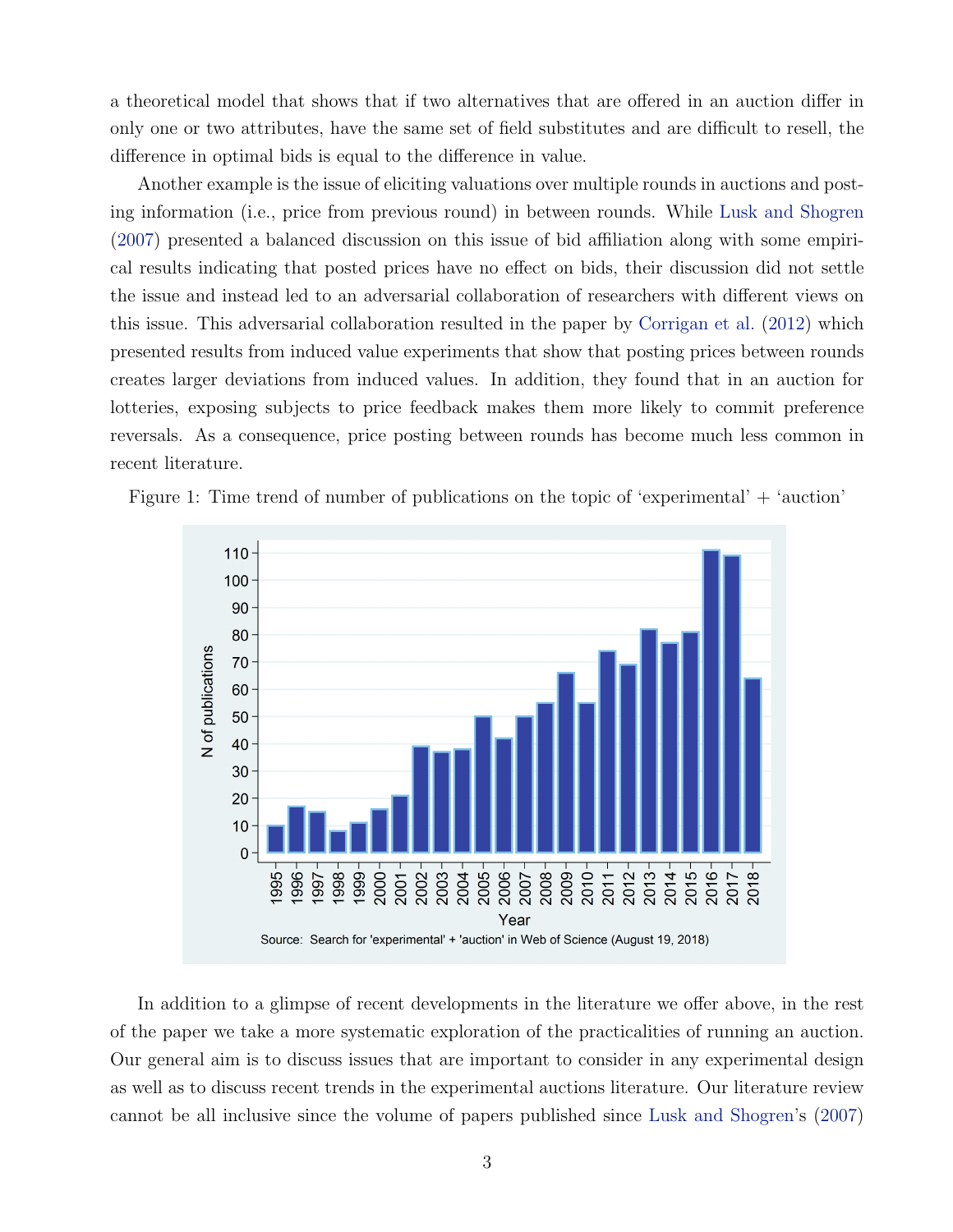book is voluminous (take a look at Figure 1 again). Instead, we highlight papers that we believe are important from a methodological point of view; hence, we excluded many papers that just use experimental auctions as a tool for elicitation of values.

In the next section, we begin by discussing an issue that we believe is often ignored in studies that try to experimentally manipulate a factor in order to establish causality. This issue is randomization to treatment, which is a concern not just in auction studies but also to many experimental studies. In Section 3 we discuss more specific design issues that have not been given due attention such as a discussion on elicitation formats, the practice of forming multiple auction groups in a single session, house money effects in auctions etc. In Sections 4 and 5 we bring up the issues related to sample size and power as well as the need to focus not just on pvalues but also on the magnitude of the estimates. We then discuss standard ways of analyzing auction data in Section 6 as well as an overview of recent advances. Then, we go over recent trends in relation to pre-registration and pre-analysis plans as a means to reduce p-hacking and increase replicability in the social sciences in Section 7. In Section 8 we discuss issues related to the conduct of auctions in the field vs. the lab. Our penultimate section (Section 9) is devoted in reviewing the literature on behavioral factors that appear to be important when considering what might affect auction outcomes. We then conclude in the final section.

### 2 Randomization to treatment in auctions

Many experimental auction studies are used as value elicitation vehicles to uncover consumers' WTP for novel goods and services and their attributes. As a value elicitation mechanism, these auctions do not normally apply the experimental method to estimate effect sizes from treatment and control groups since the aim is generally to construct a market that does not exist outside the auction environment. Controls are often then used in a multi-variate correlational research context in the form of independent variables to isolate the effect of these variables from other influences and to provide a causal interpretation. For example, one can regress bids on gender and then provide a potentially causal interpretation of gender effects on bidding behavior.

There are many other cases however where auction studies are conducted with the use of experimental designs that hold all other factors constant, so that the change in the outcome of interest can be associated with changes in the manipulated factor. This is casually referred to as the gold standard of experimentation for causal inference. For example, in the simplest of experimental designs, the single manipulated factor would be varied at two levels; e.g., providing information and not providing information. Causal interpretation of the manipulated factor (information in this particular example) is then based on the Neyman-Rubin model of causal inference due to Neyman (his original work appeared in Polish in a doctoral thesis submitted to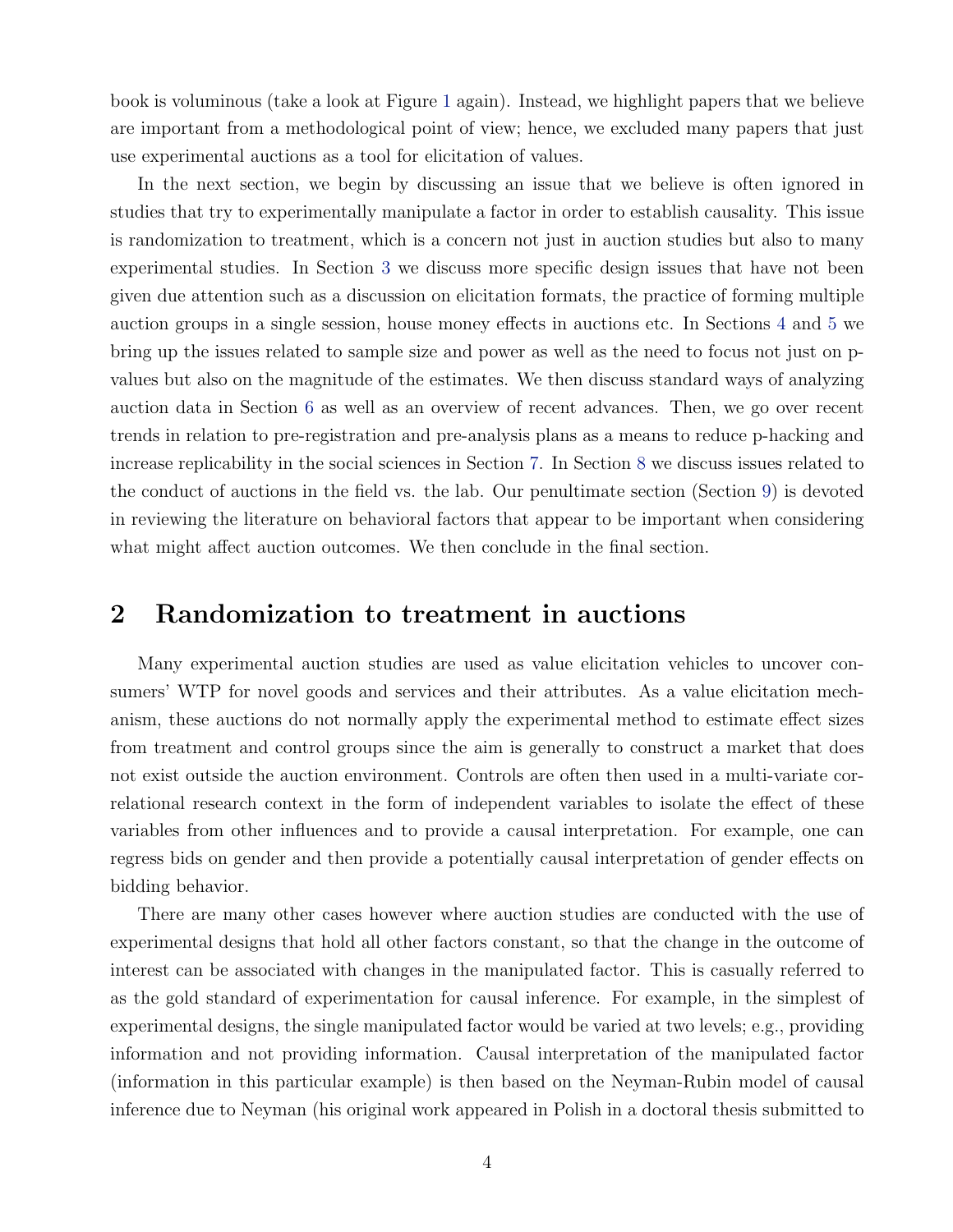the University of Warsaw; for excerpts reprinted in English and some commentary see Rubin, 1990; Speed, 1990; Splawa-Neyman et al., 1990) and Rubin (1974).

Auction studies that seek to estimate effect sizes from treatment and control groups often pay too little attention to the fact that causal interpretation based on the Neyman-Rubin model rests upon the validity of its assumptions. The Neyman-Rubin model explains causality through a framework of potential outcomes: each unit has two potential outcomes, one if the unit is treated and another one if it is untreated. A causal effect is then defined as the difference between the two potential outcomes; that is, the response of the same unit under a treatment and a control condition (the counterfactual).

In social science, however, we cannot observe both alternative conditions for the same unit because the unit changes irreversibly once it is exposed to a treatment. Note that in the Neyman-Rubin model, treatment effects from a within-subjects design do not have a causal interpretation and so there is a need to invoke additional assumptions (Holland, 1986; West and Thoemmes, 2010). In order to infer causality, one needs to compare the expected outcome of units that received different treatments in order to estimate the treatment effect. The key point is that by randomly assigning units to the treatments, the difference between the experimental and control units can be considered an unbiased estimate of the causal effect that the researcher is trying to isolate (Rubin, 1974). But why do we need to emphasize random assignment? Because only by random assignment will groups of units have the same expectation in the distribution of all covariates which are potentially relevant for the treatment outcome.<sup>2</sup> There is however an important caveat to remember: two randomly assigned groups will be comparable only with large enough sample sizes so that the sample average of individual characteristics becomes closer to the average of the population.

There is a practical implication coming out from the previous discussion given that running experimental auctions requires resources. Given a target sample size dictated by budget concerns (although there is an increasing demand for more sophisticated ways of determining sample size; see Section 4), simpler designs (e.g., two treatments), rather than complicated designs (e.g.,  $2 \times 2$  design), are more likely to achieve balance of characteristics that are potentially relevant for the treatment; i.e., to achieve randomization to treatment. The reason why randomization to treatment is important is because without it, we cannot be confident about the causal interpretation of the effect of the manipulated factor. For example, Briz et al. (2017) document a failure of randomization to treatment in experimental auctions by utilizing information from the practice auctions rounds. While practice auction rounds are normally

<sup>&</sup>lt;sup>2</sup>It can be useful to view randomization through the lense of identification through instrumental variable (IV) regressions. A valid IV is one that is highly correlated with the explanatory variable of interest and can only affect the outcome variable through this explanatory variable of interest. A coin flip (or random draw) is a perfect IV; it completely determines assignment to the treatment or control but is not directly related to the outcome variable.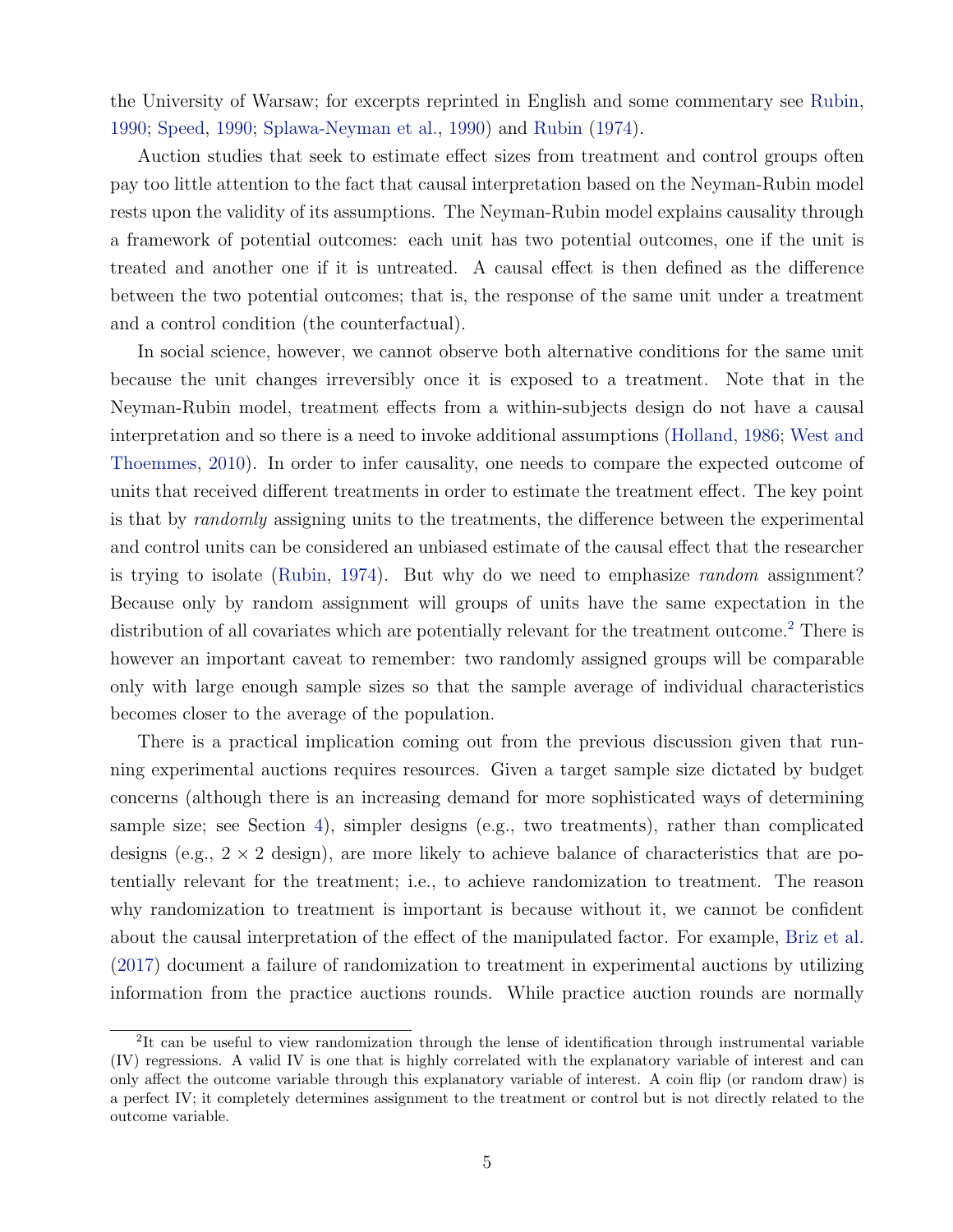not reported or analyzed in auction studies, Briz et al. (2017) find a statistically significant treatment effect both in the practice as well as in real auction rounds. However, the treatment in their study was applied only after the practice auction rounds and hence the effect they find using the real auction data cannot be interpreted as causal but likely a result of some unbalance between the groups in some characteristics.

While it is quite a popular practice to use statistical tests to detect imbalance between groups in one or more characteristics, there is increasing discussion about how appropriate the use of such tests are. This is because any statistical test would test for the null  $H_0$ :  $\mu_A = \mu_B$ where  $\mu_A$  and  $\mu_B$  are the population means of two treatment groups. However, the researcher is interested in evaluating balance in the sample, not in the population where the samples come from. Thus, the issue of balance does not involve inference to populations (Ho et al., 2007; Imai et al., 2008). As far as the economics literature is concerned, the pitfalls of using balance tests is discussed in Deaton and Cartwright (2016).<sup>3</sup> Deaton and Cartwright (2016) advice that instead of reporting balance tests, researchers should report the standardized difference in means (Imbens and Rubin, 2016; Imbens and Wooldridge, 2009) calculated as  $|\bar{x_1} - \bar{x_2}| / \sqrt{(s_1^2 + s_2^2)/2}$ for continuous variables and as  $|p_1 - p_2| / \sqrt{(p_1(1 - p_1) + p_2(1 - p_1))/2}$  for dichotomous variables with  $\bar{x}_j$ ,  $\hat{p}_j$  and  $s_j^2$  (j = 1, 2) denoting the group means, prevalences and variances, respectively (Austin, 2009). The standardized difference is a scale-free measure and Cochran and Rubin's (1973) rule of thumb establishes a threshold of 0.25, below which the effect size of the difference is expected to be small.

Proper randomization to treatment does not always ensure complete balance. However, imbalance in a baseline variable is only potentially important if that variable is related to the outcome variable (Altman, 1985). Although baseline balance is not required to make valid inferences, the general advice is that even with randomization to treatment, observed covariates should be taken into account in the analysis (Senn, 1994, 2013).

In our view, randomization to treatment in auction studies is complicated by the fact that auctions generally require a group of subjects to gather in a single place at a specified time to perform an auction session. The literature has taken various approaches on this issue. In some studies, a whole session comprises a group over which an auction is performed (e.g., Lee and Fox, 2015), while in other studies, subjects in a given session are split into multiple auction groups (e.g., Drichoutis et al., 2017). In the latter case, it is possible to apply experimental treatments on a between-subject basis within the same session. If one considers time of the day and day of the week as additional confounds, then randomization to treatment will be harder to achieve given a certain sample size, especially when one adopts the session-group approach

<sup>&</sup>lt;sup>3</sup>Hypothesis testing of imbalance is characterized as superfluous and misleading in the CONSORT (Consolidated Standards of Reporting Trials) statement endorsed by prominent medical journals (BMJ, Lancet etc.) (Moher et al., 2010, pp. 17).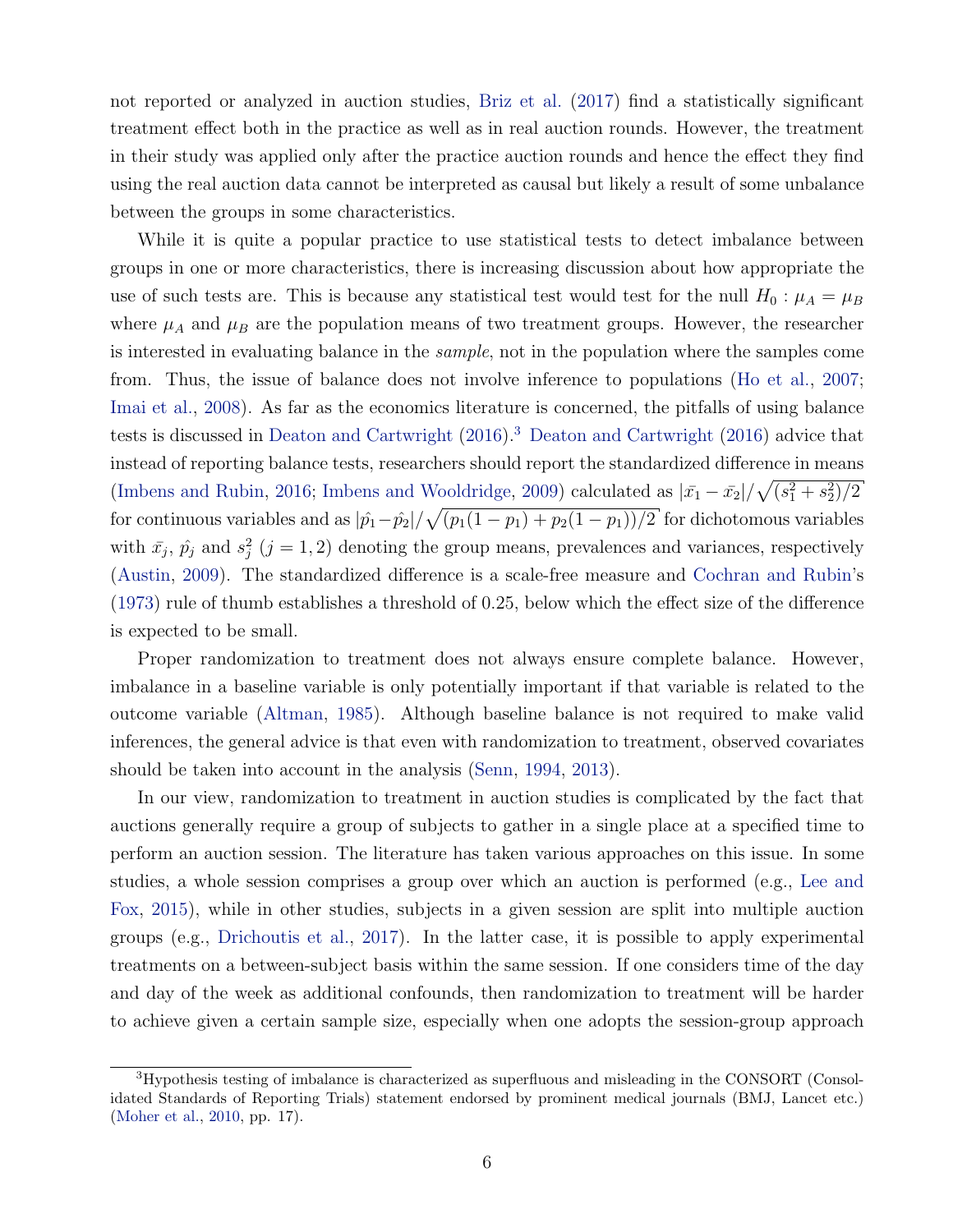rather than the multiple groups-session approach.

Randomization to treatment can also be affected even by very subtle things - so one needs to be very careful and cognizant of many issues. As an example, consider a case where subjects are seated in the lab in the order they arrive. It could as well be that if randomization is performed according to where subjects are seated (which could plausibly happen if ones uses zTree, for example, and connects computers in sequence to the server), then additional care has to be taken so that not all late-arrivals (students sometimes also arrive in groups) are allocated to the same auction group and potentially to the same treatment.

### 3 Experimental design issues

In this section we discuss a few issues that we believe can help in establishing good practice in the field.

#### 3.1 Elicitation formats

One of the first design choices a researcher has to make is to decide on the mechanism that will be employed in the study. To get a rough sense of how popular some of these choices are, we used Google Scholar's search engine to tabulate the number of hits each auction mechanism has. Table 1 shows that the second price auction (SPA) clearly is the most popular mechanism in researchers' toolkit followed be the BDM mechanism. While the BDM mechanism is not an auction per se, it is often classified as such because it is seen as an alternative when one cannot easily put together a group of people (e.g., in field settings such as in supermarkets).

So why do some researchers choose other  $n<sup>th</sup>$  price auctions (NPAs) or the random NPA over the SPA? While we cannot definitively know the answer to this question in every single case, we believe that this choice comes as a response to a popular paper (Shogren et al., 2001) that showed that SPAs fall short in revealing preferences for subjects that are off-margin of the market clearing price (i.e., their value is not close to the 2nd highest price). In the random NPA, even off-margin bidders are not de-motivated to bid their true value because it is highly likely that their bid is close to the market clearing price. The disadvantage of a NPA is that it can logistically have a higher cost since the number of units sold in each auction increase proportionally with n. In addition, in the case of a *random* NPA one cannot predict how many units of the good will be needed or sold in the auction. Therefore, in cases when the good is hard to produce or is costly to produce (remember that in most cases auctions are used to elicit values for products that are not yet in the market), then it is likely that researchers will shift their preference to other mechanisms.

The BDM mechanism is a popular mechanism because of its ability to elicit valuations on an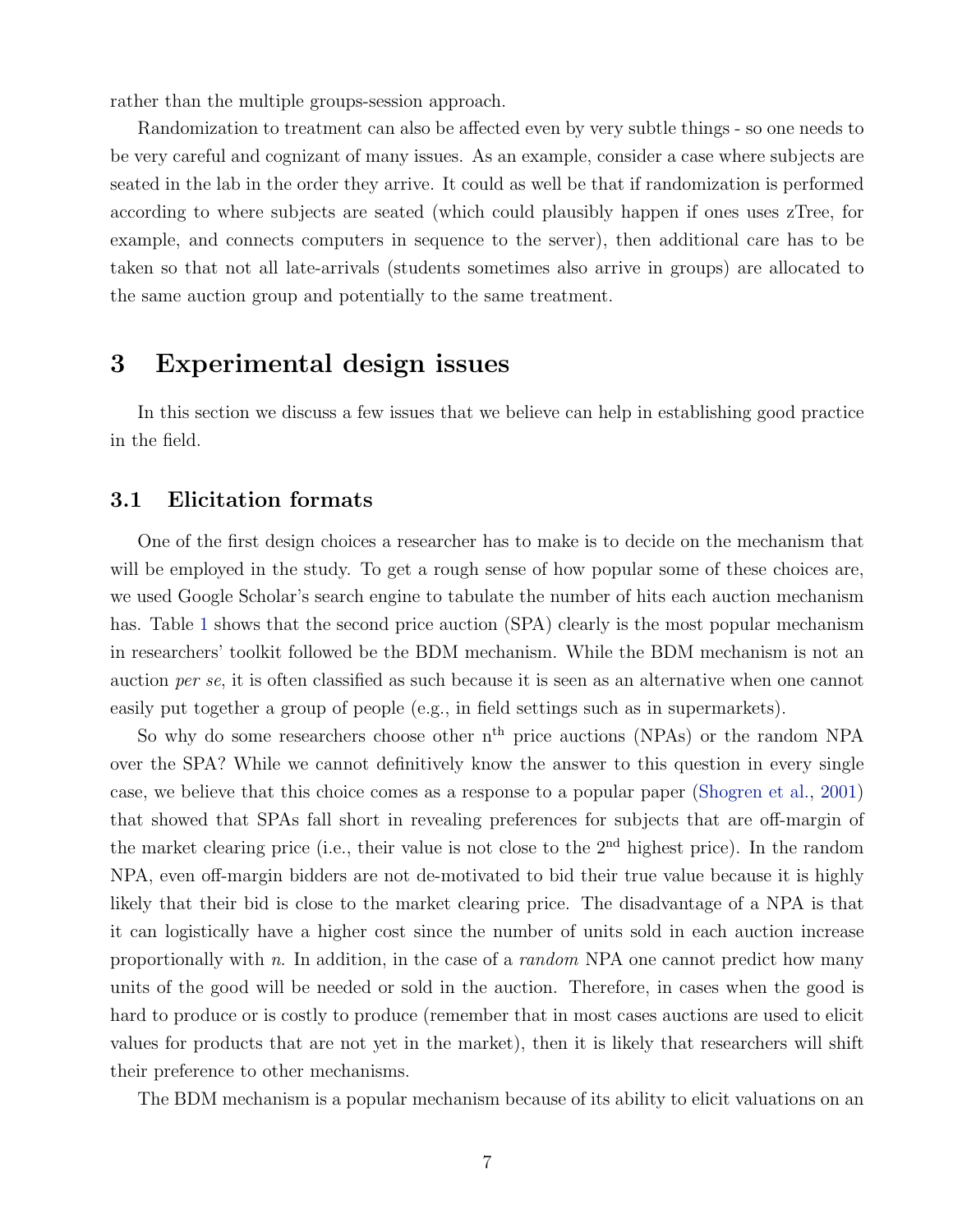| Mechanism                     | N of search results |
|-------------------------------|---------------------|
| Second (or 2nd) price auction | 12,032              |
| Third (or 3rd) price auction  | 154                 |
| Fourth (or 4th) price auction | 84                  |
| Fifth (or 5th) price auction  | 91                  |
| (Random) nth price auction    | 432                 |
| BDM mechanism or BDM auction  | 1,513               |

Table 1: Number of Google Scholar search results citing different elicitation mechanisms

Note: Table shows Google Scholar cumulative search results for the mechanism name as shown in the first column of the table and possible variants of the name. Results were retrieved on August 9, 2018 and were not checked if the respective study actually employed the mechanism or whether was just citing another study that employed the mechanism. The absolute numbers are, therefore, indicative and should only be interpreted with respect to the resulting ranking.

individual basis; i.e., you don't need a group of people. Therefore, it is normally favored outside of the lab where it is harder to recruit people to participate in an experiment at the same time. This is exactly the reason why the BDM mechanism is the favored mechanism in neuroimaging studies (see for example Kang and Camerer, 2013; Lehner et al., 2017; Linder et al., 2010; Tyson-Carr et al., 2018; Veling et al., 2017) where interaction between individuals while undertaking a brain scan is almost non-existent. Many neuroimaging studies cite Plassmann et al. (2007) as the earliest demonstration of the use of the BDM task while subjects take a brain scan although it was clearly preceded by Grether et al. (2007) and Rowe (2001).<sup>4</sup>

Although the BDM mechanism is the second most popular elicitation mechanism in the literature (see Table 1), there are a number of issues that researchers need to know and consider when using this mechanism. To begin with, Karni and Safra (1987) showed that the BDM mechanism is not incentive-compatible in valuing lotteries, even for rational agents. Even though this should not be a concern for experimental auction studies that seek to elicit valuations of products, Horowitz (2006) pointed out that the BDM mechanism may not be incentivecompatible even when the objects involve no uncertainty, as in the case of regular products. Although Horowitz (2006) point that this non-incentive-compatibility also holds for the Vickrey auction and general nth-price auctions, the literature has more often taken aim at the BDM, resulting in an accumulating body of research dealing with the pitfalls of using the BDM.

Banerji and Gupta (2014) provided theoretical and experimental results that confirm the role of expectations in the BDM mechanism. Specifically, they varied the support (i.e., the range) of

<sup>&</sup>lt;sup>4</sup>The only neuroimaging study we are aware of that actually employed a two-person Vickrey auction is Delgado et al. (2008). In this study, subjects before entering the scanner met their opponent which would bid according to pre-defined strategies. The subject in the scanner would randomly receive one of four induced values and then could only select to bid one out of four options. In addition, in an interesting variant of the BDM mechanism, Lehner et al. (2017) use motor effort as the currency where subjects bid how many seconds they would be willing to apply 50% of their maximal grip force in order to receive the displayed reward of either money or food.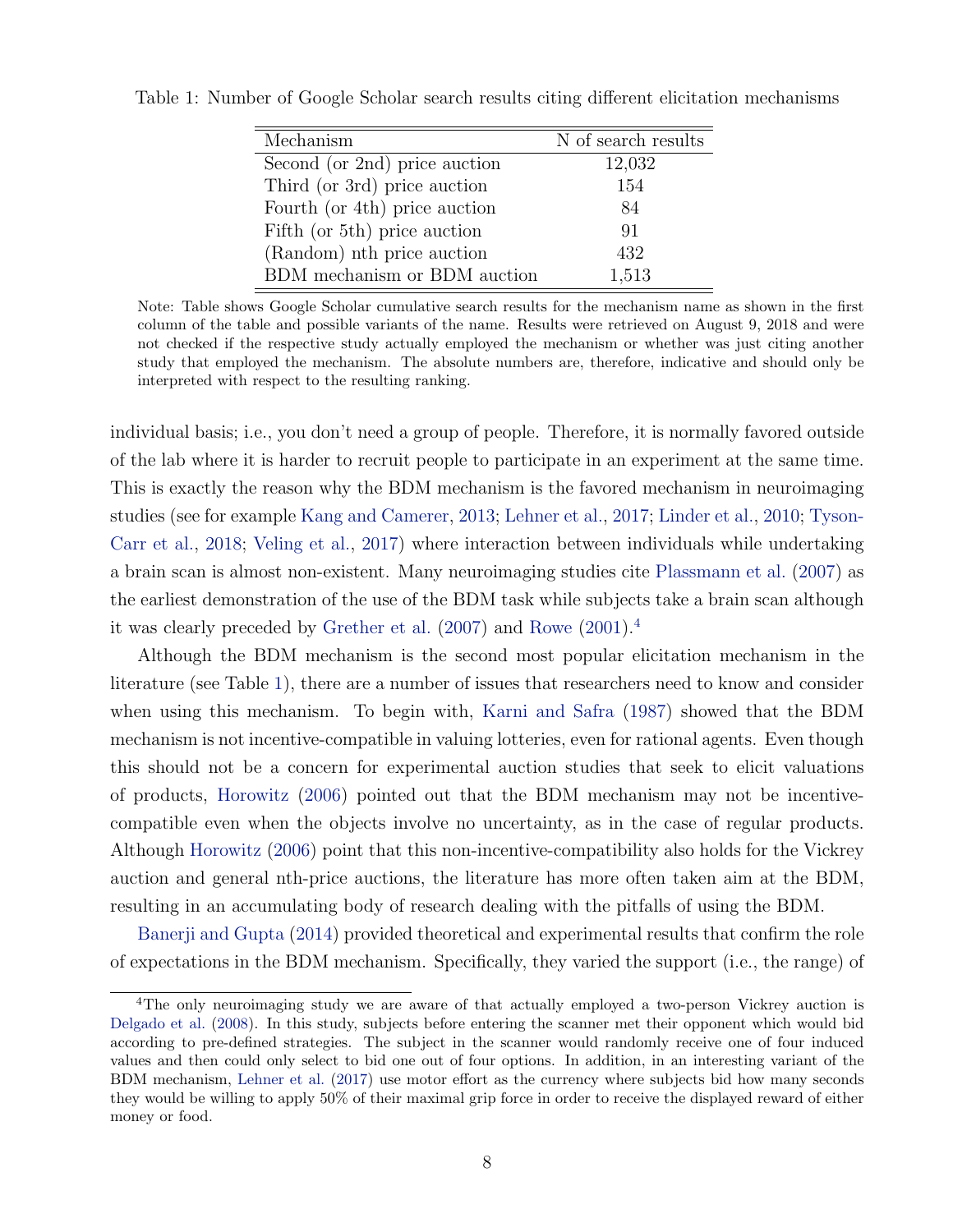the randomly drawn bid for a chocolate and found a significant difference in valuations, a result which is in accordance with expectation-based reference points. Other relevant studies include Mazar et al. (2013) who tested the sensitivity of valuations to the underlying distribution in the BDM using travel mugs and Amazon vouchers; Urbancic (2011) using a within-subjects design and a gift certificate product redeemable for cookies; and Rosato and Tymula (2016) who used products with higher market values such as a backpack, an iPod Shuffle, and a pair of noisecanceling headphones. Cason and Plott (2014) provide evidence that the BDM mechanism is a problematic measurement tool because bids reflect mistakes rather than true preferences due to a failure of game form recognition; i.e., subjects behave as if they bid in a first price auction. More recently, Vassilopoulos et al. (2018) found that previous research findings that casted doubts on the incentive compatibility of the BDM mechanism were made on valid grounds. Specifically, they found that bids derived from the BDM mechanism are indeed dependent on the underlying distributions of the random competing bid (due to the expectations they generate) and on the anchoring of bids to the chosen price support.

But if the BDM mechanism is biased in all the ways described above, what is the alternative? Given that the main reason for using the BDM is that it avoids having to recruit many people to be at the same place at the same time to elicit their valuation, the next best solution could be to employ a SPA with just two subjects forming an auction group. Although this could be considered slightly more complicated than the BDM, it would still be possible to perform this in the field. For example, one could have two interviewers that will interview subjects almost simultaneously at two sides of a survey location. Instructions could explain to subjects that they are bidding against an unknown bidder on the other side of the location. Bids can then be easily compared to each other. This way, a SPA would be performed without having to resort to the biases associated with the BDM mechanism.

There is one potential caveat to our last suggestion. Subjects with altruistic incentives are likely to submit a zero bid in the hope that their bid would be chosen as the binding price and everyone else participating in the auction would get to buy the item for nothing. If such altruistic motives are prevalent, then small groups of auctions would enhance these motives. Whether this is a significant problem or not (i.e., how prevalent such a behavior could be in reality), is a topic worthy of further investigation.

### 3.2 Number of bidders in a group

An additional design choice which is related to our discussion in the previous subsection is the number of subjects in an auction group. Many studies in the literature have formed auction groups based on the number of subjects that showed up in a given session (e.g., Lee and Fox, 2015). If the number of subjects is not kept constant e.g., by turning away extra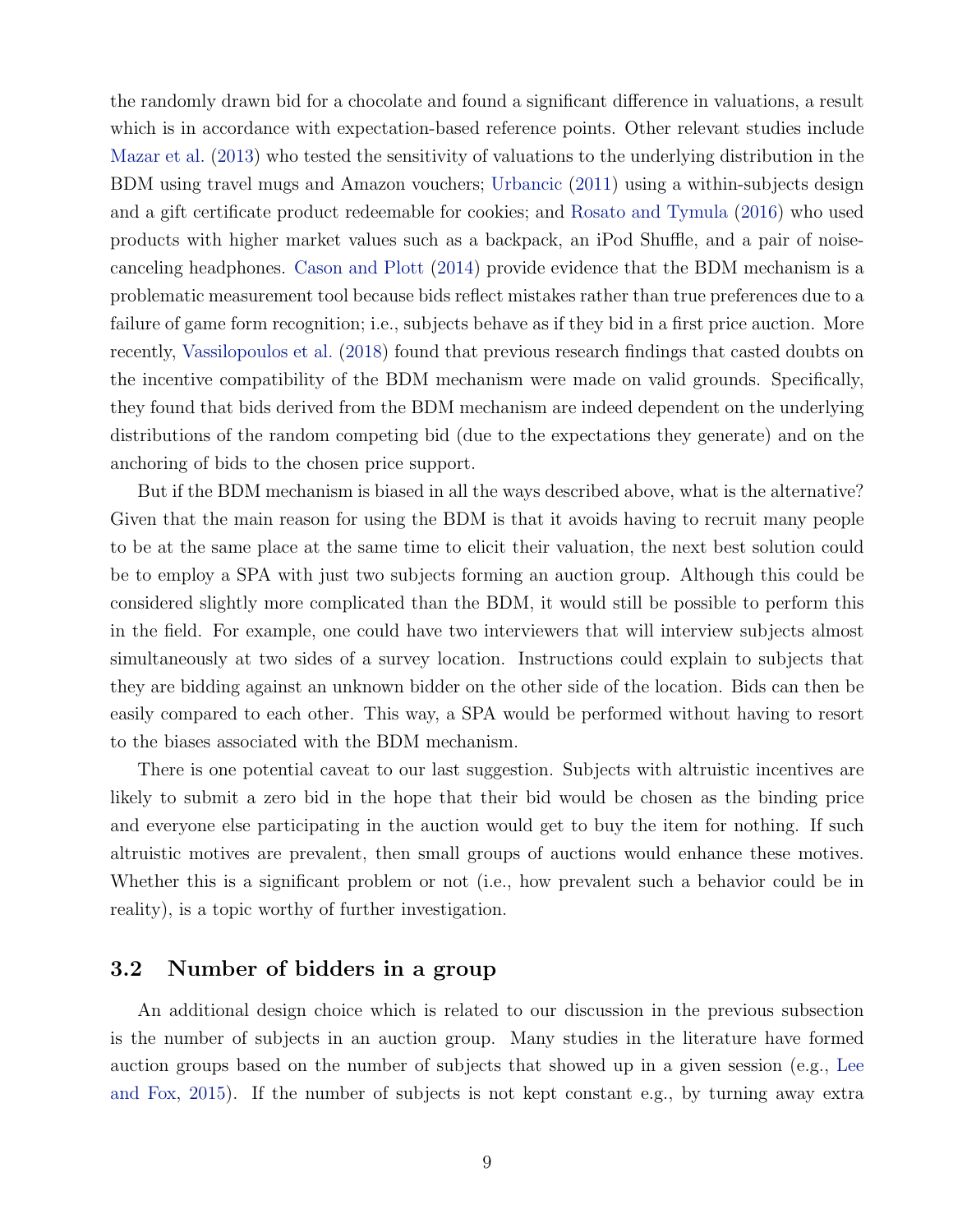subjects, this will result in auction groups having different numbers of subjects. Given that aversion to turning away subjects should generally be correlated with the difficulty of recruiting subjects, then student subjects should be the easiest group of subjects to turn away. Turning away subjects is a very common practice in the experimental economics literature and this is exactly the reason why an experimenter needs to establish explicit show-up fees.

However, recent theoretical (Banerji and Gupta, 2014) and empirical studies (Rosato and Tymula, 2016) have shown that if subjects have reference dependent preferences, then the equilibrium bid is lower when the number of bidders is larger. Hence, one could eliminate a possible confound by keeping the number of bidders constant across auction groups. Given our discussion in the previous subsection about using a small number of subjects in each auction group (which can be as low as two subjects) that could be an alternative to the BDM, then one could also design a study using multiple auction groups in a given session (ideally subjects would be randomly matched into groups). This practice could be beneficial on two more fronts. One is that by having multiple groups in a given session and the fact that one can likely perform only one session at a time, perfect collinearity between session (a given session can confound time of the day effects and day of the week effects) and auction group is avoided. Furthermore, the general experimental economics literature often treats a group of subjects as one independent observation (e.g., Abbink and Hennig-Schmidt, 2006; Keser et al., 1998). Therefore, doing more auction groups in an experiment maximizes the number of independent observations. Another advantage of multiple auction groups is that it can reduce the risk of disruption of the experiment in case one of the participants decides to quit in the middle of the experiment; in this case, it would be possible to go forth with the auction, discarding only the auction group affected by the participant's defection.

### 3.3 House money and experimenter demand effects

Experimenters are sometimes rightfully concerned that when subjects receive an endowment of money, they might feel obliged to freely spend some of it in the experiment since they might consider this not their own money or they might feel obliged to reciprocate to the experimenter. This effect is called the 'house money' effect or sometimes called 'windfall money' (e.g., Corgnet et al., 2014; Jacquemet et al., 2009). Thus, observed bids may not reflect subjects' true valuation for the product but rather their need to reciprocate to the experimenter or their moral obligation to affirm that the product the experimenter is offering is of good value (i.e., an experimenter demand effect) (Zizzo, 2010).

A remedy could be to let subjects feel that they earned part of their endowment. For example, tasks from the experimental economics literature can be adopted (often called real effort tasks). One typical real effort task is the one from Abeler et al. (2011), also used in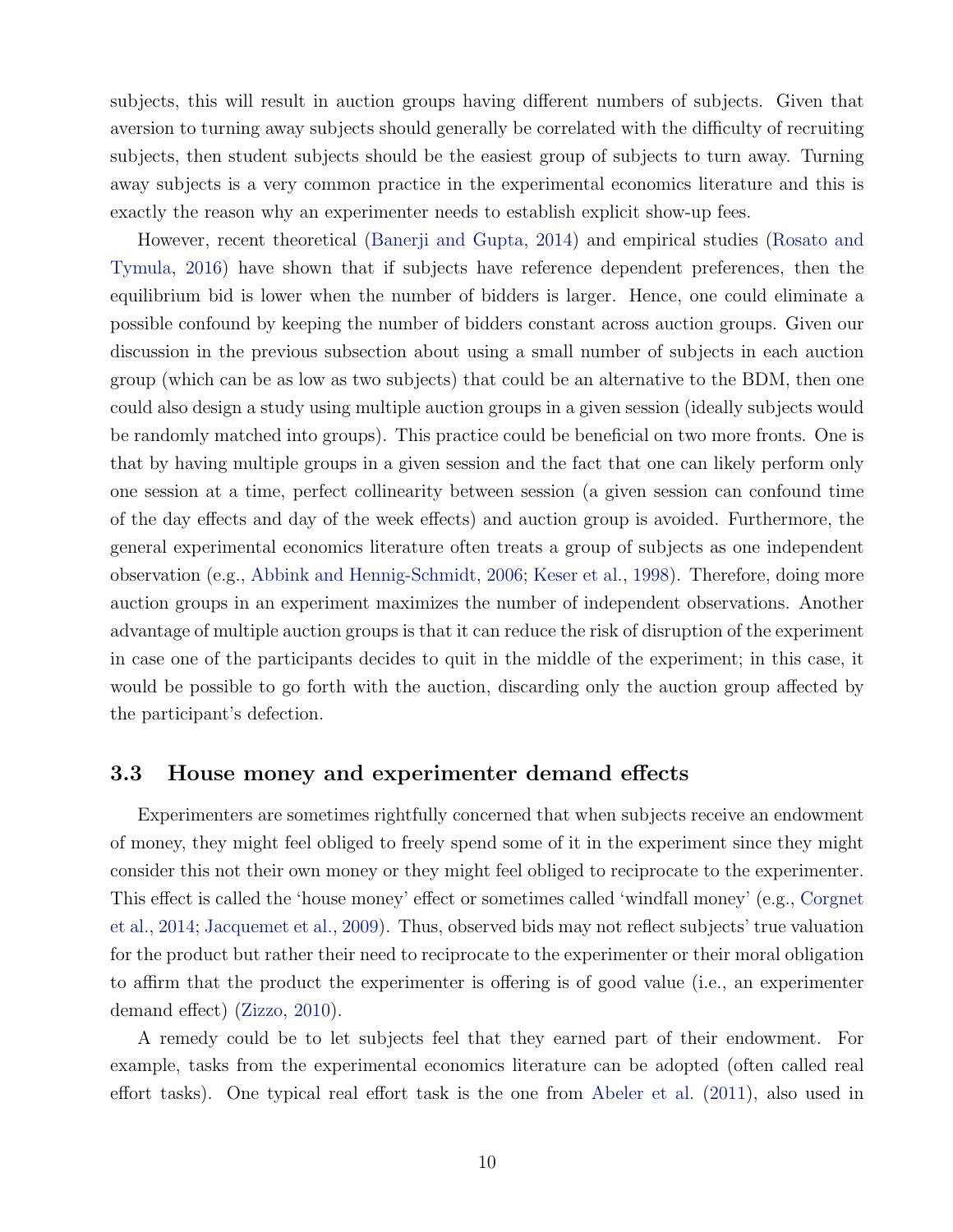auctions studies in Drichoutis et al. (2017) and Kechagia and Drichoutis (2017). These real effort tasks do not normally require any prior knowledge, offer little learning possibility, and are simple enough to apply so that everybody can always complete the task successfully. Typically, in these tasks, subjects have to count and report the number of zeros shown in a matrix composed of zeros and ones. The difficulty of the task can be varied by varying the dimensions of the matrix. A  $4 \times 4$  matrix for subjects from the general population and a  $5 \times 5$  matrix for students can be employed, albeit this decision is rather ad hoc. This task can be repeated (the elements of the matrix change in each repetition but should be kept the same for all subjects at a given repetition) and subjects can earn a fixed payment of e.g.,  $\epsilon 0.5$ , every time they correctly solve the task within a given amount of time; e.g., 30 seconds. Since the task is purposefully easy, evidence from Drichoutis et al. (2017) and Kechagia and Drichoutis (2017) show that the vast majority of subjects solve this task correctly almost all of the time. It is crucial to make this task easy enough so that subjects would start off in the auction stage with approximately equal endowments, given that unequal endowments can confound bidding behavior. There are other real effort tasks that one could use but we are not aware of any rigorous assessment of the ability of different tasks to mitigate house money effects in the context of experimental auctions.

An alternative way is to let subjects bid with their own money. For example, one could provide gift vouchers as the participation fee but then make clear to subjects that they will have to pay for anything they bid at the auction. Davis et al. (2010) had a group of subjects physically receive a payment at the beginning of the session (to be considered their own money) while other subjects received it at the very end of the session with the rest of their earnings. Subjects that received money at the beginning of the session purchased information more frequently, which is consistent with increasing risk aversion. Rosenboim and Shavit (2012) prepaid one group of students two weeks before the experiment and found that this group put a greater effort to reduce their possible losses and that they also bid lower in a SPA. Zhang et al. (2017) used a delayed payment mechanism, where subjects at the day of the experiment had to pay with their own money, while they received their participation fees two weeks later. They found that the delayed payment mechanism reduced overbidding behavior especially for subjects with liquidity constraints; i.e., subjects that did not bring enough money to the session.

Taken together, the results from these studies seem to suggest that on the spot payments after a session induces more risk loving behavior (consistent with a house money effect) which results in overbidding. Therefore, a pre-paid mechanism (either two weeks before or in the form of a gift voucher that cannot be cashed) may counteract the house money effect and the resulting bias.

Overall, we believe that there is still a need for more research to examine the effect of different payment mechanisms in experimental auction settings. A comprehensive study that compares bidding behavior across various payments mechanisms would be of interest to the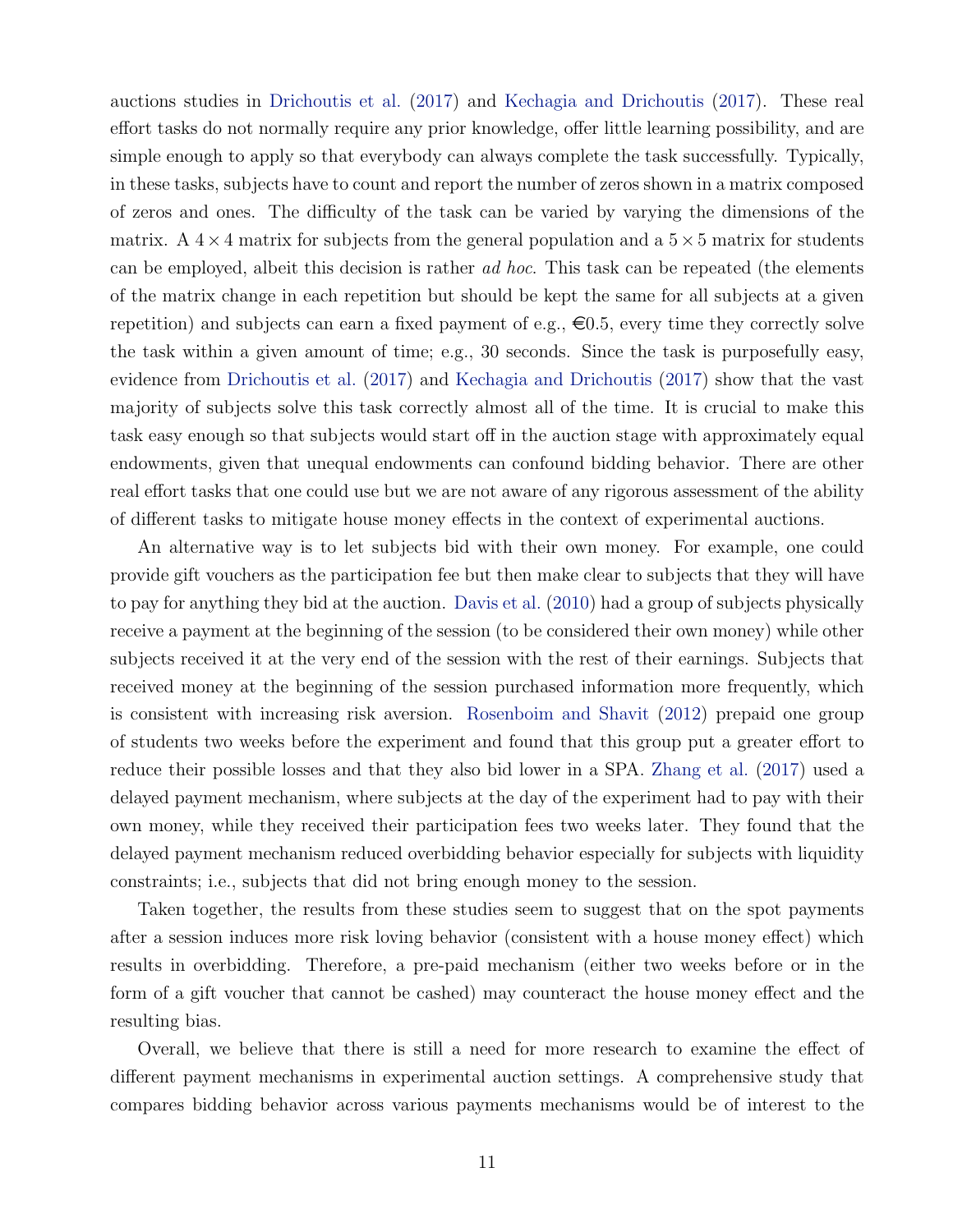literature. In any case, this topic is strongly affected by regulations and ethical practices considered acceptable in the scientific community and by the non-trivial consideration that a subject should perceive that the reward obtained is worth the effort of participating in the study. This is especially challenging in field studies, since obtaining collaboration from operators in the field (for instance, a supermarket chain or a food specialty store hosting the data collection phase) is often conditional on the guarantee (or the expectation) that none of the participants will complain afterwards.

#### 3.4 Number of repetitions and number of auctioned products

Generally, experimenters would prefer doing multiple rounds of an auction given previous evidence that it improves outcomes (Corrigan et al., 2012). However, the exact number of rounds to use in an auction is often a matter of trade-off between getting more observations and subjects spending more time in a session. For computerized experiments, this could be a trivial problem as the automated procedure allows the auction to roll faster than a paper and pencil auction experiment (although we don't see much of the latter anymore). The number of rounds could also be dictated by sample size calculations (see Equation 1 in Section 4) but normally a choice between for example an eight-round auction and a nine-round auction will not make a big difference in the resulting sample size.

As far as the number of products that one can simultaneously auction, there is normally a trade-off between increasing complexity versus eliciting information for more products as the number of auctioned products is increased. One also has to be careful because as the number of different products being auctioned goes up, the ability of subjects to differentiate between the different versions of the products might be decreased and confusion could arise. In addition, one has to be cautious about order effects when eliciting valuations for multiple products in multiple valuation tasks (Belton and Sugden, 2018).

Given that experimental auctions that use multiple products and multiple rounds generally employ the practice of randomly selecting one product and one round as binding, the consequence of having many products and many rounds is that the probability of any given round or product becoming binding is reduced. This could lead to subjects treating any particular round and product as a low-probability event and so the expected cost of misbehaving in any round or for any product can become relatively small (the cost of misbehaving was a heated discussion for first price auctions in Harrison (1989) and Harrison (1992); see also Lusk et al. (2007)).

### 3.5 Experimental instructions

We chose to place our last point about experimental instructions in this section because we believe that this is an integral part of a design. For experimental economics in general,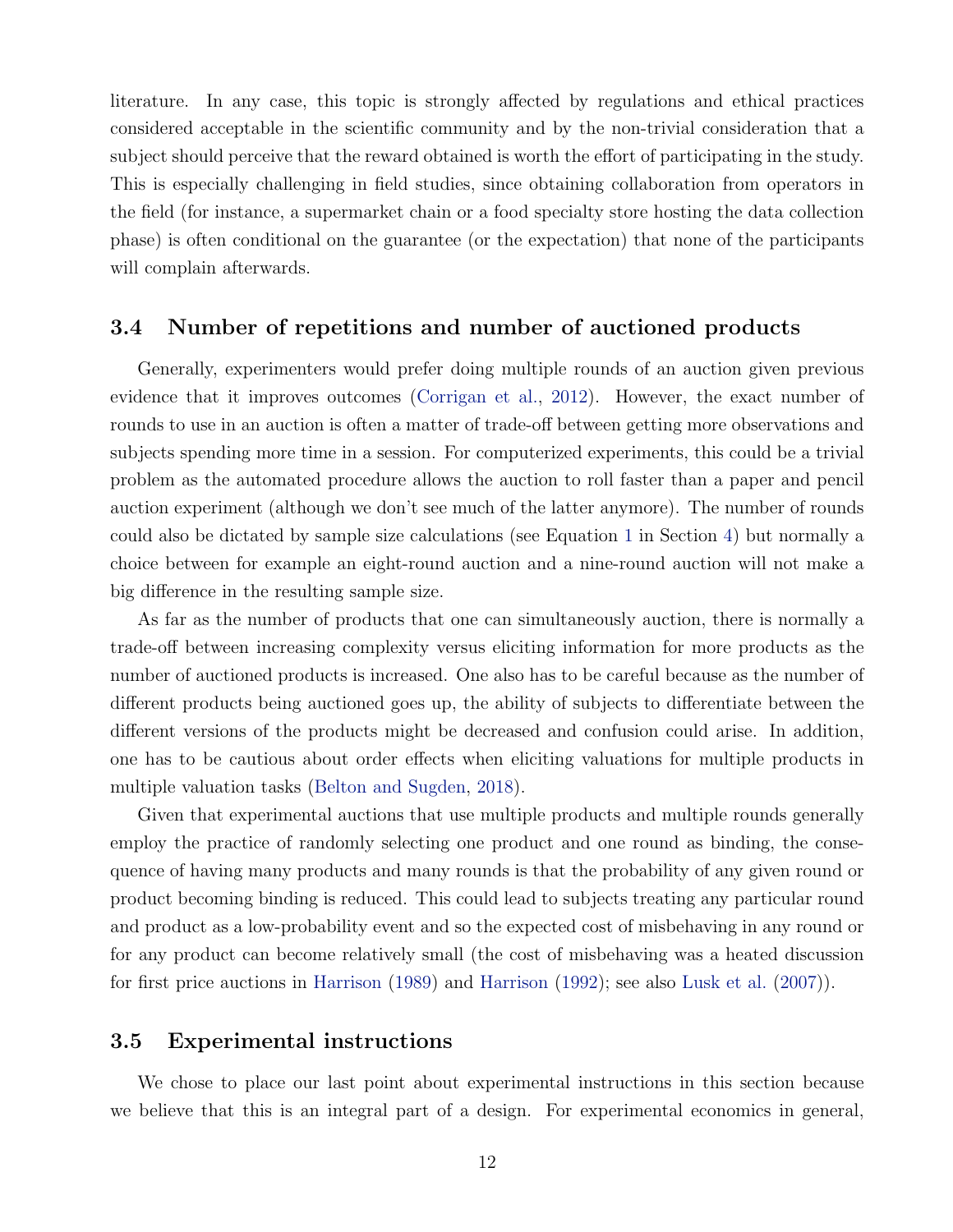instructions are very important because these help in explaining all aspects of the experiment to potentially unfamiliar subjects. Moreover, instructions can facilitate replicability of experiments as well as help identify small details that might explain some of the results obtained under a particular design.

In order to be able to evaluate a specific experimental auction design, one needs to take a look at the instructions that were provided to the subjects. Orally transmitted instructions to subjects without written transcripts would make it impossible for anyone to accurately evaluate or replicate a study, not to mention the possibility that the experimenter could introduce unknown confounds between sessions if there are improvisations or deviations from the script. Therefore, when written instructions are in place, it is also important for the experimenter to strictly follow the script.

One way to minimize or eliminate these confounds is by providing all instructions in electronic format (given that the experiment is computerized) and by creating interactive screens where subjects can familiarize themselves with the auction environment and answer practice questions. One should move on with the experimental auction only when all subjects have really understood the whole instructional set. That said, one should also be cognizant of the computer literacy of the subjects that participate in a given session. For example, while students are likely very good in taking instructions in electronic form and in interacting with a computer, this may not be true for subjects from the general population. While it is also important to encourage subjects to ask questions during a session, it is normally preferable that this be done in private so that the experimenter can first filter the question and answer she wants to provide to the group.

It goes without saying that experimental instructions should always be evaluated along with other methodological and statistical analysis standards. Editorial policies could enforce such submission of instructions by requiring this at the submission stage. From a reviewer's perspective, one could push for this practice to be uniformly applied in the field by refusing to review submissions without the experimental instructions. From the author's perspective, the fear of outright rejection could be enough to ensure that instructions are systematically and properly administered in experiments and then submitted to journals for evaluation.

### 4 Sample size and statistical testing issues

Scientific hypothesis testing relies on methods of statistical inference to empirically establish that an effect is not due to chance alone. This has been the gold standard of science ever since Ronald A. Fisher's era. A 'test of significance' (Fisher, 1925) of a treatment effect establishes that the effect is statistically significant when the test statistic allows us to reject the null hypothesis of no difference between two conditions based on a pre-specified low probability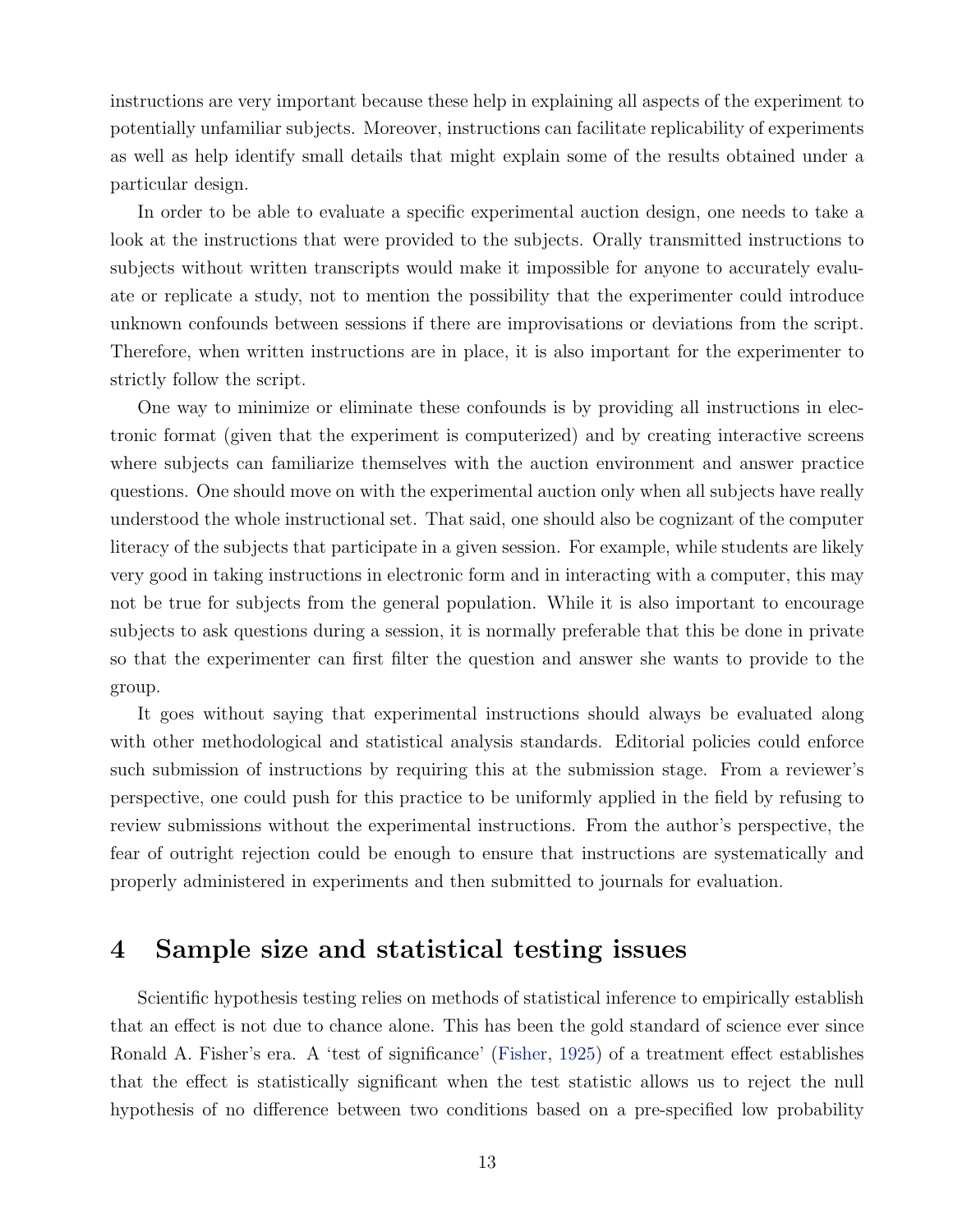threshold.<sup>5</sup>

All statistical hypothesis tests have a probability of making one of two errors: an incorrect rejection of a true null hypothesis (type I error) representing a false positive; or a failure to reject a false null hypothesis (type II error) representing a false negative.<sup>6</sup> False positives have received a great deal of attention; academic journals are less likely to publish null results and p-value hacking makes false positives vastly more likely (Simmons et al., 2011).<sup>7</sup>

False positives may have more serious implications than false negatives by leading the research community into false avenues and wasting resources. The problem of false positives is further exacerbated by the fact that researchers may not only file-drawer entire studies but also file-drawer subsets of analyses that produce non-significant results (Simonsohn et al., 2014). In addition, researchers rarely take the extra step of replicating their original study (but see Kessler and Meier, 2014, for an exception).<sup>8</sup> Given the well known general lack of reproducibility of scientific studies in economics (Camerer et al., 2016) and psychology (Open Science Collaboration, 2015) respectively, there is growing concern over the credibility of claims of new discoveries based on statistically significant findings.<sup>9</sup>

There have been several calls for actions and proposed solutions for the seemingly high false positive rate. Nuzzo (2014) reports that p-values are widely misinterpreted as showing the exact chance of the result being a false alarm when such statements are really only qualified if the odds that a real effect is there are known in the first place. General rule of thumb conversions cited in Nuzzo  $(2014)$  indicate that "... a p-value of 0.01 corresponds to a false-alarm probability of at least 11%, depending on the underlying probability that there is a true effect; a p-value of 0.05 raises that chance to at least 29%." Exact replications are therefore likely to uncover

 $5$ As a side note, according to Brodeur et al. (2016), Fisher supposedly decided to establish the  $5\%$  significance level since he was earning 5% of royalties for his publications.

<sup>&</sup>lt;sup>6</sup>A type III error, typically not one that researchers often deal with, occurs when a researcher produces the right answer to the wrong question (Kimball, 1957). Kennedy (2002) warns that this is not to be confused with psychologists' type III error (Kaiser, 1960), which is concerned with concluding significance in the wrong direction.

<sup>7</sup>P-hacking refers to the practice of monitoring the data recording process or the outcomes of an experiment and choosing when to stop recording data, what variables to report, which comparisons to make, which observations to exclude, and which statistical methods to use in order to reach a p-value of 0.05. Brodeur et al. (2018) surveyed thousands of hypothesis tests reported in top economics journals in 2015 and show that selective publication and p-hacking is a substantial problem in research employing difference-in-difference methods and instrumental variables, while randomized control trials and regression discontinuity designs are less problematic.

<sup>8</sup>Clemens (2015) proposes the terms 'verification' and 'reproduction' to distinguish between replications and the terms 'reanalysis' and 'extension' to distinguish between robustness exercises.

<sup>9</sup>For psychological studies 36% of the replications yielded statistically significant findings while the mean effect size in the replications was approximately half the magnitude of the mean effect size of the original effects (Open Science Collaboration, 2015). For economic science studies, Camerer et al. (2016) found a significant effect in the same direction as in the original study for 11 replications (roughly 61%) while, on average, the replicated effect size was 66% of the original. More recently, Camerer et al. (2018) replicated 21 experimental studies in the social sciences published in Nature and Science between 2010 and 2015 and found a significant effect in the same direction as the original study for 13 (62%) studies while the effect size of the replications was on average about 50% of the original effect size.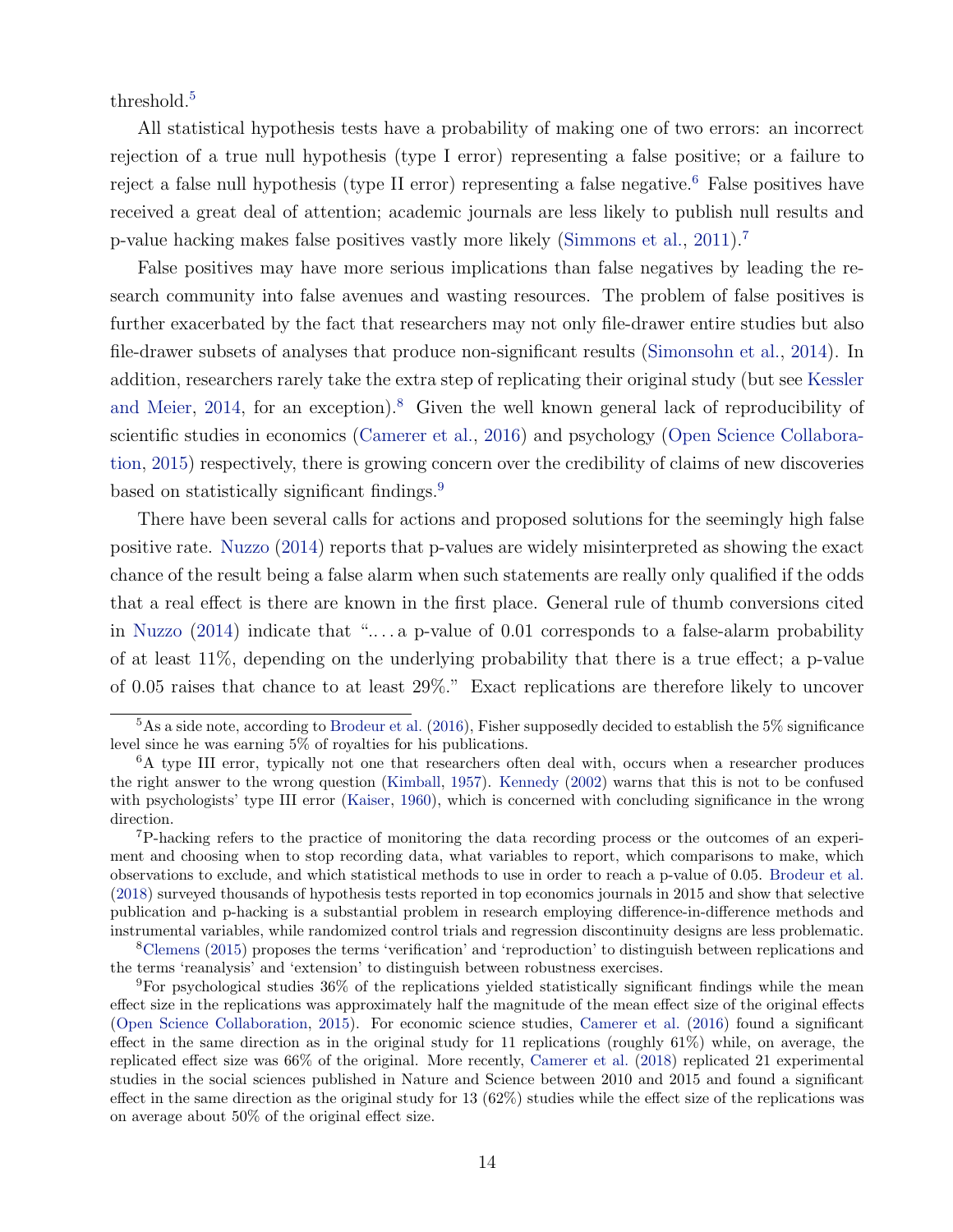false positives although the incentives for individual researchers to self-replicate one of their experiments are still currently weak.

Other researchers have taken aim at the p-value, calling for a change in the default p-value threshold for statistical significance from 0.05 to 0.005 for claims of new discoveries (Benjamin et al., 2018). Another group of researchers responded that instead of adopting another arbitrary threshold, a better solution would be to make academics justify their use of specific p-values (Lakens et al., 2018). The criticism for p-values is not new. The epidemiologist Kenneth Rothman founded the journal *Epidemiology* in 1990 and as chief editor for a decade, he enforced the reporting of Confidence Intervals (CIs) instead of p-values. While his policy was successfully enforced, compliance was superficial as very few authors referred to CIs when discussing results (Fidler et al., 2004). More recently, journals like Basic and Applied Social Psychology and Political Analysis have moved one step further by banning p-values altogether (Gill, 2018; Trafimow and Marks, 2015) while at about the same time, the American Statistical Association issued a statement on the misuse of p-values and articulated principles of widespread consensus in the statistical community in order to improve conduct and interpretation of quantitative science (Wasserstein and Lazar, 2016).<sup>10</sup>

Recently, Simonsohn et al. (2014) introduced p-curve as a way to distinguish between selective reporting of non-existent effects and the truth.<sup>11</sup> This approach overcomes the limitations of previous approaches such as the 'funnel plots' method (Duval and Tweedie, 2000; Egger et al., 1997), the 'fail safe' method (Orwin, 1983; Rosenthal, 1979) and the 'excessive-significance' test (Ioannidis and Trikalinos, 2007) <sup>12</sup>. The p-curve tool requires a set of studies to be included in the analysis and as such, single-papers should contain multiple studies and at least one direct replication of one of the studies (Simonsohn et al., 2014). Given that self-replication is rare in the literature, it is quite hard to detect a false positive from single-paper studies.

Type II errors, on the other hand, have not been given similar attention. Zhang and Ortmann (2013) reviewed 95 papers published in Experimental Economics between 2010 and 2012 and

<sup>&</sup>lt;sup>10</sup>Interestingly, Gigerenzer et al. (2004) mention that the *Journal of the Experimental Analysis of Behavior* and the Journal of Mathematical Psychology were launched as a way to escape Journal of Experimental Psychology editor's policy that made null hypothesis testing a necessary condition for the acceptance of papers and small p-values the hallmark of excellent experimentation.

 $11P$ -curve is the distribution of statistically significant p-values for a set of studies. Its shape is diagnostic of when one can rule out selective reporting as the sole explanation of a set of findings. P-curves that are left-skewed suggest the presence of intense p-hacking; i.e., researchers file-drawer the subsets of analyses that produce non-significant results.

 $12\text{A}$  'funnel plot' is a scatterplot designed to check for the existence of publication bias by depicting a treatment effect against a measure of study size like total sample size, standard error of the treatment effect or the inverse variance of the treatment effect. The 'fail-safe' method consists of an algorithm in which an overall z-score is computed by summing individual z-scores and dividing by the square root of the number of scores. The 'fail-safe' is the number of studies needed to bring a significant overall  $p$  level up to some critical level like 0.05. The 'excessive-significance' test is an exploratory test for examining whether there is an excess of published statistically significant results as compared with what their true proportion should be in a body of evidence. See Simonsohn et al. (2014) for details on the limitations of these approaches.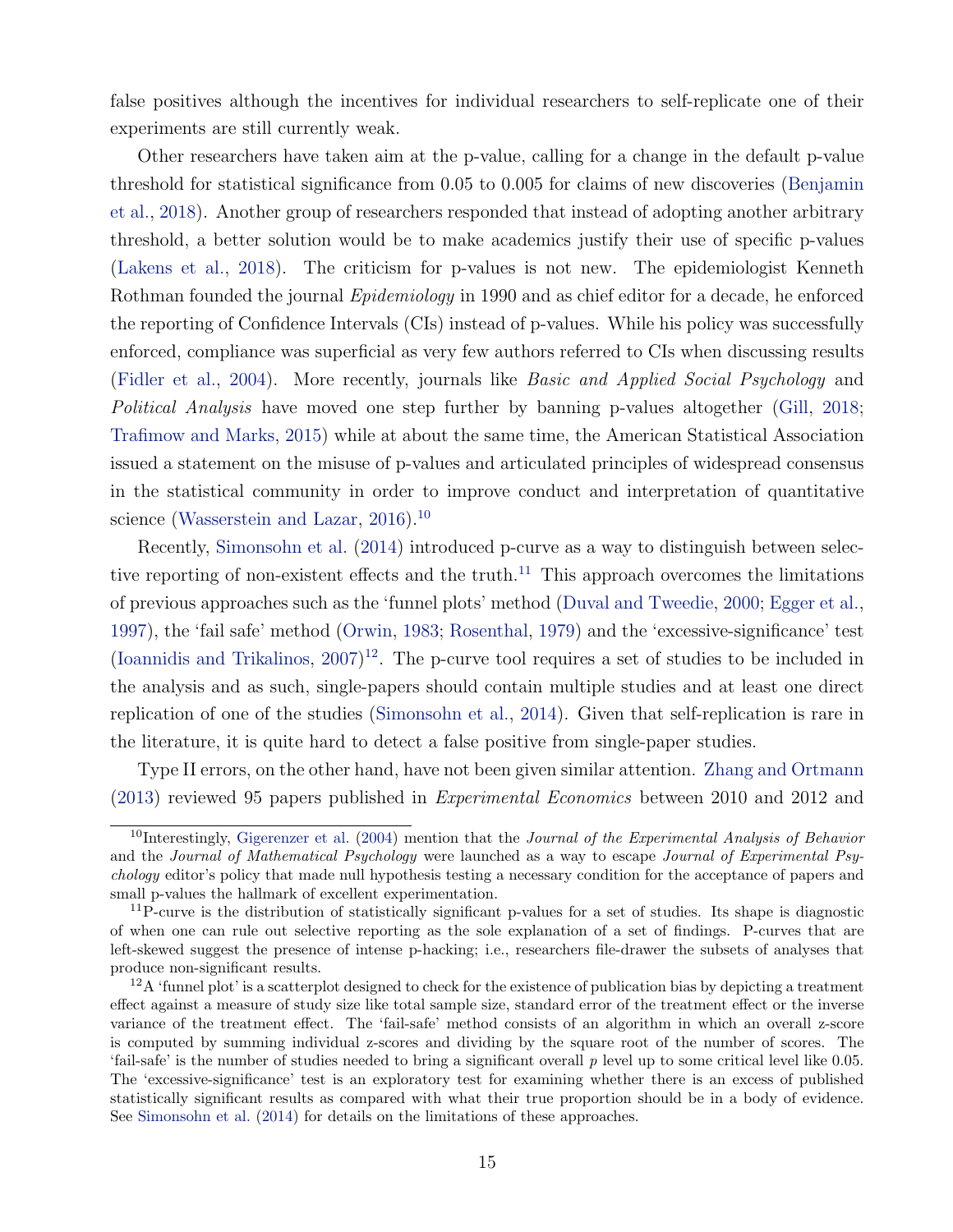found that only one article mentions statistical power and sample size issues. Replication studies (e.g., Maniadis et al., 2014) are particularly prone to false negatives because they are typically underpowered (Simonsohn et al., 2013).<sup>13</sup>

As far as experimental auction research is concerned, a priori sample size or power calculations are almost non-existent in agricultural economics journals. However, journals and editors outside the subdiscipline are now embracing the idea of including power calculations and we suspect that this would soon be discussed and considered as well in agricultural economics journals. While there are many statistical programs and packages that allow power analysis and/or calculation of optimal sample sizes (see for example Table 2 in Bellemare et al., 2016), researchers are better off getting their hands dirty. In auctions, sample size calculations are facilitated by the continuous nature of the observed variable (the bid) but could get slightly more complicated if the repeated nature of the auction setting needs to be taken into account. The reason we believe that sample size calculations should be an integral part of any experimental auction study is because researchers may end up with a result which is not statistically significant because the sample size was not large enough to detect a difference of practical significance. In addition, resources might be wasted by using a sample size that is much larger than is needed to detect a relevant difference.

In order to calculate an optimal sample size given a continuous outcome of interest (the bid), a dichotomous between-subjects treatment and a multiple-round design (i.e., subjects are asked to submit a bid in multiple rounds for the same product), we first need to assume appropriate values for the Type I and Type II errors. Following the standards in the literature, we can assume  $\alpha = 0.05$  (Type I error) and  $\beta = 0.20$  (Type II error). To compare the means from the two treatments,  $\mu_0$  and  $\mu_1$ , with common variance of  $\sigma^2$  in order to achieve a power of at least  $1 - \beta$ , given a number of repeated measurements M (i.e., auction rounds) as well as a value for the correlation  $\rho$  between observations, the per group/treatment minimum sample size is then given by (Diggle et al., 2002, p. 30; Liu and Wu, 2005;Kupper and Hafner, 1989):

$$
n = \frac{2(z_{1-\alpha/2} + z_{1-\beta})^2 (1 + (M-1)\rho)}{M(\frac{\mu_0 - \mu_1}{\sigma})^2}
$$
(1)

Note that the formula simplifies to Equation 6 of List et al. (2011) in the case of single-round auctions by setting  $M = 1$ . To calculate a minimum sample size, one needs to feed the above formula with values for  $\sigma$ , the minimum meaningful difference  $\mu_0 - \mu_1$  and  $\rho$ . The value of  $\sigma$ and  $\rho$  must not be calculated using the collected data (this is often called retrospective, posthoc or observed power). This is because reporting posterior power (or posterior sample size) is

<sup>&</sup>lt;sup>13</sup>For example, Simonsohn et al. (2013) argue that the null result obtained in the replication study of Maniadis et al. (2014), is just a noisy estimate and that the relative effect size is comparable to the original study of Ariely et al. (2003).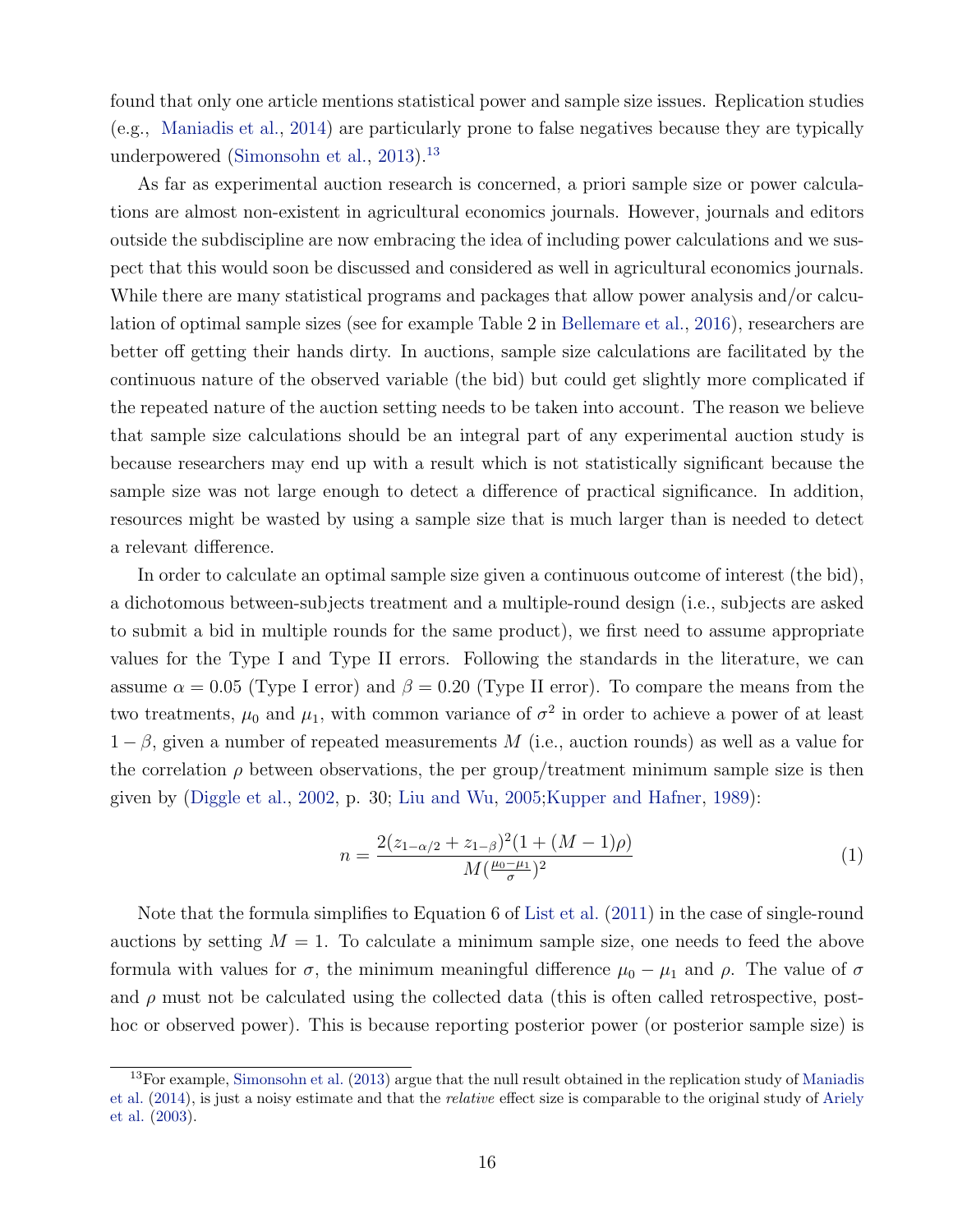nothing more than reporting the p-value in a different way since power is a 1:1 function of the p-value (Gelman, 2018; Hoenig and Heisey, 2001). Drichoutis et al. (2015) and Briz et al. (2017) provide some examples on how one can use prior literature to find the relevant parameters for the sample size calculation. In this case, power is called prospective or a priori power (and similarly for sample size). Sample size calculations should be performed before data collection so that there is a clear stopping rule that defines the data-collection plan.

The minimum meaningful difference or expected effect size  $d = \mu_0 - \mu_1$  can be derived from theoretical predictions or can be defined as the smallest effect size of interest. It can also be the product of a systematic literature review or it could be informed by auxiliary data, metaanalysis etc. (Gelman and Carlin, 2014). Gelman and Carlin (2014) also suggested using a broad range of effect sizes given that past estimates of effect sizes tend to be overestimates. This is because when the true effect is medium-sized, only small studies that (by chance) overestimate the magnitude of the effect will pass the threshold for discovery (Button et al., 2013).<sup>14</sup> Given a range of values for d,  $\sigma$  and  $\rho$ , one can find an interval of observations per treatment that are needed to detect a given effect size. This is a trivial calculation and a Stata code example is provided in the Electronic Supplementary Material. One can even experiment with the number of rounds at the experimental design stage and find an optimum number of rounds, given that more rounds are inversely related to the number of observations that are needed per treatment group.<sup>15</sup>

Sample size calculations can become more complicated however with more than one treatment level. One would first have to compare which contrasts are of interest. For example, consider a three treatment scenario where the control is compared with two treatments but the two treatments are never compared to each other. List et al. (2011) provide an example where the optimal allocation weighs more heavily to the control by allocating half of the sample to the control and one fourth to each of the other two treatments. Intuitively, the control is used in two contrasts while the other two treatments are used in just one comparison each; hence the

 $14$ In addition, the pressure of using the criterion of statistical significance may have led published research to systematically overestimate effect sizes (Lane and Dunlap, 1978) and report inflated effects (Fanelli and Ioannidis, 2013). Analyzing a large number of test statistics  $(> 50,000)$  published in the American Economic Review, the Journal of Political Economy, and the Quarterly Journal of Economics between 2005 and 2011, Brodeur et al. (2016) found a misallocation pattern in the distribution of the test statistics consistent with inflation bias. That is, researchers inflate the value of almost-rejected tests by choosing a slightly more 'significant' specification which amounts to 10% - 20% among the tests that are close to the significant threshold. They do not find that this problem arises in randomized control trials or laboratory experiments. As a side note, a consequence of the inflation bias is that if a replication study is powered based on the effect size of the original study, the power of the replicated study will be lower than intended (Simonsohn, 2015). Simonsohn (2015) suggests that the sample size of the replication study should be set to 2.5 times that of the original study (given an effect size of the original study that would give the study 33% power).

<sup>&</sup>lt;sup>15</sup>This is easy to show mathematically. If one takes the partial derivative of n with respect to M in equation 1 we have:  $\frac{\partial n}{\partial M} = \frac{2(z_{1-\alpha/2}+z_{1-\beta})^2(\rho-1)}{M^2(\frac{\mu_0-\mu_1}{2})^2}$  $\frac{(\alpha/2+2i-\beta)^2(\rho-1)}{d^2(\frac{\mu_0-\mu_1}{\sigma})^2}$  and because  $-1 < \rho < 1$  then  $\frac{\partial n}{\partial M} < 0$  which is to say that n and M are inversely related.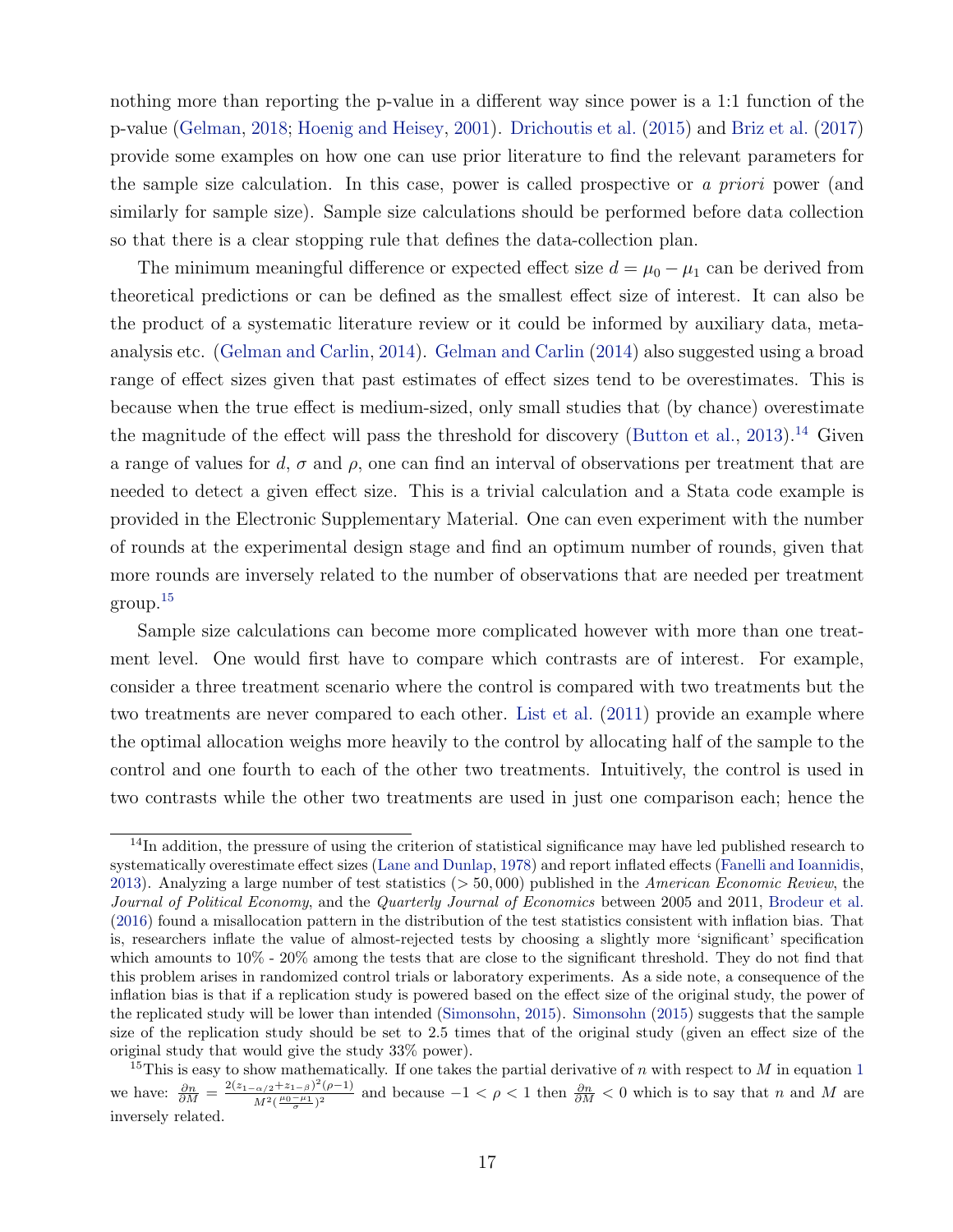allocation of observations in each treatment should not be equal.

Sample size calculations that have closed form expressions like the ones laid out above are typically used for simple statistical models. For more advanced statistical tests, estimation methods, and special design features, one would need to use simulation methods to approximate the power of complicated experimental designs. One recent contribution customized to the needs of experimental economists is the powerBBK package (Bellemare et al., 2016) implemented in Stata. The package allows the user to specify details about the experimental design e.g., the number of subjects, number of periods, within or between-subjects design, balance of the design, to specify individual heterogeneity by means of random-effects terms, accommodates non-linear models (i.e., logit, probit, tobit) etc.

Now let us take one step back. In the beginning of section 2 we discussed how experimental auctions are sometimes used as a value elicitation vehicle where the sole interest is in estimating the mean WTP,  $\mu_{wtp}$ , of a random sample with variance  $\sigma^2$  from an  $N(\mu_{wtp}, \sigma^2)$  population but not in estimating a treatment effect. In this case, we can specify the maximum  $100(1 \alpha$ )% confidence interval width so that  $\mu_{wtp}$  is estimated within a tolerance of  $\pm A$  units. The minimum sample size  $n_m$  needed to achieve this precision is the smallest integer satisfying  $n_m \geq [(\sigma/A)z_{1-\alpha/2}]^2$  (Kupper and Hafner, 1989).

### 5 Economic significance of estimates

One of the main caveats of p-values is that they do not provide a measure for the strength of an effect.<sup>16</sup> Furthermore, experiments with large sample sizes will be powerful enough to detect as statistically significant even small differences that maybe are not of practical or economic significance.

Standardized effect sizes can be an important complement to statistical significance testing. There are many effect size measures but one of the most popular is Cohen's  $(1988)$  d index, a pure number, free from measurement units, like many other effect size measures. The d index is the standardized mean difference of two means over the pooled standard deviation:  $d = \frac{\bar{b}_1 - \bar{b}_2}{s}$ s where  $s^2 = \frac{\sum_{i=1}^{n_1} (b_{1i} - \bar{b}_1)^2 + \sum_{i=1}^{n_2} (b_{2i} - \bar{b}_2)^2}{n_1 - n_2 - 2} = \frac{(n_1 - 1)s_1^2 + (n_2 - 1)s_2^2}{n_1 - n_2 - 2}$  is the common variance pooled over the variances  $s_j^2 = \frac{\sum_{i=1}^{n_j} (b_{ji} - \bar{b}_j)^2}{n_j - 1}$  $\frac{10(j_i - \sigma_j)}{n_j - 1}$  of the two groups for  $j = 1, 2$ . Given that the t-statistic to test whether the means are different is  $t = \frac{\bar{b}_1 - \bar{b}_2}{\sqrt{1-\bar{b}_2}}$  $\frac{b_1 - b_2}{s\sqrt{1/n_1 + 1/n_2}}$  we can then write  $d = t\sqrt{1/n_1 + 1/n_2}$ (Cohen, 1988, pp.67). This last formula provides useful results because it links the power of

<sup>&</sup>lt;sup>16</sup>There is a tendency to describe results that are near-threshold p-values as 'approaching' significance (Pritschet et al., 2016) which is consistent with treating significance as a continuum. This is a statistically flawed practice. In a popular blog-post, Hankins (2013) lists more than 500 linguistic terms that researchers use in order to report results that fail the significance test. In fact, there is a web application (called Signify: http://perma.cc/MX9X-KA5Z) which will let one type the p-value of their results and the application will come out with a label that makes that p-value sound significant.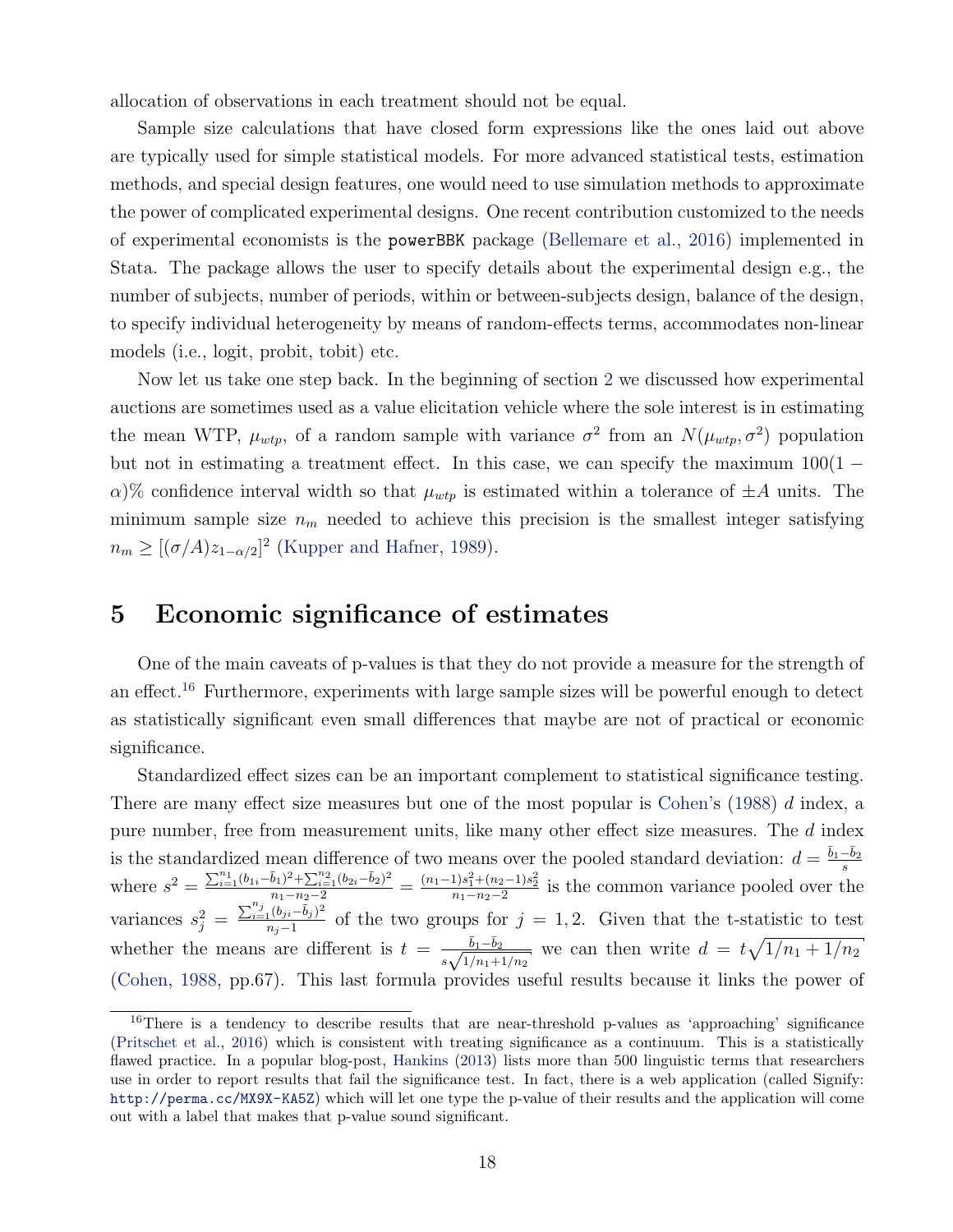the two-sample t-test with the difference between means  $d$ , the common standard deviations  $s$ and sample sizes  $n_1$  and  $n_2$ . The inverse relationship between sample sizes and mean difference indicates that given a difference, larger samples will increase power. Or that given a total sample size, the standard error  $s\sqrt{1/n_1 + 1/n_2}$  is minimized by having  $n_1 = n_2$ ; that is, equally split the number of observations into the two treatments (see also Kenny, 1987, pp. 213-214).

As a crude guide, Cohen (1988) offers conventional operational definitions of 0.20, 0.50 and 0.80 for 'small', 'medium' and 'large' values of  $d$ , respectively. The values for these effects should be judged relative to the research field or to the specific content being employed in any given investigation. In Cohen's terminology, large or small effect sizes are not meant to classify treatment effects as 'important' or 'not important'. A 'small' effect size is to be interpreted as something that is really happening in the world but which can only be seen through careful study. A 'large' effect size is an effect which is big enough that can be spotted with a 'naked observational eye' (Cohen, 1988, pp. 13). Cohen (1988) notes that 'many effects sought in personality, social, and clinical-psychological research are likely to be small effects.' With respect to our previous discussion about how effect size and sample size are related and given a certain power level, this would imply that if one is to identify a psychological treatment effect in an auction setting, then one should aim for higher sample size because what she is really trying to find is likely small.

There are many other versions of standardized differences similar to Cohen's d. For example, Hedges's (1981) g applies a correction to the d index, Glass's  $\Delta$  uses the standard deviation of the control group in the formula for d while Kline (2013) proposes reporting Glass's  $\Delta$  using the standard deviation for each group. These are all trivial to calculate using today's software. For example, in Stata these can all be calculated using the esize command. This set of measures based on the differences of the means are often called the 'Difference' family or the 'd' family for short.

A second type of effect size measures, either called the 'Correlation' family or the 'r' family, quantifies the ratio of the variance attributable to an effect and is interpreted as the 'proportion of variance explained'. This family includes simple measures like the correlation coefficient  $r$ , the index  $q$  which is a measure of differences between correlation coefficients, the index etasquare  $\eta^2$  which is analogous to the regression  $R^2$  and the index  $\omega^2$  which is analogous to the adjusted  $R<sup>2</sup>$ . These are all effect size measures easily computable with many software packages (for example with the esize command in Stata).

For effect sizes from more advanced econometric models, such as random effect models which are often employed for experimental auction data, the variances coming from different sources must be accounted for (Selya et al., 2012). Cohen's (1988)  $f^2$ , based on  $R^2$  values of different versions of regression models, can circumvent the shortcomings of other standardized effect size measures. An application of this approach can be found in Briz et al. (2017). The Electronic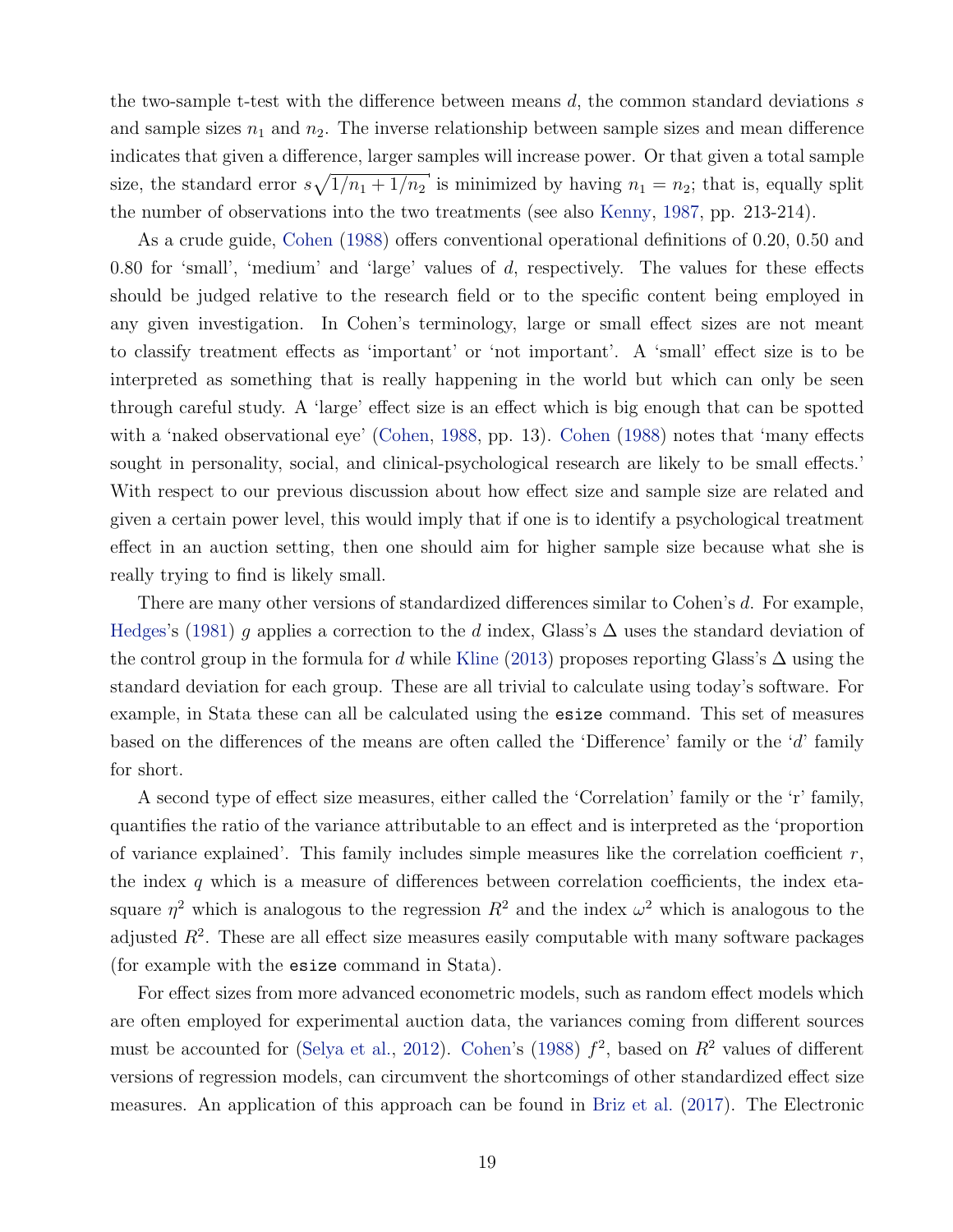Supplementary Material provides an example using Stata code about how to calculate Cohen's  $(1988) f<sup>2</sup>$ .

A final way to express a treatment effect in relative terms is to first calculate the predictions of the estimated model, then average out these predictions (which would correspond to an average predicted WTP) and find the ratio of the estimated coefficient of the treatment effect over the average prediction. This approach has been used by Kechagia and Drichoutis (2017).

### 6 How to analyze auction data

One of the distinct advantages of the auction approach, relative to discrete choice methods, is that the outcome of interest, WTP, is directly obtained. When combined with an experimental design where individuals are randomly allocated to control and treatment groups, a study's main hypotheses can be easily tested by comparing median, means, or other moments of the bid distribution across the groups. Moreover, because bids are a continuous measure of value, the distribution can be inspected without having to make distributional assumptions. As other studies have shown, bid distributions can be highly skewed or even bi-modal (e.g., Lusk et al., 2006).

Although auctions provide a direct estimate of the monetary value of a good, there is often interest in other measures of demand, such as market shares and elasticities. Auction data can also be used for these purposes without having to resort to econometric models or distributional assumptions. To illustrate, suppose individual i bid  $b_i^A$  for good A and  $b_i^B$  for good B. Which good would the individual be projected to choose if a retailer set prices  $p^A$  and  $p^B$  on goods A and B?

An individual would be projected to choose the good that provides the highest net value or consumer surplus, which is given by the difference in one's value for the good (i.e., the bid in an incentive compatible auction) and the price. Thus, A is predicted to be chosen over B if  $b_i^A - p^A > b_i^B - p^B$  and  $b_i^A - p^A > 0$ . If  $b_i^A - p^A < 0$  and  $b_i^B - p^B < 0$ , then the individual would be predicted to refrain from buying either A or B, as buying either of the goods would generate a loss.<sup>17</sup> In a sample of N consumers, the market share of A is simply a count of the number of individuals predicted to choose A divided by N. Own-price and cross-price arc elasticities can be determined by calculating how the market share of A changes when the assumed prices change. For a fuller treatment of this issue, including examples, see Lusk and Shogren (2007) or Lusk (2010).

Despite the fact that key insights from auction data often come from summary statistics,

 $17$ It is a straightforward matter to extend this logic to more than two goods, in which case the individual would be expected to choose the product that provided the highest net value. It is also possible to calculate shares if WTP premiums are elicited rather than full bids for each item (see Lusk, 2010).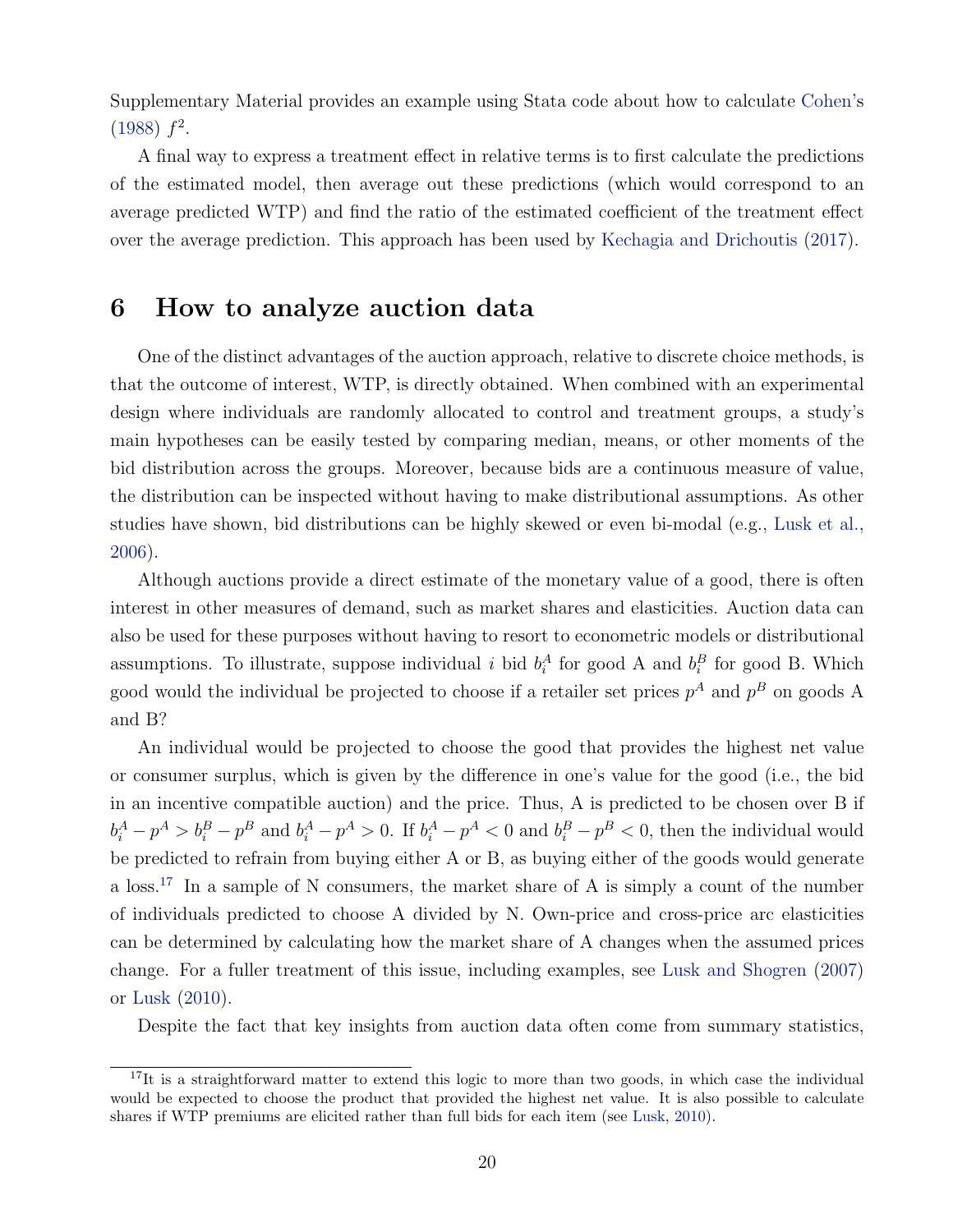there are common features of auction data that often prompt the need for econometric analysis. Most notably, auction bids are often censored from below at zero. It is also the case that auction bids for a conventional good can be censored from above at the field price of the good outside the experiment (Alfnes, 2009; Harrison, 2006). Although auction experiments can be constructed to allow negative bidding (Lee and Fox, 2015; Parkhurst et al., 2004), the practice is still uncommon. However, even in auctions that do not allow negative bids, it is possible to project the conditional mean bid if negative bids had been allowed through the straightforward application of the Tobit model. Likewise, the Tobit model can be used to estimate the conditional mean bid under the assumption that there was no censoring of bid at field prices.

While the Tobit model is widely used, our experience is that the interpretation of the model's coefficients are not well understood. The Tobit model draws a distinction between an uncensored latent or unobservable variable,  $b^*$ , (typically assumed to be Normally distributed) and the censored variable that is actually observed, b. In the case of censoring from below at zero,  $b = b^*$  if  $b > 0$ , but  $b = 0$  if  $b \le 0$ . An important point is that the estimates from a Tobit model are the projected impacts on the mean of the  $b^*$ , i.e., the uncensored mean. The parameter from a simple model that includes only a constant term is the estimated mean of  $b^*$ , the uncensored distribution (i.e., the distribution that theoretically allows zero bids). As a result, when other explanatory variables are added to the model, the estimated coefficients relate to the marginal effects on the uncensored bid distribution. Overall, there are four values of potential interest in a Tobit model: a) marginal effects on the latent, uncensored variable,  $\frac{\partial E[b^*|x]}{\partial x}$  (these are the raw coefficient estimates) b) on the observed, censored variable,  $\frac{\partial E[b|x]}{\partial x}$  c) on positive bids,  $\frac{\partial E[b|b>0,x]}{\partial x}$ and d) on the probability of being uncensored,  $\frac{\partial Pr[b>0|x]}{\partial x}$  (see Drichoutis et al., 2017, for an application of the Tobit model with auction data).

But which marginal effects should one use? The answer depends on the question being asked. An example from outside the world of auctions might help provide some clarity. Imagine that a coach is interested in the marginal effect of halftime entertainment spending at a basketball game on the game's attendance. Data consist of many years of attendance records at games and spending at each halftime show. The distribution of attendance is censored from above at the stadium's capacity, and many observations are exactly equal to the capacity. The coefficient from the Tobit model associated with halftime spending is the estimate of the marginal effect of spending on the uncensored mean attendance  $\frac{\partial E[b^*|x]}{\partial x}$ , but as previously mentioned, it is also possible to estimate the marginal effect of spending on the attendance given that attendance is censored from above at capacity. Which estimate should be given to the coach? If there are no plans to expand the size of the stadium in the near future, then we should tell the coach the marginal effect on the censored distribution. If the coach is considering a stadium expansion before the next season, then we should tell him/her the marginal effect on the uncensored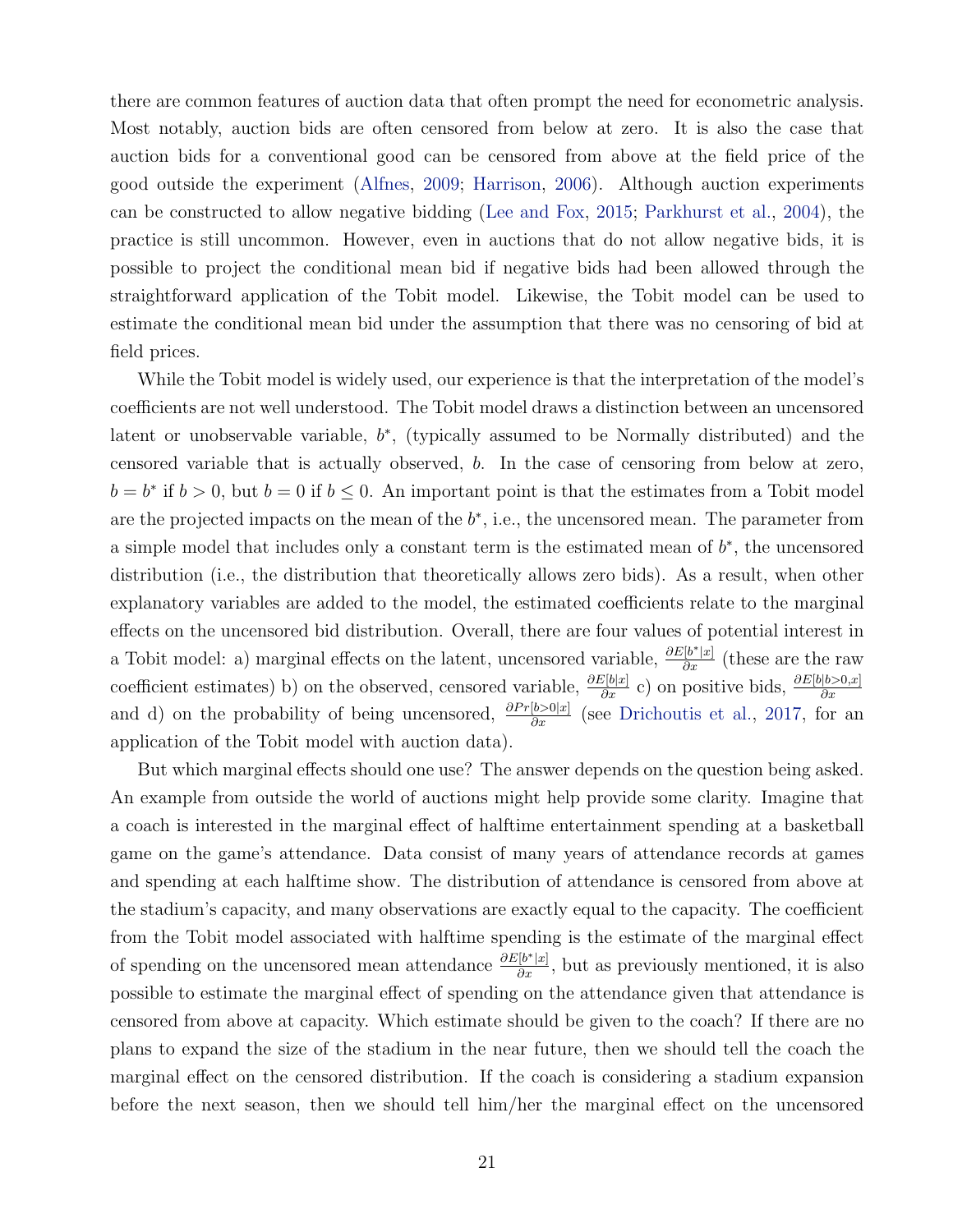distribution. The decision of whether to expand the stadium might also be informed by the probability of attendance being censored at the capacity constraint.

A few additional comments about the Tobit model are in order. Just because bids might be censored at zero does not mean that a Tobit model is always required. The extent to which estimates from a Tobit model will diverge from ordinary least squares regression depends on the share of observations that are censored. Unless the share of observations is non-trivial (say, more than 5%), a Tobit model probably is not worth the trouble. It is also important to recognize that a Tobit model implicitly imposes the assumption that the effects of an explanatory variable are identical for censored and uncensored variables. One can relax this assumption by utilizing a double-hurdle model (Cragg, 1971). The double hurdle model is actually two models: 1) a probit model, where the dependent variable takes the value of 1 if the variable is censored and zero otherwise, and 2) a truncated regression model utilizing only those observations that are uncensored. It is sometimes the case that the double hurdle will yield insights that differ from the Tobit or ordinary least squares (e.g., Lusk and Fox, 2002). The double hurdle model allows one to specify a different set of independent variables that affect the decision to submit a positive bid and the second stage which is concerned with the level of the bid given a positive decision in the fist stage. In the special case where the set of independent variables is the same for both stages, then the Tobit model is nested within Cragg's double hurdle model (Burke, 2009).

Combined with our proposal of having smaller groups within a given session (see Section 3.2), and provided each subject submits bids in multiple rounds, this design creates a particular nesting with multiple levels. Bids from multiple rounds are nested within an individual, and the individual is nested within an auction group. This calls for the use of multilevel mixedeffects model to account for the lack of independence within these groups. An application can be found in Drichoutis et al. (2017).<sup>18</sup> Rather than explicitly modeling these random effects, it is also possible to produce clustered standard errors to account for such groupings. The extent to which one approach is preferred over the other depends on how comfortable one is in making parametric assumptions about the random effects.

Typical motivations for estimating regression models in experimental auction studies relate to the desire to control for censoring, as described above, or to control for potential differences in demographics across treatment groups. Randomization of participants to treatments or the use of within-subject designs lowers the need to worry about demographic controls; however, the general advice in Senn (1994, 2013) is that observed covariates should be taken into account in the analysis (see also discussion in Section 2). But there is another reason econometric models might be useful in analysis of auction data: consumer heterogeneity. Advances in

<sup>&</sup>lt;sup>18</sup>In the latest versions of Stata one can estimate such a model via the metobit (qsem) command for version 15 (14).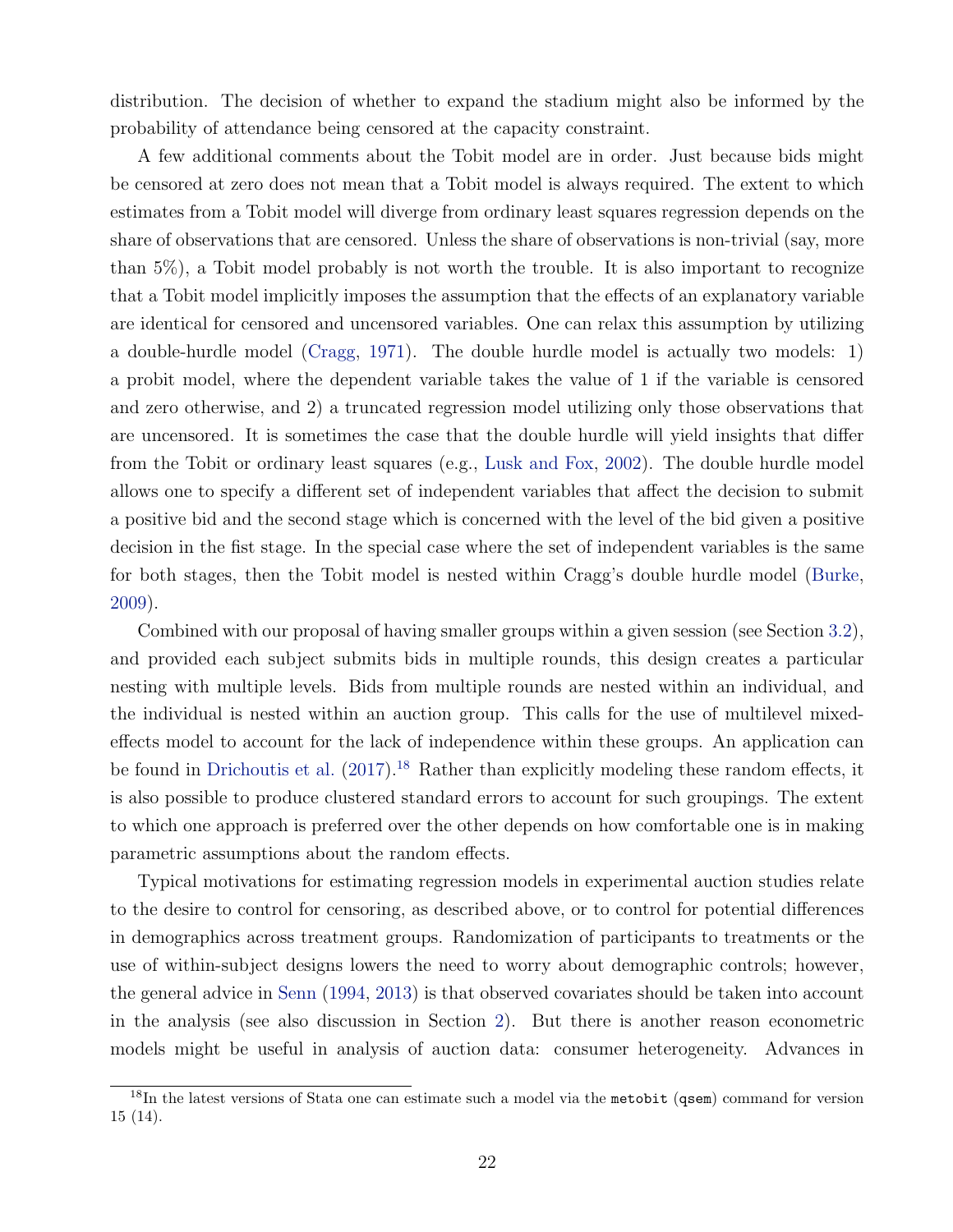discrete choice modeling have highlighted the importance and pervasiveness of heterogeneity in consumer preferences. As previously mentioned, auction studies are well suited to studying heterogeneity without econometric analysis. However, the latent class (also referred to as finite mixture) models or random coefficient models that have become common in the study of discrete choice data might also be useful in analysis of auction bids if there is reason to believe there might be heterogeneity in treatment effects.

Heterogeneity in treatment effects might arise in a variety of settings. For instance, many experimental economics studies have explored various price, information, or 'nudge' policies as they relate to healthfulness of food choice (e.g., Ellison et al., 2014; Muller et al., 2017). Imagine an experimental auction study where a control group bid on unlabeled items and a treatment group bid on the same items that now include red 'traffic light' nutritional label for unhealthy items. A simple regression model to test for the effect of the nutritional label is:  $b_{ij}^* = \alpha_0 + \alpha_1 T + \beta Z_i + \epsilon_{ij}$ , where  $b_{ij}$  is individual *i*'s bid on product *j*, *T* is an indicator variable taking the value of 1 for the treatment with traffic light labels, Z is vector of demographic controls,  $\epsilon$  is an error term, and  $\alpha_0$ ,  $\alpha_1$ , and  $\beta$  are coefficients to be estimated. The primary interest is in the sign and significance of  $\alpha_1$ . A reasonable hypothesis is that  $\alpha_1 < 0$ ; inclusion of 'red' warning signs will reduce WTP for a food. However, there may be some people who will exhibit psychological reactance and respond to the policy in an unanticipated manner (Just and Hanks, 2015). Such a response, for example, can be observed if an individual does not like 'being told what to do' or interprets the policy as a threat to their autonomy or freedom. Thus, there may be some people for which we might expect  $\alpha_1 > 0$ .

The simple econometric model outlined above could be modified in several ways to identify heterogeneity in treatment effects. Perhaps the most straightforward approach is to include an interaction between T and some or all of the Z's:  $b_{ij}^* = \alpha_0 + \alpha_1 T + \beta Z_i + \theta T Z_i + \epsilon_{ij}$ . Now, the marginal effect of T on  $b^*$  is  $\alpha_1 + \theta Z_i$ . This approach is limited in the sense that heterogeneity in the treatment effect only arises through heterogeneity in observables,  $Z_i$ . One might hypothesize that, for example, men might be more likely to display reactance than females, but surely the effect is more complicated than its relationship to gender. One way to address this concern is to estimate a random coefficient model. In this case  $\alpha_1$  is replaced with the individualspecific parameter,  $\alpha_{i1}$ , which is then assumed to be, for example, Normally distributed:  $\alpha_{i1} \sim$  $N(\overline{\alpha}_1,\sigma_{\alpha_1})$ . This model allows for the estimation of the mean effect,  $\overline{\alpha}_1$ , but also allows for differential responses via the estimated standard deviation of the treatment effect,  $\sigma_{\alpha_1}$ . A challenge with this approach is that it requires an assumption about the distribution of the treatment effect. In the case of the reactance example, it is not clear that one would expect the treatment effect to be normally distributed across people. An alternative approach is the latent class model. In this case, a number of classes, C, are specified and one estimates class-specific parameters,  $\alpha_{0c} + \alpha_{1c}T + b_cZ_i$ , along with the probability of respondents falling into each class.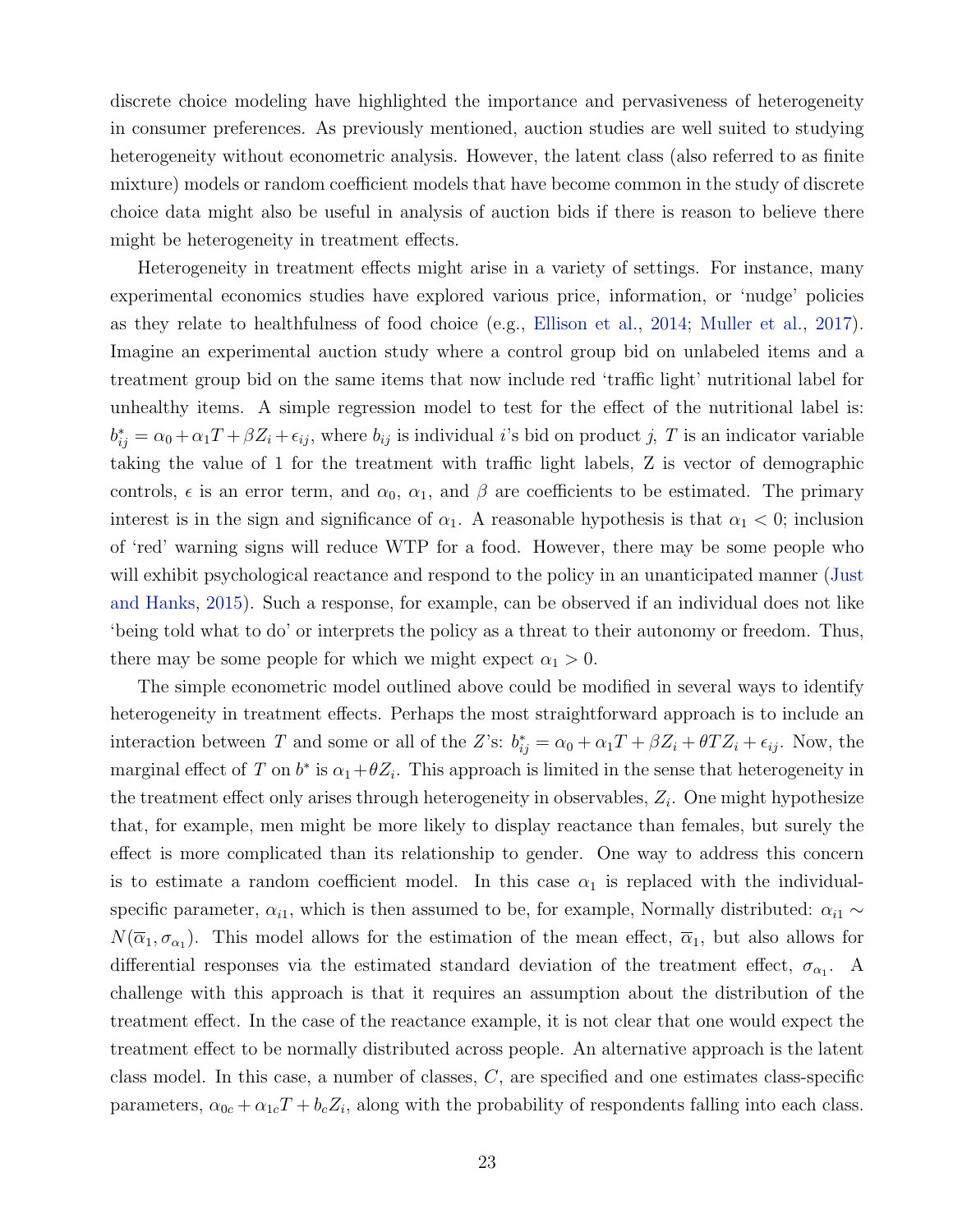Typically AIC or BIC measures are used to determine the number of classes, C. This approach can permit more distinct treatment heterogeneity, where for example,  $\alpha_{1c=1}$  might be positive and  $\alpha_{1c=2}$  might be negative, with the model revealing the share of the sample fitting each pattern.

There is much more that can be done with auction data to generate actionable insights. Lusk (2010) shows, for example, how auction bids can be used to identify consumer segments via cluster analysis or product groupings via factor analysis or multidimensional scaling.

# 7 Disclosure, pre-registration, pre-analysis and open data & materials

This section is motivated by the recent move of individuals, scientific societies and journals to embrace and promote more transparency in social science research. Here, we discuss issues that the various Agricultural Economics Associations and Journals in the field have not yet officially reacted to.<sup>19</sup> We believe that in the near future, these issues will become a higher priority and that most experimental research will eventually have to hold up to these standards. At the present time, however, there are only a handful of pre-registered studies that are related to experimental auctions and consumers' WTP (all of these are registered to AEA's CRT registry). However, we hope that our discussion here will stimulate more interest in the field of experimental auctions for agricultural economics research.

Given that experimental research is expanding and the advantages of experimentation are getting into the spotlight, along with the recent crisis in the replicability of experimental studies, there has been a call to set up practices that will promote transparency in social science research. Miguel et al. (2014) define three core practices for more transparency in social science research: disclosure, pre-analysis and pre-registration plans, and open-data/materials.

Disclosure is the systematic reporting of standards that researchers are (or should be) obliged to disclose such as the measures, manipulations, data exclusions, and the final sample size. Many prominent medical journals (BMJ, Lancet etc.) recommend or require that researchers adhere to the CONSORT (Moher et al., 2010). In the absence of an endorsement of similar standards by associations, Simmons et al. (2012) proposed a 21-word disclosure to accompany manuscripts regarding the authors' knowledge that they did not p-hack: 'We report how we determined our sample size, all data exclusions (if any), all manipulations, and all measures in the study'. If needed, supplemental material can be used to support the disclosure.

Pre-registration involves specifying in detail, in an online repository, information such as

<sup>19</sup>But see Josephson and Michler (2018) for a discussion of ethical issues facing the profession and a few proposals to address these issues.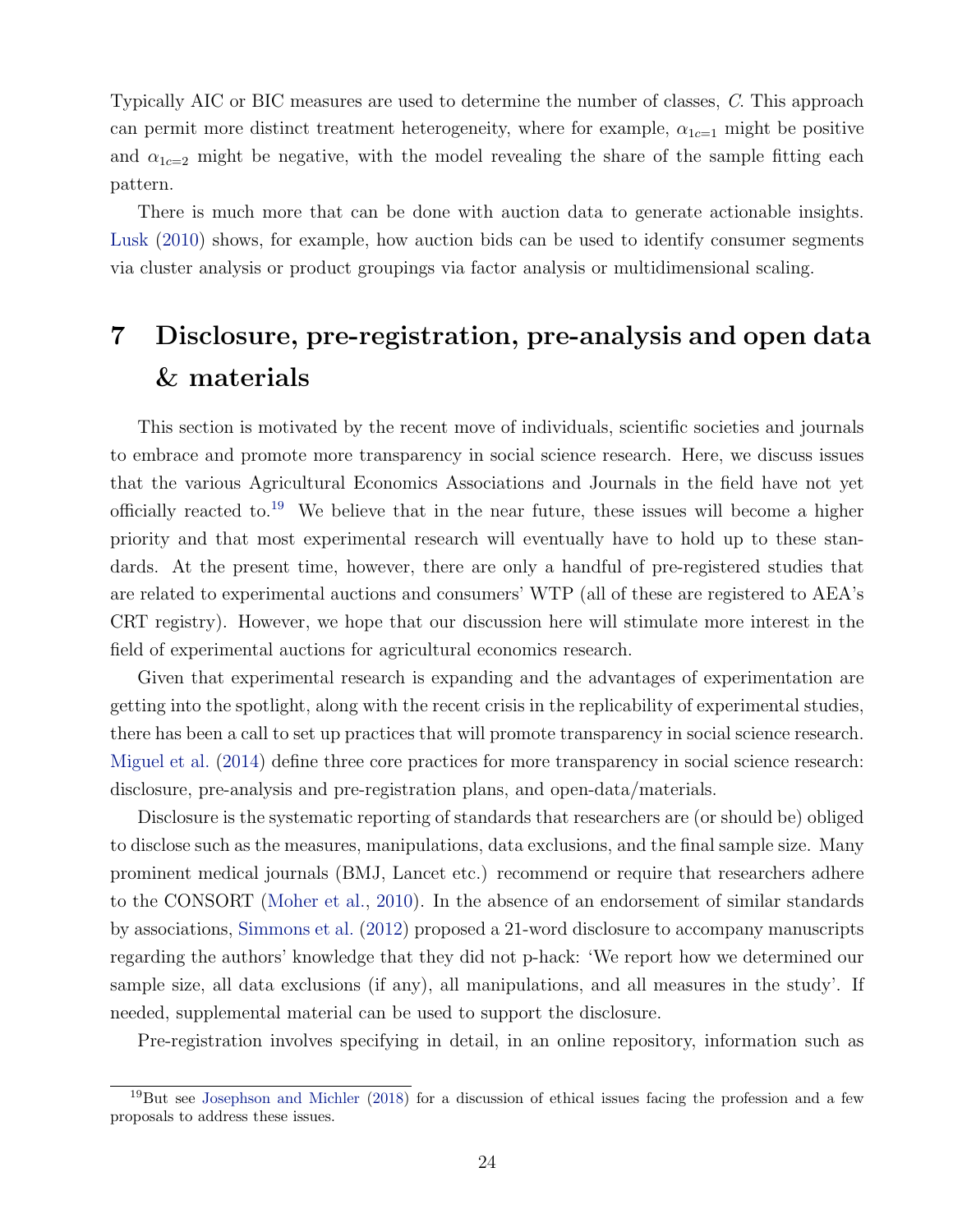the number of subjects, the treatment and relevant stimuli, the outcome variable, prediction/hypothesis, the pre-analysis plan etc. that altogether constitute the plan for a study. The whole plan can be hosted in one of the available online repositories which can be accessed by interested parties (editors, reviewers, readers) and receives a time stamp. Although some repositories have time limited embargoes, the plan can be made public or not at the will of the researchers. For example, AEA's RCT registry can keep key information hidden until the time when the trial is completed. Some of these repositories are the Open Science Framework (https://osf.io/), AsPredicted (https://aspredicted.org/), American Economic Association's RCT registry (https://www.socialscienceregistry.org/), the Evidence in Governance and Politics registry (http://egap.org/content/registration) etc. Likely, registration for many economic experiments will be diverted to AEA's RCT registry since, as of January 2018, registration in the RCT registry has become mandatory for all submissions to AEA journals.

Some people share concerns about the time and effort costs involved with pre-registration. In addition, there are concerns as per if pre-registration can actually prevent deceiving practices. Simonsohn (2018) makes two arguments against this intuition. First, because people interpret ambiguity in self-serving ways, by reducing ambiguity through pre-registration will result in reduced self-serving biases. A smaller inclination to a self-serving bias will likely reduce the temptation to convince oneself after data collection that what worked was what was planned all along. Second, researchers may engage in deceiving practices either by omission or by commission. Likely, very few researchers would engage themselves in deception by commission and since pre-registration transforms a what would otherwise be a deceptive practice by omission to an explicit lie, we would expect a significant reduction of deceptive practices with widespread pre-registration.

So why would someone want to pre-register their research plan? Advocates claim this is the only way that criticism about data mining, p-hacking and other questionable research practices can be muted. Pre-registration creates a new step in the work-flow of research but it is seen as a good way to produce rigorous results that would allow a sharp distinction between confirmatory and exploratory analysis. To incentivize researchers to use pre-registration, many journals are now offering the option of registered reports. Registered reports involve peer reviewing a submitted research plan before data collection. If the research plan is given a positive evaluation, then the proposed paper will be given a conditional acceptance and a promise to publish it regardless of the outcome. Currently more than 100 journals use Registered Reports as a regular submission (the list is maintained by the Center for Open Science: https://perma. cc/KV4F-57ES). The vast majority of these journals are Psychology and Neuroscience journals; there is one political science journal (the *Journal of Experimental Political Science*) and one economics journal (the Journal of Development Economics).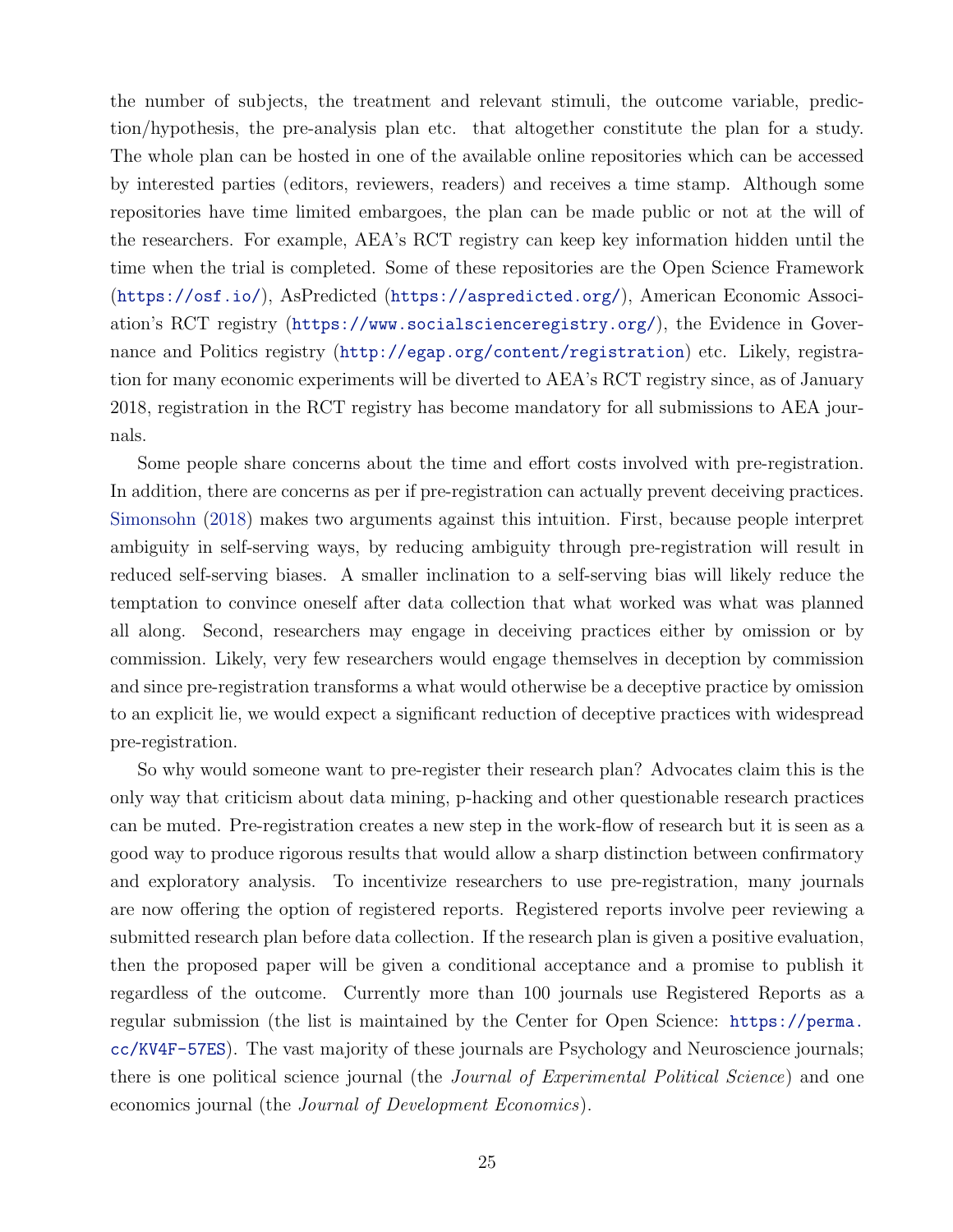We feel that the biggest drawback for researchers pre-registering their studies will be a commitment to a specific pre-analysis plan. Committing to a pre-analysis plan includes, among others, deciding on the precise definition of a primary outcome variable (or multiple co-primary outcomes) and of potential secondary outcomes, specific variable definitions, any inclusion or exclusion restrictions, statistical models, hypothesis testing methods (including correcting for multiple hypothesis testing if many primary outcomes are defined) and covariates (potentially including measures of standardized differences as described in Section 2), subgroup analysis  $etc.<sup>20</sup>$ 

Olken (2015) summarizes the benefits and risks of committing to a pre-analysis plan. Researchers who put a lot of detail and effort in coming up with a pre-analysis plan could benefit from the careful thought processes required of going through their data analysis, and selecting which variables to collect and methods to apply for the analysis. This step could also involve researchers writing their statistical programs and run them on mock up data.<sup>21</sup> For the research community, it increases the confidence that the analysis did not just involve picking and reporting the most significant specification. While fully specifying all the analysis ex-ante could be considered an ambitious plan, this does not mean that additional analysis cannot be performed if not mentioned in the pre-analysis plan. One could for example still include results from analysis not included in the pre-analysis plan in the paper but these should be clearly indicated in the paper as not part of the pre-analysis plan. Coffman and Niederle (2015) offer arguments about te limited upside of pre-analysis plans and propose that economics move towards valuing replications and robustness checks of positive results instead.

To address the challenges of committing to a detailed pre-analysis plan, Anderson and Magruder (2017) and Fafchamps and Labonne (2016) revived an idea of testing the out-of sample performance of predictors in 'hold-out samples'.<sup>22</sup> Roughly speaking, the approach involves withholding a fraction of a sample, say half of it, and run an exploratory analysis on these data. One could then choose which hypotheses to test and the methods to test the hypotheses based on the exploratory analysis and then come up with a more well-informed preanalysis plan using insights from the exploratory analysis. Once a specific pre-analysis plan has been decided and registered, the researcher can then use the other part of the sample to employ

 $20$ To pinpoint the pitfalls of subgroup analysis, Christensen and Miguel (2018) cite a story that first makes one laugh but then prompts deeper thinking. When a collaborative group of researchers were asked by journal editors to report subgroup analysis in a trial of aspirin and streptokinase use after heart attacks, the researchers found that this medication is beneficial, except for patients born under Libra and Gemini astrological signs, for whom there was a harmful effect.

 $21$ This is certainly possible, for example, if one runs a computerized experiment e.g., using zTree. Mock up data files can be generated before ever running an experiment and read into the statistical program of one's choice which could help on building the code for statistical analysis.

 $22$ This is an approach that has long been used in psychology and statistics (see citations in Anderson and Magruder, 2017) as well as to judge the predictive fit in the marketing literature (Erdem, 1996; Roy et al., 1996) and in the economics literature (Drichoutis and Lusk, 2014, 2016; Norwood et al., 2004) for model selection.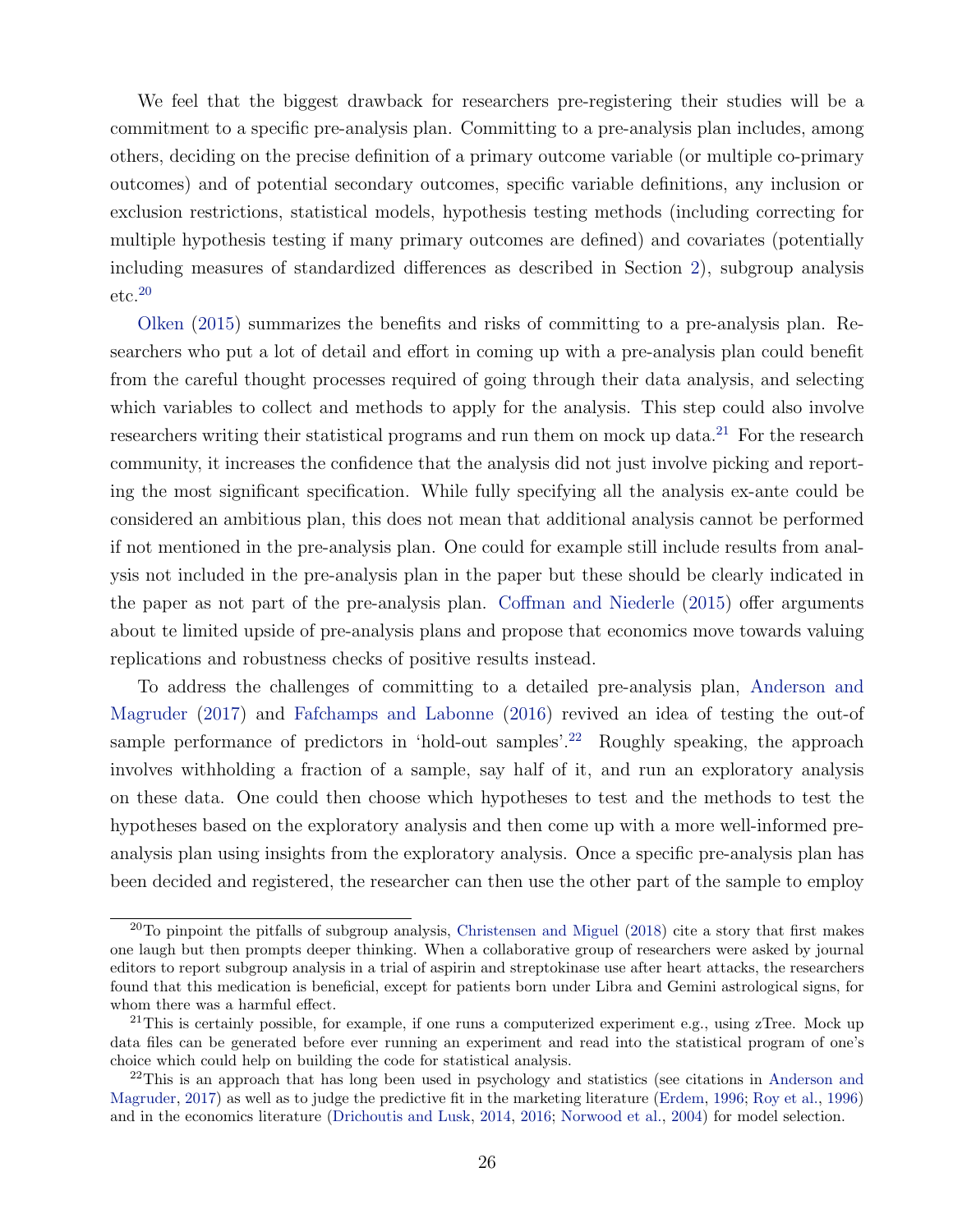the pre-analysis plan. The split approach does come at a cost, however, since the split sample loses power relative to a full-sample pre-analysis plan on hypotheses which were anticipated.

The final point in Miguel et al. (2014) concerns open data and materials. We feel that agricultural economics journals have moved in the right direction over this and in line with data availability policies at top economics journals. For example, ERAE's guidelines to authors clearly states that 'The editors reserve the right to refuse to publish articles where the data, programs, etc. are not provided and where, in their view, there is no justifiable reason for not making them available.' The creation of journal archives has a long history dating back to Dewald et al. (1986) where by exploiting a change in the editorial policy of the Journal of Money, Credit and Banking that required authors to make the data available upon request, they found that the proportion of authors that submitted programs or data was significantly larger after the introduction of the policy. They then tried to replicate nine papers from authors that submitted their data to JMCB and found that only two of these could be replicated in their entirety. Dewald et al. (1986) suggested that journals require data and codes at time of submission.

In response to Dewald et al. (1986), the JMCB adopted a data and code archive policy. However, future replication attempts to the same journal (McCullough et al., 2006) were just marginally more successful: of the 186 empirical articles, only 69 had archive entries; 7 could not be replicated due to lack of software or the use of proprietary data; only 14 out of 62 articles could be replicated.

McCullough et al. (2008) examined compliance of depositing data in the journal's archive for journals that required this and found that the *Journal of Applied Econometrics* had a 99% compliance rate which they attributed to the fact that i) JAE had an editorial position for the archive manager and ii) that a paper is not published until the authors have made their data available. However, replication was extremely low which they attributed to the fact that no code was required to accompany the data files. In the meantime, things have not gotten better. Recently, Chang and Li (2017, 2018) were able to replicate only 33% of papers from 13 journals independently of the authors and 49% with help from the authors.

As far as experimental auctions research is concerned, we are not aware of any formal attempt yet to replicate results using data and codes from previously published papers. It is likely that a good percentage of this literature will follow the trends of the general economics literature. Independently of the current status of replicability of experimental auction results, there are things that we would endorse for the benefit of the profession and science in general. Major agricultural economics journals should make it mandatory to submit data and codes at the time of submission. Then an editor should be assigned as the manager of the archive. However, we also believe that it would be beneficial for overall transparency that the editor not only makes sure that data and codes are submitted but that any paper is accepted conditional on the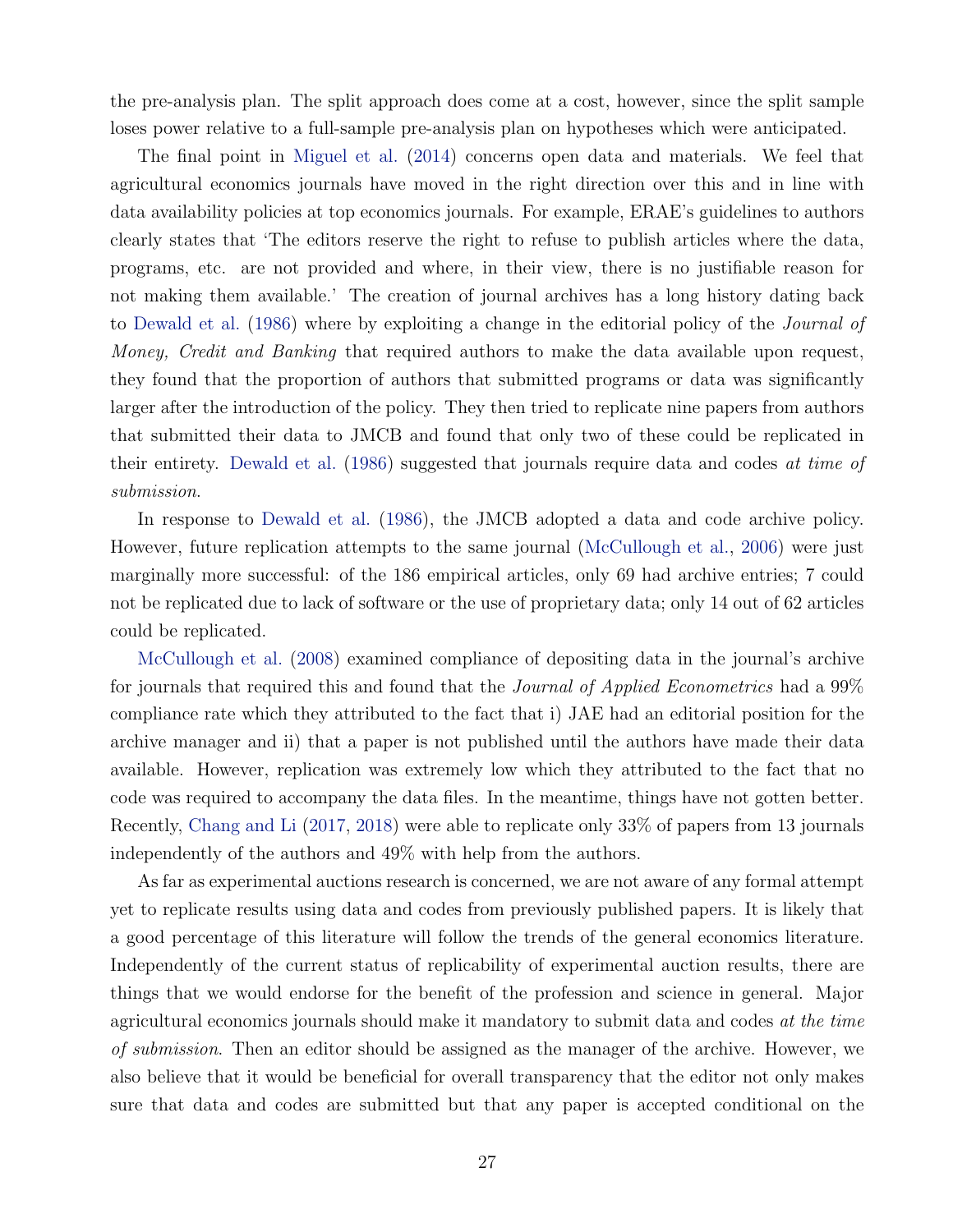managing editor or a third party being able to exactly replicate the results of the experimental paper using the data and codes provided by the authors during the submission (this is the verification process described in Clemens (2015) and Christensen and Miguel (2018)).

As far as availability of materials is concerned, as readers and reviewers of experimental auctions papers, we still often come across experimental auctions work that does not include experimental instructions. We believe this is a very crucial step that is often neglected in the review process, which could make a big difference when evaluating the merit of a paper. This is because even subtle words or the way phrases are expressed in the instructions could induce effects up and above what the authors believe their manipulation is inducing. We believe that one possible reason that instructions sometimes are not submitted with the paper is that there was never instructions distributed or shown to subjects; i.e., the experimenter orally explained the mechanics of the auctions and then let subjects bid on the products. As we explain in Section 3.5 this is not a practice we would endorse.

A final and perhaps subtle remark concerning transparency is that authors should make sure when using links pointing to websites that provide complementary information about their methods, analysis or any other material, that these links will outlive the paper. Normally, this is not the case because the internet changes rapidly. The solution is to make links permanent via services that archive websites e.g., http://archive.org/web and https://perma.cc/. The careful reader will notice that most of the links in this paper that point to online content, use one of these services. Another solution regarding materials associated with any research project is to post everything in an online repository like the Open Science Framework (https://osf.io/).

As a testament to the changes that other fields are undergoing, recently the journal Cortex (Chambers, 2018) has introduced the Transparency and Openness Promotion (TOP) guidelines (Nosek et al., 2015). The TOP Guidelines are a certification scheme in which journals and research organizations declare their level of adherence to a series of standards for enabling research transparency and reproducibility. These standards include, among others, availability of data (e.g., data must be posted to a repository), analysis code and digital research materials (code and materials must be posted to a repository; a Level 3 adherence standard would require that analysis is replicated independently before publication), preregistration of study procedures and analysis plans (e.g., authors declare if study has been pre-registered and provide access to reviewers), replication (e.g., the journal uses registered reports as a submission option) etc.

In addition, a number of journals have agreed that publishing peer review reports can be beneficial for the research community by increasing transparency of the assessment process (Available at https://perma.cc/Z7TM-G66C). These benefits might include reviewer and editorial accountability, training opportunities for educating students about the peer review process as well as a way to provide credit for peer review (since 2012, Publons https://publons.com provides a free service for academics to track, verify and showcase their peer review and editorial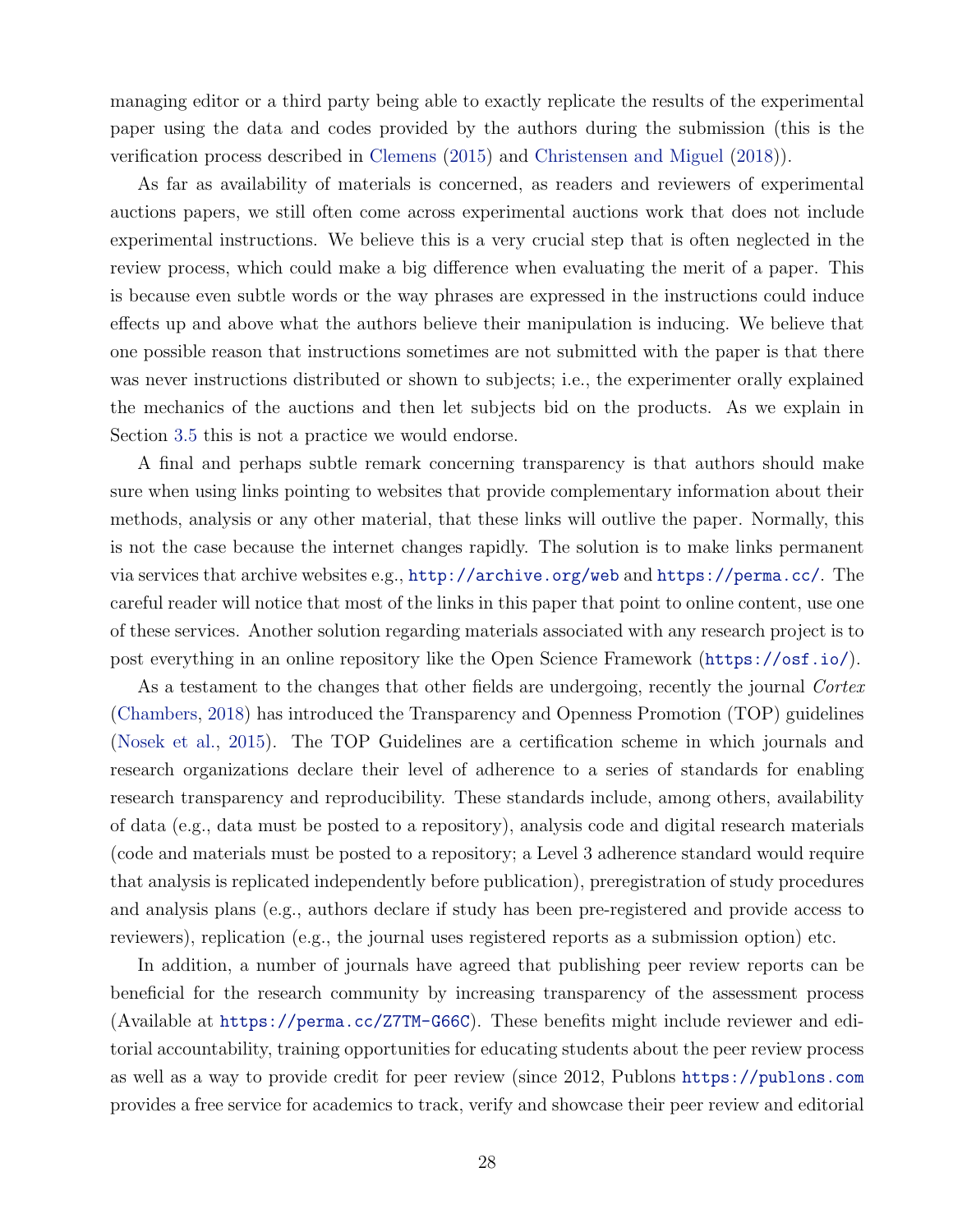contributions for academic journals).

## 8 Field vs. lab

Harrison and List (2004) suggested a typology of economic experiments based on six classification criteria in terms of the nature of: subjects' pool, information, the good, the task/trading rules, and the stakes (amounts involved), plus the experimental environment. Harrison and List's (2004) typology distinguish 'conventional' lab experiments from 'artefactual', 'framed', and 'natural' field experiments, based on a growing role of a target population, context-relevant information, goods, and tasks, as well as investigations occurring in a natural environment where the subjects are not aware that they are being observed.

A number of studies have moved outside the lab setting to the location where consumers typically make their purchasing decisions (i.e, 'the field'). Gneezy (2016) call for an increase of the proportion of experimental studies based on field data in marketing research. Vecchio and Borrello (2018) maintain that many researchers who used experimental auctions in food consumer behavior studies think that more studies should be performed in real market environments.

The choice of whether to conduct research in the field or lab depends on numerous factors (Harrison and List, 2004), the importance of which may change depending on the specific purpose and audience of the study, while also keeping in mind that the methodological approach may also be affected by the experimental practices considered acceptable in a specific discipline (Croson, 2005).

The core trade-off between performing a lab or a field study that is often discussed is between control and realism or, to put in another way, between internal and external validity (Roe and Just, 2009). Lab settings allow researchers a greater degree of control but often under sterile environments. By contrast, field settings occur in a more natural setting that could include context-relevant information and cues, but are often harder to control. All in all, researchers must consider that conducting a study in the field, instead of in the lab, will necessarily introduce more noise and reduce the control over the experimental procedure, which could imply the need for more sophisticated models to consider control variables (Gneezy, 2016; Vecchio and Borrello, 2018).

Harrison and List (2004) maintain that lab and field studies should complement each other since they have different characteristics and given the possibility that what works in the lab does not necessarily works in the field and vice-versa. The key issue is that moving from a lab to the field can change bids, which is the most relevant information obtained in an experimental auction. Lusk and Fox (2003), for example, show that bids for a food product can increase when moving from a class-room lab setting to a bakery setting. The results are not necessarily surprising: people enter a field environment with the intention of making a purchase on the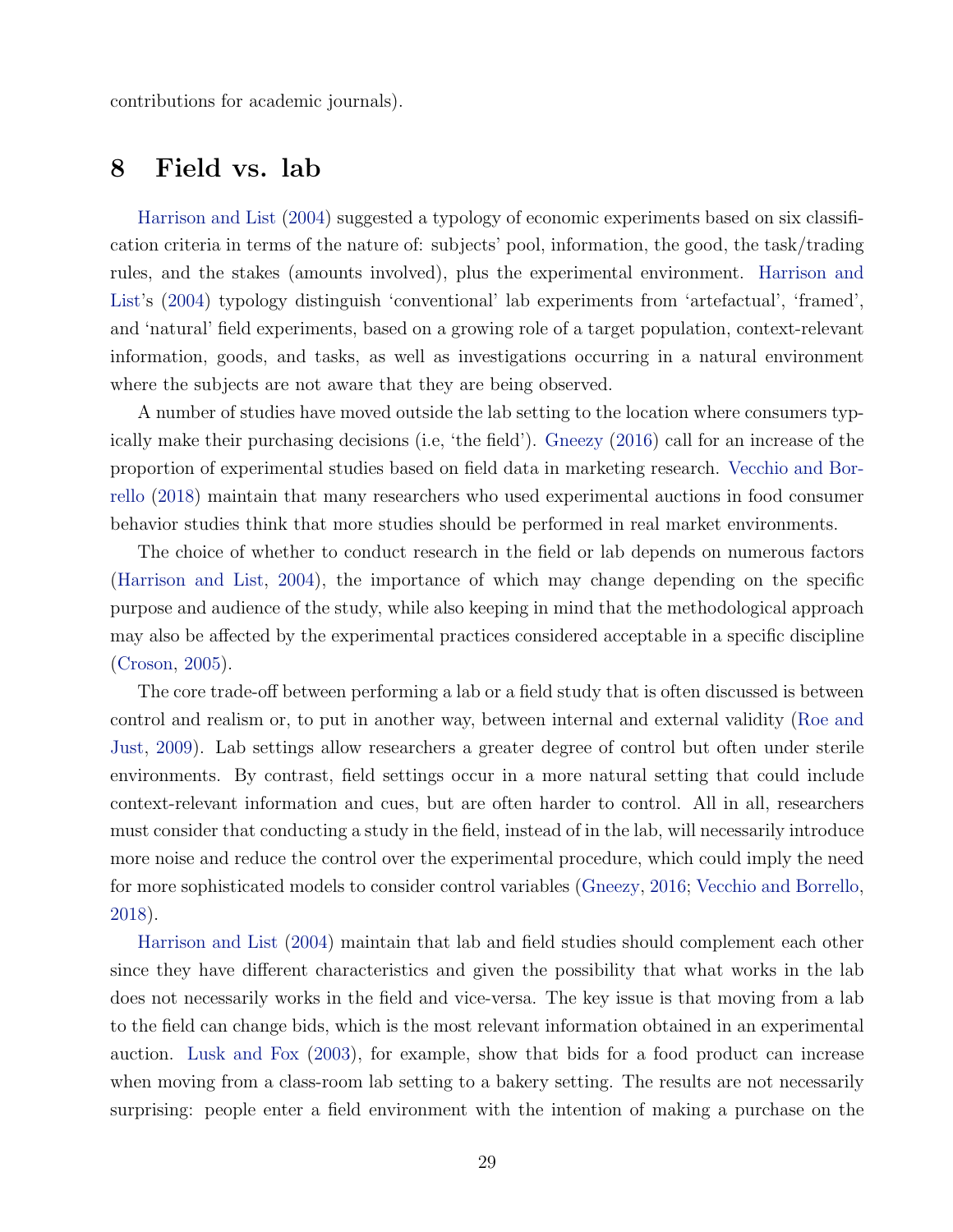category of good in question. In addition, in the field many substitutes of the auctioned product can be readily available.

The move to field settings can have important implications on study findings related to effects and significance of factors and covariates. List (2004) showed that individuals with more experience in the field were less likely to suffer from the endowment effect; List (2003) showed that even experienced subjects, when put in a lab, appear to behave altruistically, but when moved back to a more natural environment behave more in accordance with self-interest; Dyer and Kagel (1996) showed a similar effect with regard to the winner's curse in common value auctions; Sousa and Munro (2012) confirmed this effect also in virtual online experiments.

In practical terms, field experiments can often dramatically reduce the cost of subject recruitment because the researcher travels to where the subjects are, unlike most lab experiments where subjects would travel to where the lab is. Incentives to participate in the field often include food products or coupons, which are an integral part of the design, like for instance in Lusk et al. (2001), Lusk et al. (2006), and Klain et al. (2014). However, until recently with the advent of mobile payment systems, such as Square, it was generally difficult to arrange payment mechanisms in field settings where people often did not have cash. Nevertheless, one can still encounter challenges in specific field settings like grocery stores or supermarkets if an agreement with store managers or company managers is required. For example, while traditional surveys are usually well accepted, an experiment involving sales for goods also sold in the store may be questioned or opposed by the managers who may also be worried about customer complaints that may arise from a situation that is not under their control. According to Gneezy (2016), collaborative experiments may require a lengthy process of reciprocal understanding between academic and non-academic partners, regarding the potential benefits and costs for the latter.

Another important aspect to consider when planning a field experiment are issues related to sampling methods and procedures. While a lab experiment could rely upon subjects randomly picked from a representative panel, it is usually much more difficult to select a random sample in the field, and so the chances of having a biased sample would generally be higher (Belot and James, 2014).

Some practical advice can be provided considering the discussion above:

- (a) given the reduced control over the environment and unavoidable noise affecting a field experiment, it is highly desirable to reduce respondent's burden; therefore, it is advisable not to design long experiments and use very short instructions (1 page or less) for the participant. It is also recommended that researchers should devote a significant amount of time and effort in training data collectors.
- (b) when choosing the auction mechanism, lean towards the simplest ones, such as the 2nd price auctions with very small groups (2-3 subjects).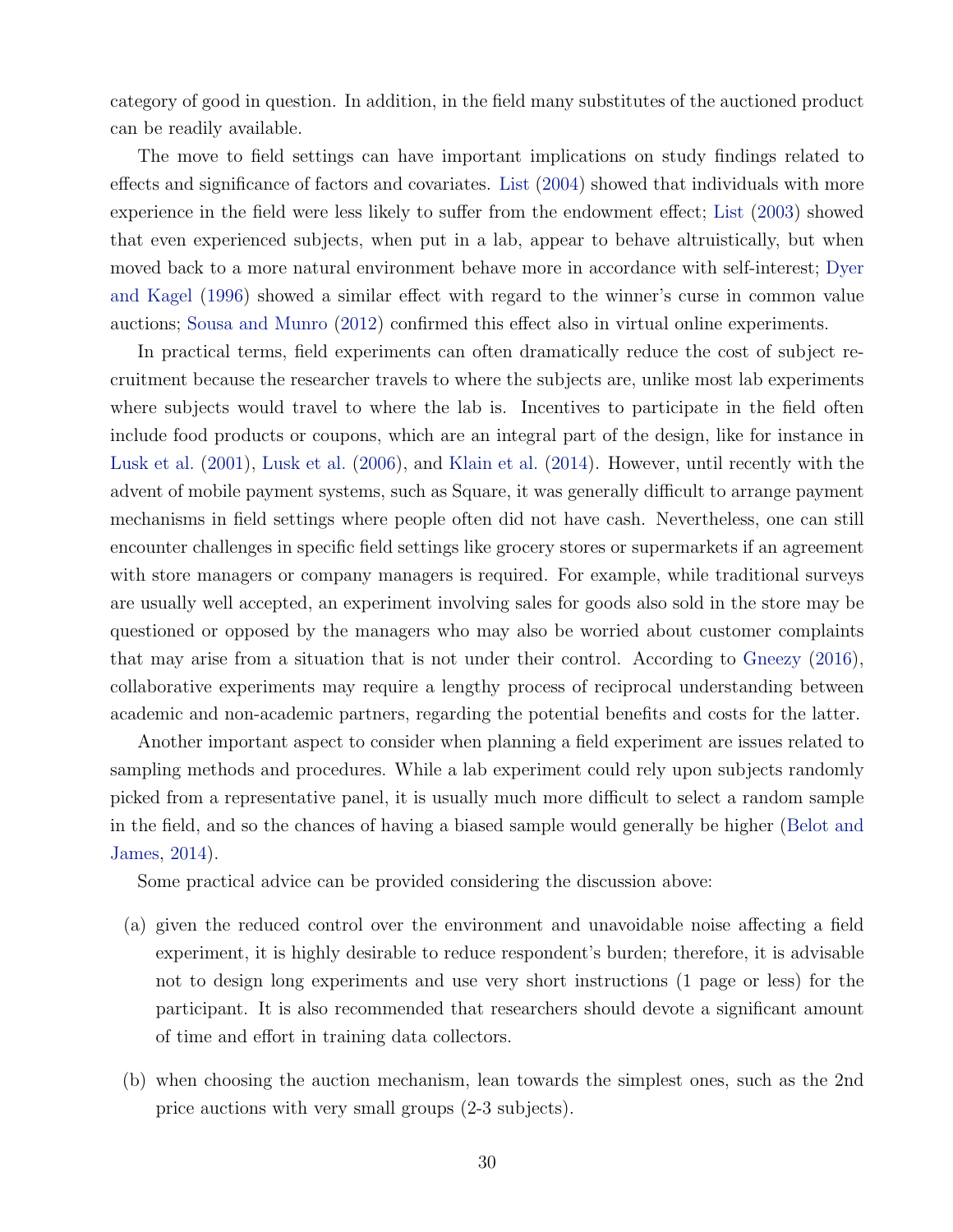- (c) in case the experiment is aimed at providing industry-relevant information and statistical inference is among the expected outcomes, ensure an adequate sample size, use multiple locations in the field to get a representative sample of the target population and enforce measures to reduce selection bias to increase generalizability of results, according to the scope, purpose and audience of the study. If this is not feasible due to financial and time constraints, it is advisable to pair the auction study with a hypothetical (e.g., a choice experiment) survey (Lusk, 2010) and use the auction to calibrate the larger study results and correct for hypothetical bias (e.g., Alfnes and Rickertsen, 2007; Fox et al., 1998).
- (d) consider the influence of the presence of perfect or partial substitutes in the locations and settings chosen for the field experiment, and control for these variables if possible.
- (e) carefully plan the collaboration with the non-academic partners (e.g., store or restaurant managers), set up agreements clearly identifying advantages (such as purchase of the auctioned products and share of business-relevant study results), administrative burdens, costs and commitments.
- (f) plan logistics issues very carefully, considering the trade-offs between on-site delivery and home delivery of the product: the former can rely upon the logistics, storage, and payment facilities of the non-academic partner in the field, while the latter can be implemented by collecting bids, payments, and delivery information on the spot and sending the purchased product to the respondents' address (this may need additional care in managing data because of privacy regulations).

## 9 Behavioral factors in auctions

A number of behavioral factors can influence bidding behavior in experimental auctions. In this section, we will discuss a number of studies that have directly examined some of these behavioral factors in relation to experimental auctions and their implications for the design of future studies. Since trying to review all the experimental auction behavioral studies is a daunting task, we will focus on a handful of contributions which directly test the effect of behavioral factors that have not been thoroughly examined in the past. So, while certainly also important, we will not cover issues related to the effect of information, labels, reference prices/products, and endowments.

### 9.1 Personality traits

Personality traits have entered economists' area of interest as important determinants for economic behavior. One of the most widely cited papers on the economics and psychology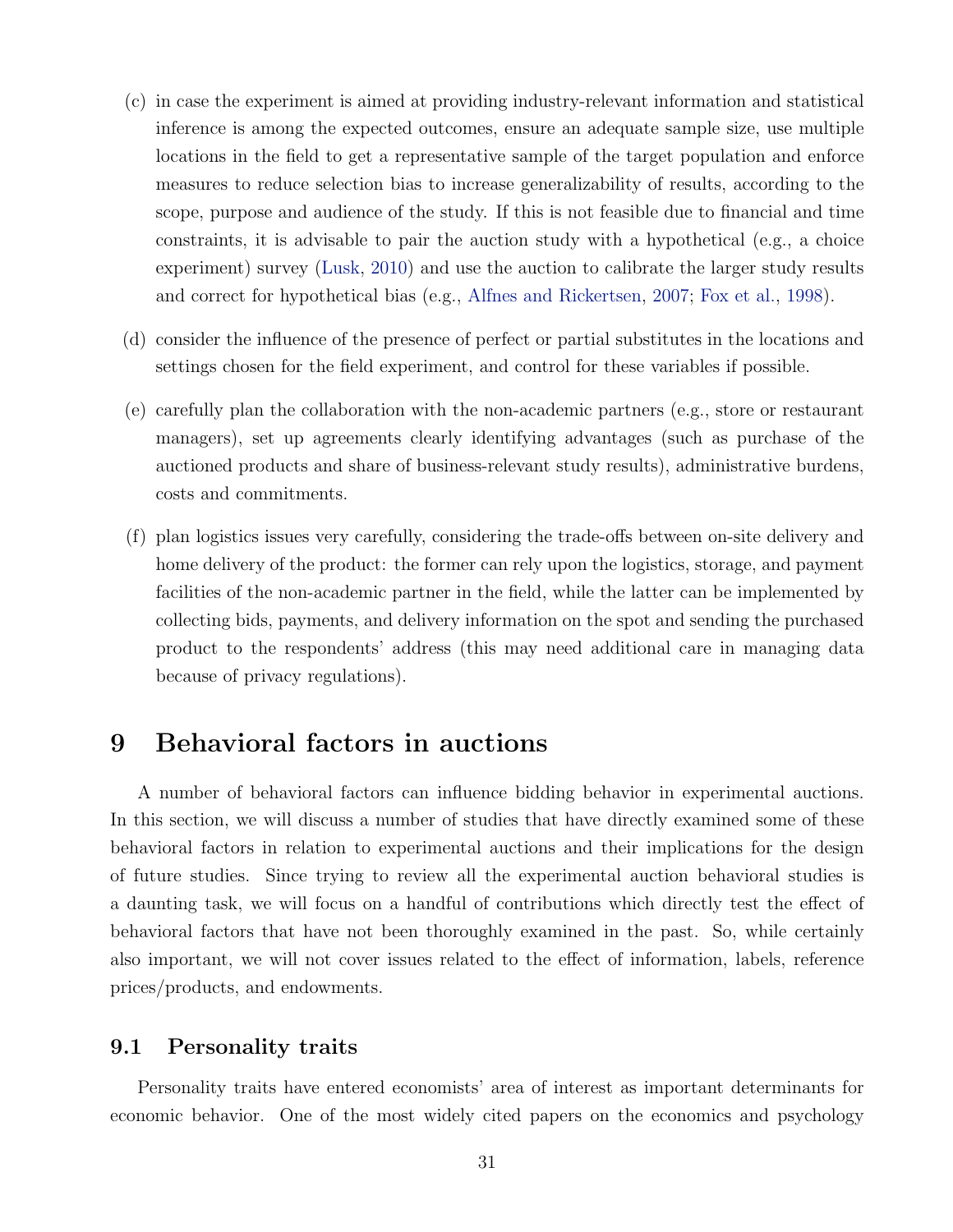of personality traits (Borghans et al., 2008) makes a convincing case using evidence from the Perry preschool program. The program targeted disadvantaged African-American children in Michigan in the '70s and children were followed up to age 40. Apparently, the program was successful in changing personality and motivation of disadvantaged children which then resulted in measurable success on a variety of measures of socioeconomic achievement over the life cycles of participants (see Borghans et al., 2008, and citations therein).

Given the importance of personality in predicting outcomes and explaining variation in economically-relevant behaviors, it seems quite possible that personality traits could explain the differences in bidding behavior in experimental auctions. Grebitus et al. (2013) examined this issue in both hypothetical and non-hypothetical settings. Their results suggest that there is heterogeneity in valuation estimates across personality traits and that traits may partly explain the differences in behaviors or valuations from auction and choice experiments found in previous studies (Gracia et al., 2011; Lusk and Schroeder, 2006). Interestingly, their results also suggest that the effects of personality are stronger in non-hypothetical auctions than in hypothetical auctions. The implication of this result is that people will behave differently in real and hypothetical environments depending on their personality type, suggesting that personality traits may well explain a significant portion of hypothetical bias.

### 9.2 Cognitive Ability

It is well known that auction mechanisms may not always provide accurate valuation estimates, given behavioral anomalies on bidding behavior observed in lab experiments. For example, one consistent finding in experimental auction studies is that subjects tend to deviate from rational behavior and exhibit a pattern of overbidding in second price auctions (SPA) (Andreoni et al., 2007; Cooper and Fang, 2008; Drichoutis et al., 2015; Georganas et al., 2017; Kagel et al., 1987; Kagel and Levin, 1993). Kagel et al. (1987) inferred that subjects submit a higher bid in SPAs due to the impression that submitting higher bids improves the probability of winning with no real cost because the highest bidder pays the second highest bid. An alternative explanation was given by Morgan et al. (2003), who proposed that participants bid based on behavioral motives such as 'spite'. They suggested that subjects overbid in SPAs since the profit earned by a rival bidder could be reduced by a losing bidder's own bid. This overbidding behavior can be also explained by a 'joy of winning', in which subjects derive extra utility from winning the auction. Interestingly, Cooper and Fang (2008) found that small and medium overbids are consistent with the 'joy of winning' hypothesis, while large overbids are more consistent with the 'spite' hypothesis.

Understanding bid deviation in experimental auctions is important since it can potentially explain subjects irrational behavior, and it can also provide more clarity in determining when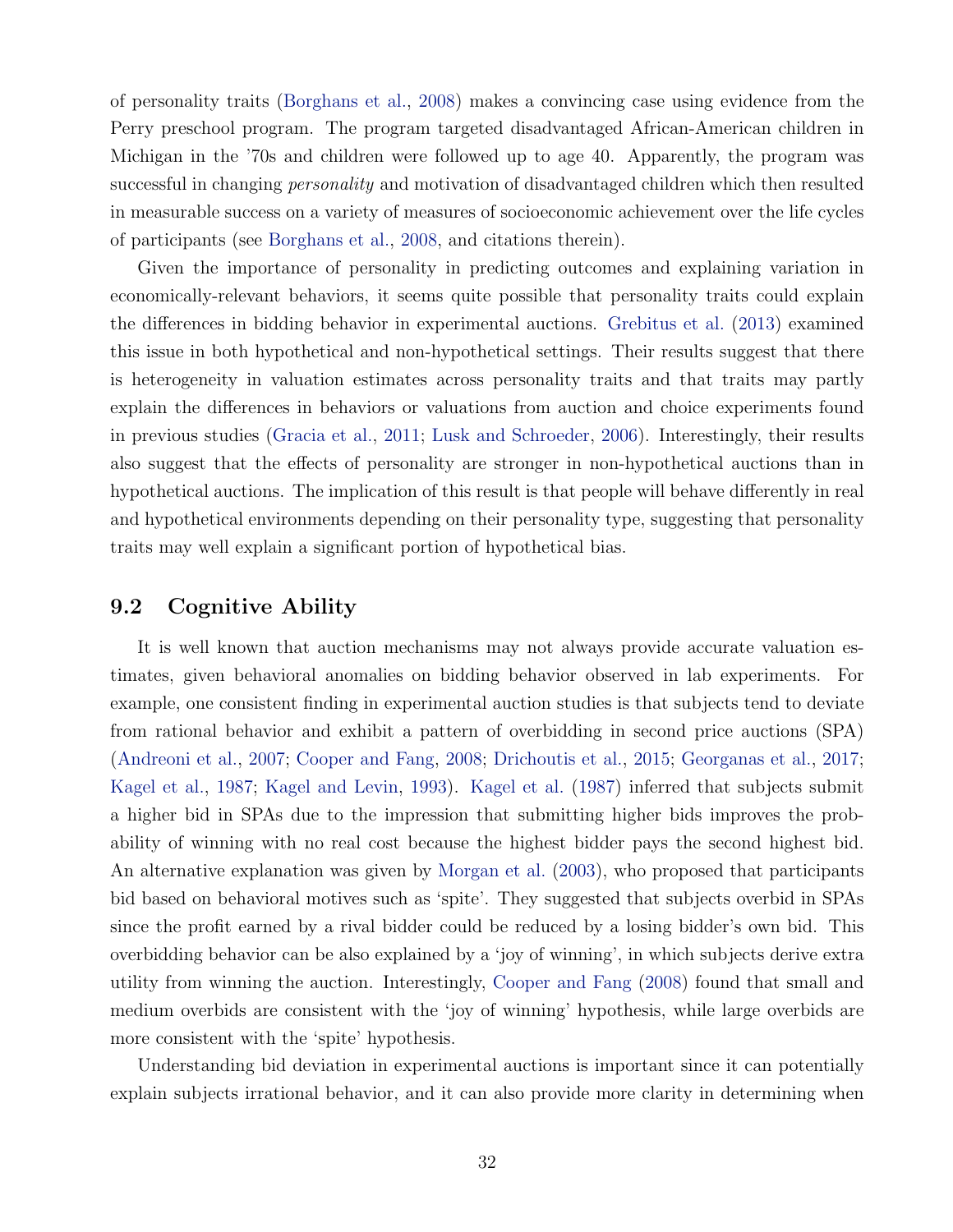and how bids should be interpreted when trying to elicit homegrown valuations. Kagel et al. (1987) and Ausubel (2004) argued that the difficulty of understanding the SPA could lead to overbidding in the SPA as compared to the ascending-price English auction, even though both auction mechanisms are strategically equivalent. More recently, Li (2017) showed that the overbidding behavior in SPAs is due to the fact that it is not an obviously strategy-proof (OSP) mechanism, where an OSP mechanism is defined as one that a cognitively limited agent can recognize the weakly dominant strategy. This concept suggests that more cognitively able bidders will understand the strategic properties of an SPA better than low cognitive ability bidders. Lee et al. (2017) investigated this relationship directly by examining how individuals cognitive ability influences bid deviations in SPAs. They first measured subjects' cognitive abilities using a nonverbal Raven's Standard Progressive Matrices (RSPM) test and then classified subjects into two groups (i.e., a high cognitive ability group and low cognitive ability group) based on their RSPM test performance. Each group then participated in a series of induced value SPAs. Their results suggest that more cognitively able subjects behave in closer accordance with theory and that cognitive ability partially explains heterogeneity in bidding behavior. Their finding is important since it implies that experimental auction researchers must make sure that the auction mechanism used in the study is clearly understood, especially by low cognitive ability subjects.

### 9.3 Emotions

Roider and Schmitz (2012) examined how robust is the standard symmetric sealed-bid auctions model with risk-neutral players and private independent values. Specifically, they were interested in assessing subjects' bidding behavior when they anticipate the positive emotions of winning and the negative emotions of losing. They also investigated whether the introduction of anticipated emotions can shed light on various findings of bidding behavior in auctions with independent private values. Using a simple extension of the standard model of symmetric auctions —where bidders anticipate some (constant) positive emotions of winning and some (constant) negative emotions of losing — they showed that if bidders anticipate the joy of winning, bids will be larger than in the standard model in both first-price and second-price auctions. However, if bidders anticipate a disutility of losing, the implications depend on the auction format. In a SPA, bidders who still participate bid more when they anticipate negative emotions because they are more eager to avoid losing, and while bidders with very low valuations will not participate, all participating bidders overbid by the same amount due to the anticipated emotions. They also explained that in SPAs the joy of winning and the disutility of losing affect bids in the same way. In contrast, in first-price auctions, participating bidders with small valuations who anticipate that losing is painful, bid less than in the standard model. So for participating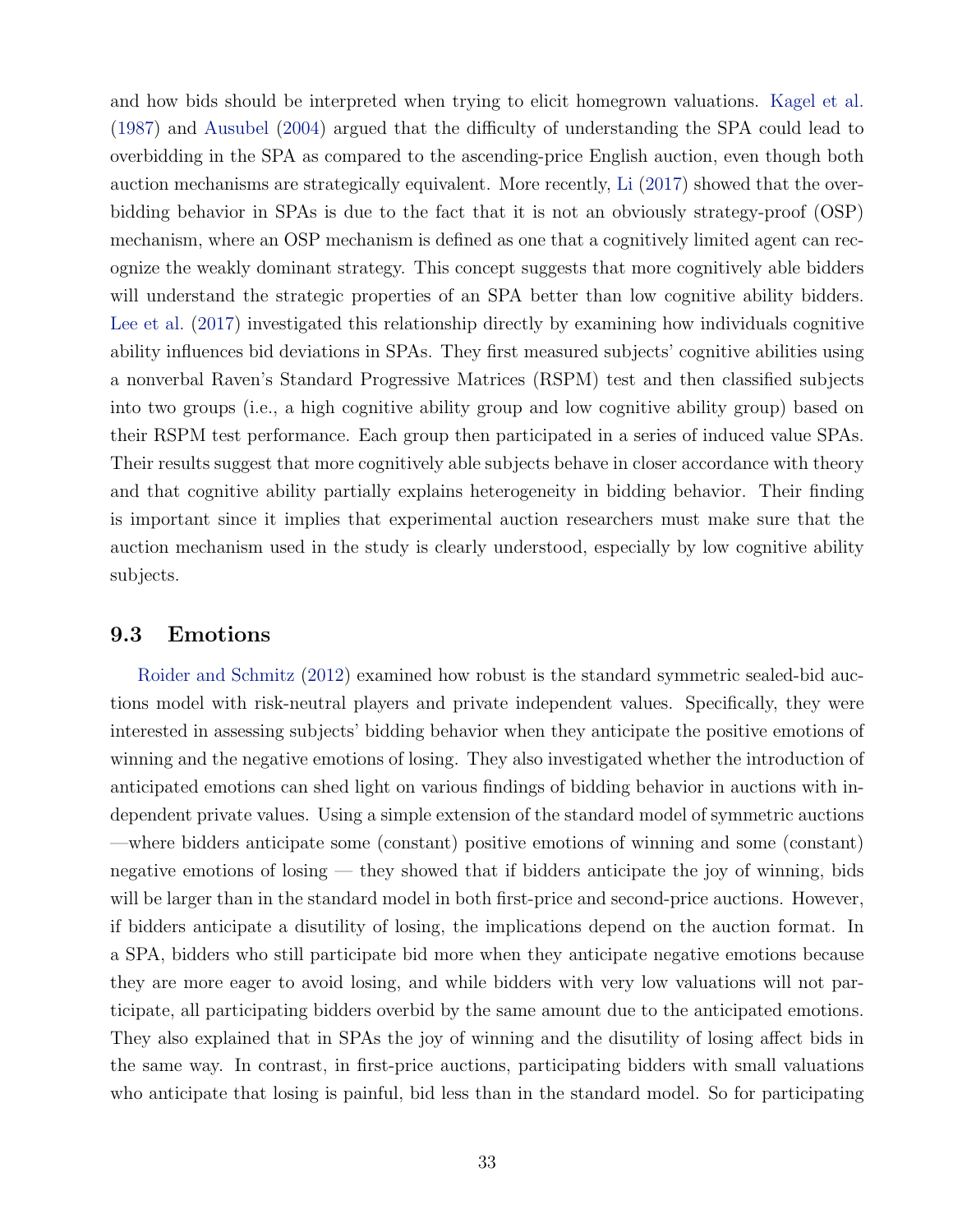bidders with small valuations, a disutility of losing actually reduces bids, while bidders with high valuations bid more.

### 9.4 Mood

Mood states can influence behavior by influencing both the content and the process of cognition (Capra, 2004). Moods can also play an important role in the construction of preferences that, in turn, influence decision-making and judgment (Johnson et al., 2005; Lichtenstein and Slovic, 2006; Payne et al., 1999; Slovic, 1995). A few studies have examined the effect of moods in experimental auctions. Lerner et al. (2004) found that a negative mood state in the form of sadness (disgust) can increase (decrease) willingness to pay (WTP), while Capra et al. (2010) found only weak mood effects on WTP. Drichoutis et al. (2014) also explored how positive and negative mood states affect bidding behavior in experimental auctions to test the robustness of the findings of these two papers. Their study differs from the other two studies in that they focused not only on the effect of mood states on WTP but also on people's rationality, as represented by the rate of preference reversal for lotteries. They found that mood states can significantly affect the rate of preference reversal and bidding behavior in experimental auction valuation. Specifically, they showed that subjects under a positive mood state exhibit more rational behavior (i.e., fewer preference reversals) and provide lower bid values than others. Results from these studies suggest that researchers may need to take subjects' moods into account when conducting experimental auctions.

### 9.5 Other Regarding Preferences and Motives

The standard theory predicts that altruistic subjects underbid in the Vickrey auctions compared to the BDM, while spiteful subjects overbid in Vickrey auctions. Flynn et al. (2016) were not able to confirm these predictions, however. While they were able to observe aggregate underbidding in Vickrey auctions, their results were not driven by the choices of altruistic subjects.

### 9.6 Hormones

Behavioral economics has embraced the view that we can use the lens of biology to look at economic behavior. By now there is accumulating literature suggesting that gender differences in preferences and behavior can be attributed to hormonal differences between males and females.

Given that a number of studies have found that females tend to bid higher than males in auctions (Casari et al., 2007; Chen et al., 2009; Ham and Kagel, 2006; Pearson and Schipper, 2013), Chen et al. (2009) and Pearson and Schipper (2013) examined how the bidding and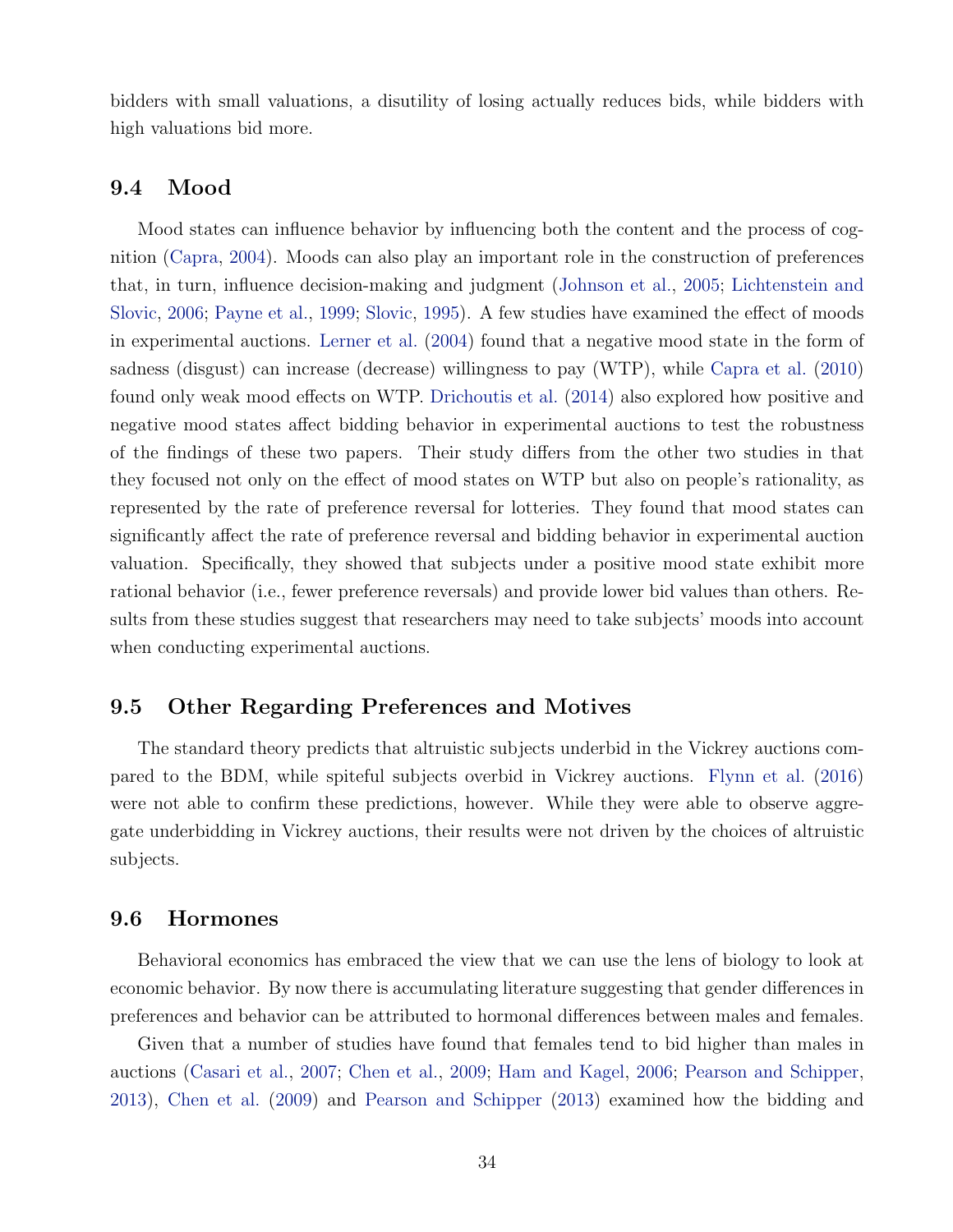profits of females differ across the menstrual cycle. Menstrual cycle information can be used as a proxy of level of hormones in females that naturally fluctuate during the cycle. Chen et al. (2009) found that women bid higher than men in all phases of their menstrual cycle in a firstprice auction but not in a second-price auction. Moreover, for first-price auctions they infer that higher bidding in the follicular phase and lower bidding in the luteal phase are driven entirely by oral hormonal contraceptives. Pearson and Schipper (2013) report that naturally cycling women bid significantly higher than men and earn significantly lower profits than men (in a first price auction) except during the midcycle (when fecundity is highest). They also found that women who use hormonal contraceptives bid significantly higher and earn substantially lower profits than men. This correlation they found between the use of hormonal contraceptives and bidding or profits, however, may be due to a selection effect or to hormones contained in contraceptives. All hormonal contraceptives contain synthetic versions of the sex hormone progesterone, and some also contain a version of estradiol. So, the evidence is far from conclusive.

Schipper (2015) conducted an auction experiment in which he collected salivary steroid hormones such as testosterone, estradiol, progesterone, and cortisol. He suggested that testosterone may affect bidding and profits via risk aversion. Basal testosterone has also been found to be positively correlated with 'aggression,' which may be another channel through which basal testosterone affects bidding in auctions. The results indicate that females bid significantly higher and earn significantly lower profits than males. Moreover, females who use hormonal contraceptives bid significantly higher and earn significantly lower profits. With respect to salivary basal hormones, Schipper (2015) found that bids are significantly positively correlated and profits are negatively correlated with basal salivary progesterone, but only in females who do not use hormonal contraceptives. In his study he did not find significant correlations between bidding or profits and salivary basal testosterone, estradiol, or cortisol.

#### 9.7 Sensory cues

Many experimental auction studies conducted by agricultural and applied economists are focused on food products. The literature, however, has remained ambiguous as to whether sensory cues, such as taste or smell, needs to be measured in experimental auctions used to elicit consumers' WTP for food. While a number of studies have included sensory tests in their auctions, these studies did not completely isolate the role of taste in bidding behavior (e.g., Drichoutis et al., 2017; Feuz et al., 2004; Holmquist et al., 2012; Lusk et al., 2001; Platter et al., 2005; Umberger and Feuz, 2004; Umberger et al., 2002)

Typically in these studies, the subjects were asked to taste the food products and were then asked to bid on these products. So, the effect of taste was not directly tested. In other studies that included taste, a within-subjects design was utilized where subjects were progressively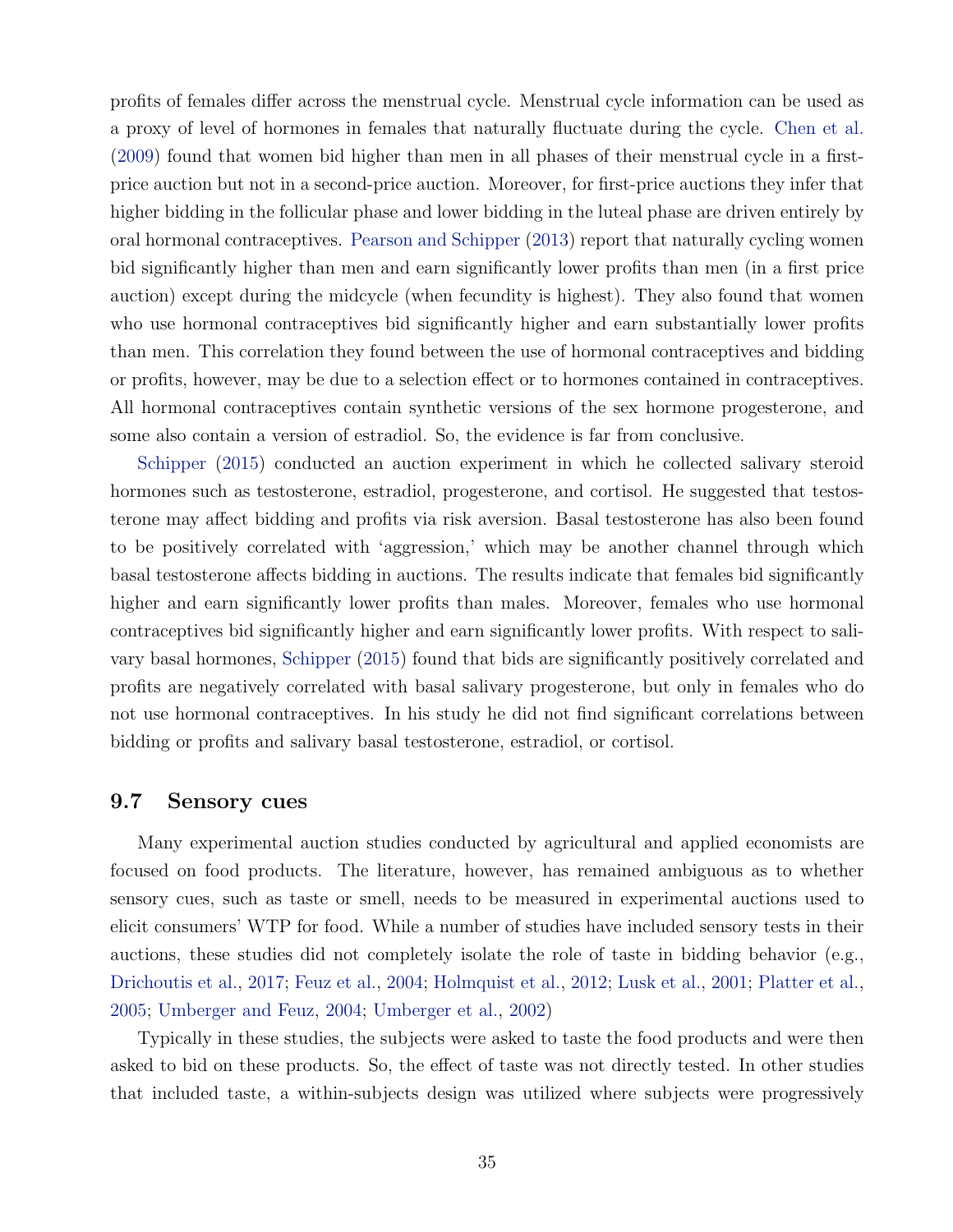given more information about the foods in the auction and then eventually allowed to taste the food products prior to one of the later bidding rounds (Akaichi et al., 2017; Bi et al., 2012; Demont et al., 2013, 2012; Melton et al., 1996).

One study that directly tested the effect of taste in experimental auctions is Lewis et al. (2016b). They used a between-subjects design and were able to compare bids from an auction where subjects tasted the products and an auction where subjects did not taste the products. Their results suggest that taste influences bids, and they concluded that it would be valuable to include taste in auction designs when evaluating consumers' WTP for food products.

Studies that try to isolate the effect of sensory cues other than taste are even more rare. A recent study used controlled laboratory experiments to experimentally manipulate the ambient scent of the lab with a citrus fragrance (Kechagia and Drichoutis, 2017). The authors found that subjects that participated in a SPA auction inside the scented room were willing to pay up to 49% more than subjects who were not exposed to the scent.

In addition to the importance of sensory cues, there is also evidence that presence of the good to be auctioned matters. For example, Bushong et al. (2010) elicited valuations using the BDM mechanism under three different conditions: (a) text displays, (b) image displays, and (c) displays of the actual items. They found that subjects' bids were 40-61% larger in the real display than in the image and text displays. Their findings suggest the saliency of the 'tangibility' issue in experimental auctions. In particular, follow-up experiments in Bushong et al. (2010) suggest that the presence of real items trigger preprogrammed consummatory Pavlovian processes that promote behaviors that lead to contact with appetitive items when they are available.

#### 9.8 Attention

Product evaluation can be influenced by the amount of attention paid to product stimuli, which can be linked to eye movement (see Orquin and Mueller Loose, 2013, for an overview on studies). When an individual looks at a stimulus, attention is paid to the stimulus (Wedel and Pieters, 2000). Lewis et al. (2016a) used eye tracking to measure how attention to brand, package attributes, and product information impacts consumer WTP for branded energy drinks. They found evidence that attention can explain the variation in consumers' WTP for branded energy drinks containing different sweeteners. In another study, Rihn and Yue (2016) examined the impact of extrinsic cues (specifically production method, origin, and nutrient content claim labels) on consumers' WTP for processed foods (apple juice and salad mix) using an experimental auction in combination with eye-tracking analysis. Their results suggest that consumer visual attention increases for important product attributes that positively or negatively impact their WTP bids.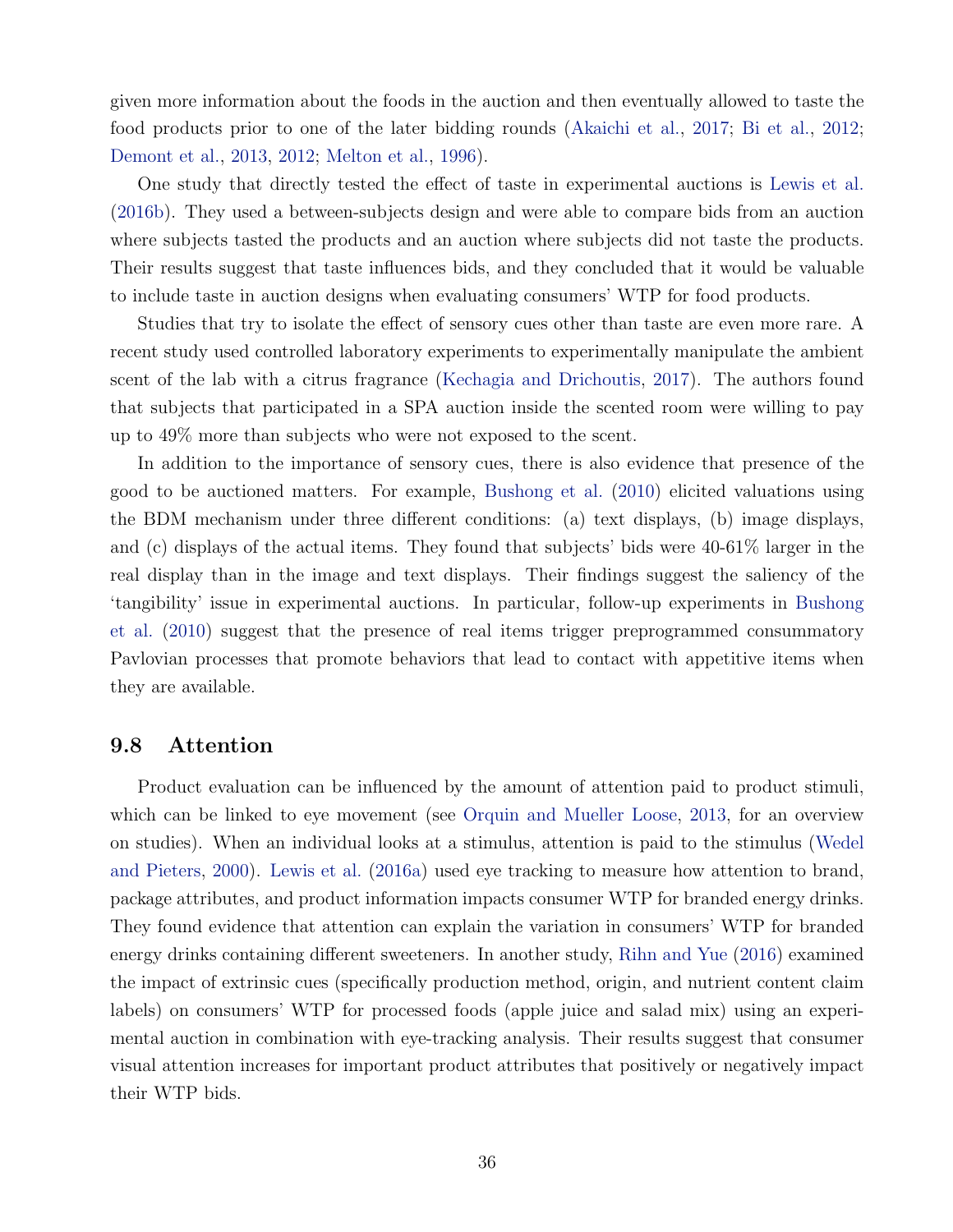# 10 Discussion and conclusions

This review provided a state of the art discussion of the best practices in the design and execution of experimental auctions, with the aim of improving cost-benefit and welfare analysis, theory testing, as well as marketing recommendations from their findings. Here, in the final section, we offer a brief list of recommendations distilled from our discussion above and then conclude with some suggested areas for future research.

Our first recommendation relates to power analysis. Sample size calculations should be performed at the design stage and these calculations should be used as stopping rules once the desired sample size has been achieved. Given finite resources, adopting this practice will likely lead to simpler designs (i.e., fewer treatments) in order to ensure sufficient number of subjects (and thus sufficient power) for the main queries of interest. It will also result in WTP estimates that are more precisely measured and treatment effects that have been more reliably identified. Another added benefit is that it should improve the credibility and publishability of null results.

Second, practice or training rounds in auctions should be more systematically analyzed when the aim of the study is to causally identify treatment effects. In order to causally identify a treatment effect, a sufficiently large sample size is needed to ensure that randomization to treatment was successful. One way to judge whether such randomization was successful is to analyze data from the training rounds as a form of a placebo test (Rosenbaum, 2002, p. 214) i.e., a test which examines the effect of the treatment on a variable known to be unaffected by the cause of interest. We believe that systematic adoption of this practice will lead to increased confidence in the underlying causal mechanisms.

Another important motivation for conducting practice and training rounds is that people often have misconceptions about the auction mechanisms, which can lead to non-truthful value revelation. Practice homegrown or practice induced value auctions should be always employed, unless inexperience with the mechanism is desirable. Quizzes and simple, easy to understand detailed instructions should be provided to subjects as well. All this material should then be made available to reviewers to allow them to directly assess the experimental design. This would also contribute to more transparency of research practices. The use of multiple-price lists (e.g., Andersen et al., 2006; Klain et al., 2014) or non-hypothetical choice experiments (Alfnes et al., 2006; Lusk and Schroeder, 2004) can be seen as an attempt to utilize more easily understood mechanisms, with the trade-off being less precise information about consumers' WTP than the auction method that have been the focus of this review.

When the experimental design includes multiple rounds of bidding, research results suggest that it is best to avoid providing price feedback between rounds since this could lead to a number of adverse effects on the bidding behavior. In addition, data on beliefs about prices of field substitutes should be collected when possible so that it can be incorporated in subsequent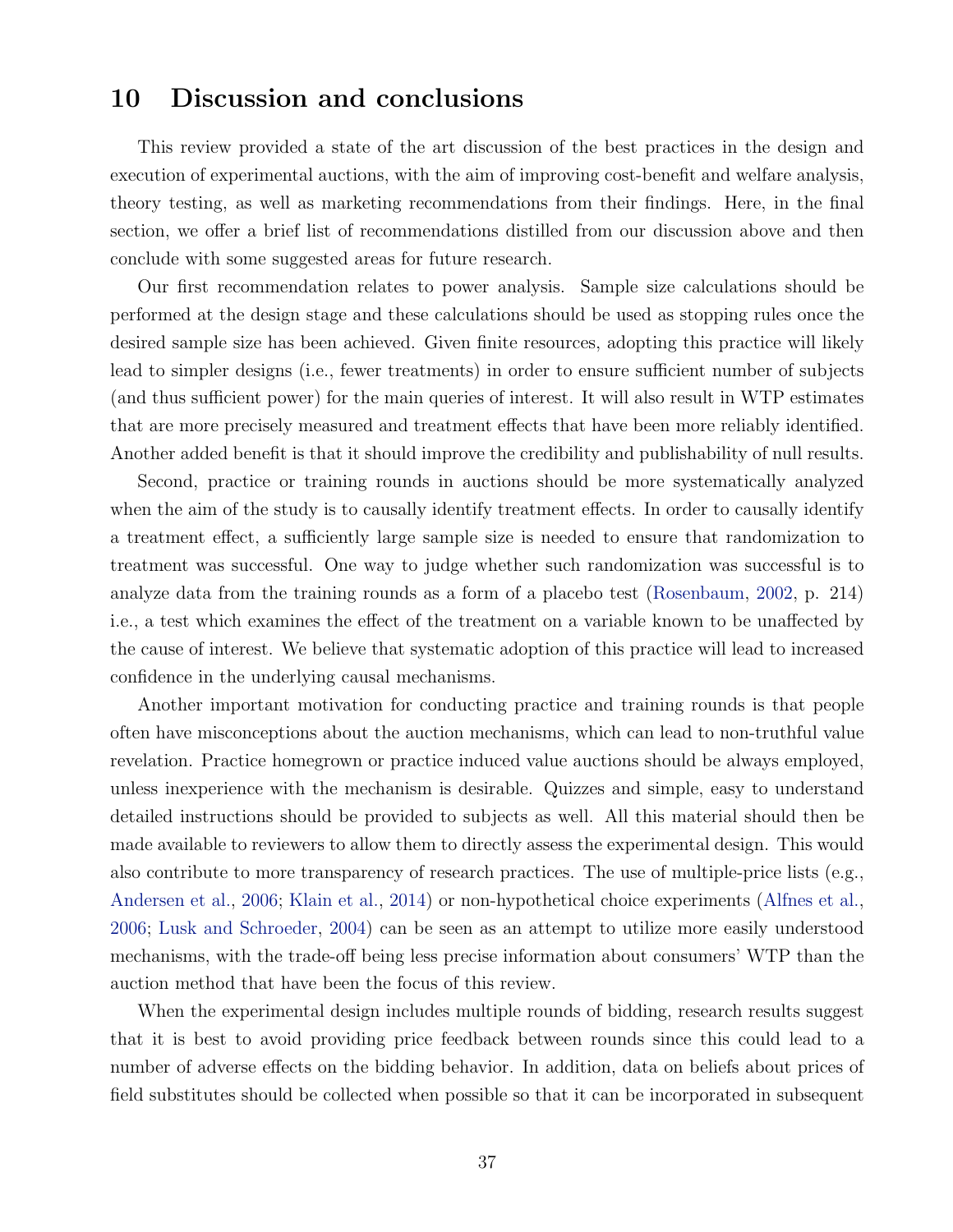econometric analysis.

Field auction studies remain under-utilized and more of these studies should be conducted and compared with lab settings in order to highlight the role of the natural field context. One factor preventing the wider adoption of experimental auctions in field settings is the need to form auction groups. This is one reason why the BDM mechanism has been more popular in field settings than the Vickrey auction. However, given the limitations of the BDM mechanism discussed above, a 2nd price Vickrey auction could be conducted even with just two subjects in a group. Or, a group can be formed later, with payments and product delivery occurring at a later time. This was the approach used in a few previous studies (e.g., List and Lucking-Reiley, 2000). Research exploiting field-relevant variables in field settings to test hypotheses of interest is also lacking. For example, the natural variation of experience between dealers and non-dealers of sports-cards has been a key manipulating factor in early field valuation experiments (List and Lucking-Reiley, 2000; List and Shogren, 1998). A field-setting of particular interest to food and agricultural economists that remains largely unexploited is farmers markets (e.g., Toler et al., 2009).

Given the growth in the use of experimental auctions, one might suspect that all the lowhanging fruit (research-wise) has been picked. We are more optimistic about the possibilities for new discoveries. What remains to be done? Although mentioned in Lusk and Shogren (2007), there remains a dearth of studies showcasing the external validity of auction studies. To our knowledge, there has been no comparison of experimental auction behavior with scanner data, for example. There have been a number of such comparisons with other methods —like choice experiments (e.g., Brooks and Lusk, 2010; Chang et al., 2009; Lusk et al., 2006) —but not with auctions. That is, we need studies that compare auction generated data with real-world purchases. If auctions studies are shown to have good external validity, then this will boost the confidence of researchers in the experimental auctions field in promoting this value elicitation tool in academic and business circles.

There is also much to learn about how values in auctions are influenced by social networks. Demont et al. (2013) and Richards et al. (2014) both show that peoples values are significantly influenced by others' values. Understanding how beliefs and new information filter through such networks is key to understanding acceptance of technology, effects of media scares, or the success of advertising or new product introduction.

An avenue that has not been significantly explored yet in the experimental auctions literature is a road already taken by other subfields in economics; that is, the possibility of massively increasing sample sizes by doing more experiments online.<sup>23</sup> Auctions impose an additional challenge because of the simultaneity nature of the submission of bids. However, the interactive

<sup>23</sup>See also Katkar and Reiley (2007); Lucking-Reiley et al. (2007) for early studies on auctions using data from eBay and Augenblick (2016) for a more recent study focused on penny auctions.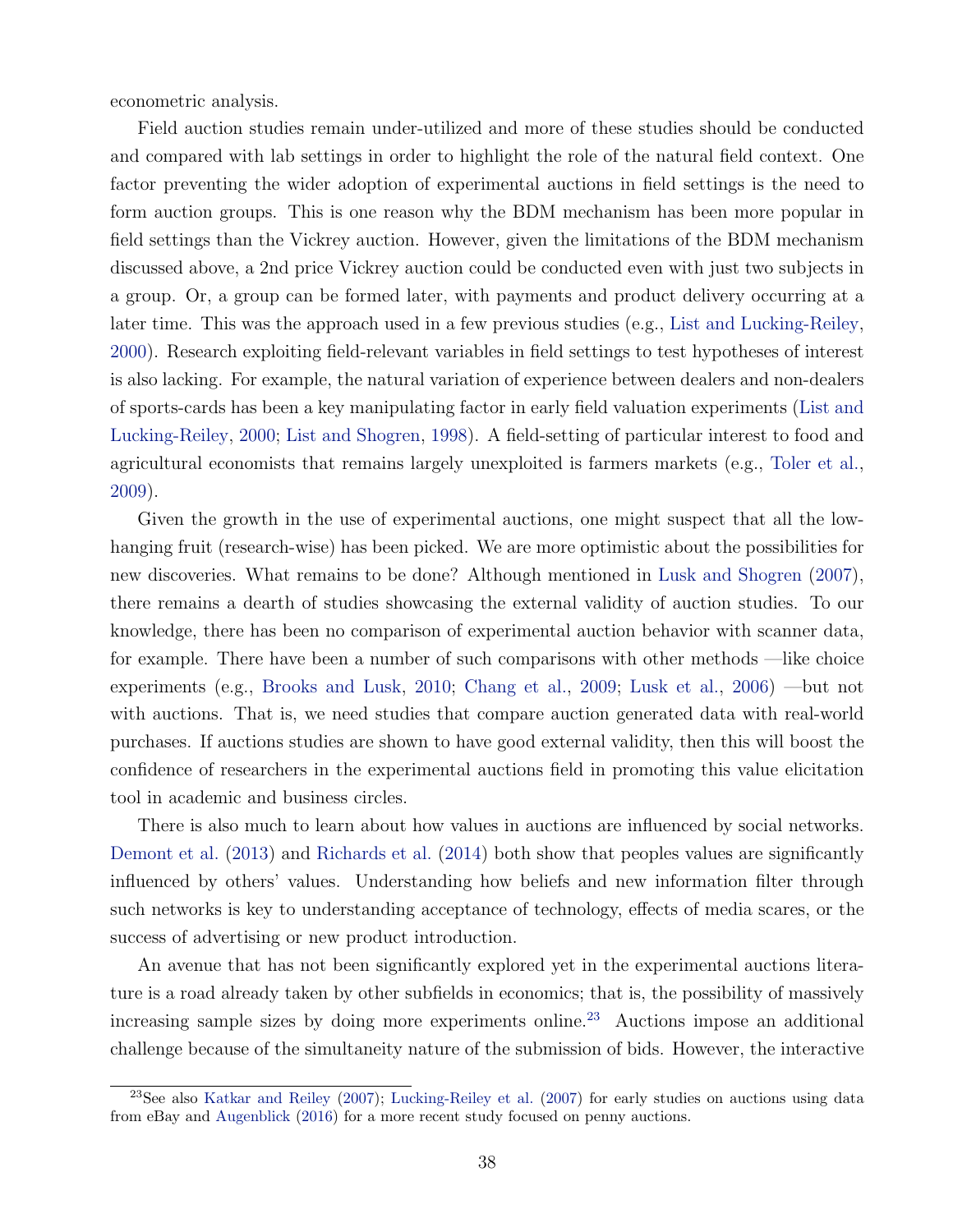nature of experiments is not totally impossible to overcome (e.g., Arechar et al., 2018). Furthermore, studies now consistently show that data obtained online (e.g., via Amazon's Mechanical Turk; but see Dreyfyss (2018) for a warning and some remedies) is not significantly harmed by the lack of control over the conditions under which the responses are recorded (Johnson and Ryan, 2018).

A concern for experimental auctions conducted for food items is the low-value of the good. Subjects with low induced values tend to bid further away from their induced value (e.g., Drichoutis et al., 2015) as compared to when high induced values are assigned to them, and in mechanisms like the second price auction, incentives for truthful value revelation are weaker for lower-value subjects (Lusk et al., 2007). This would imply that auctions with low value items are more likely to suffer from measurement error, which could be partly due to the lower cost of misbehaving for low value items. How can we increase the rather weak incentives for accurate preference revelation in experimental auctions? Cason and Plott (2014) show that although many subjects did not bid their induced value, they did state their correct valuation in a second round of bidding after they were exposed to their mistake by rereading the instructions and after receiving feedback. This is consistent with the findings in Malone and Lusk (2018) where in a discrete choice experiment they provide feedback to inattentive respondents which are subsequently given the opportunity to re-answer a 'trap question' that checks for attentiveness. In Malone and Lusk (2018) individuals who do not correctly revise their responses after missing a trap question have significantly different choice patterns than individuals who correctly answer the trap question. Therefore nudging individuals toward their true preference could be a way forward for induced value auctions. However, in homegrown value auctions we do not know what a true preference is. In this case, tools from the contingent valuation literature could be tested as for example, cheap talk scripts, budget constraint reminders and consequentiality scripts (see Drichoutis et al., 2017, for details on such scripts). Given that we do not know yet the effectiveness of these tools in experimental auctions, some proper evaluation of their effectiveness is another area of future research that would be worth exploring. There may also be alternative mechanisms that can further sharpen the gradient between participants bid-space and their payoff-space.

Experimental auctions allow us to elicit willingness-to-pay or other valuation measures which provide a mapping of preferences on the monetary space. A key assumption of classical economic analysis is that of stability of preferences. In economic analysis, individual preferences are considered to be stable over time. Andersen et al. (2008) argue that the assumption of stable preferences lies in the ability to assign causation between changing opportunity sets and choices in comparative statics exercises or, in Stigler and Becker's (1977) words, "no significant behavior has been illuminated by assumptions of differences in tastes". If preferences are volatile with respect to the passage of time, then Harrison et al. (2005) note that researchers and policy-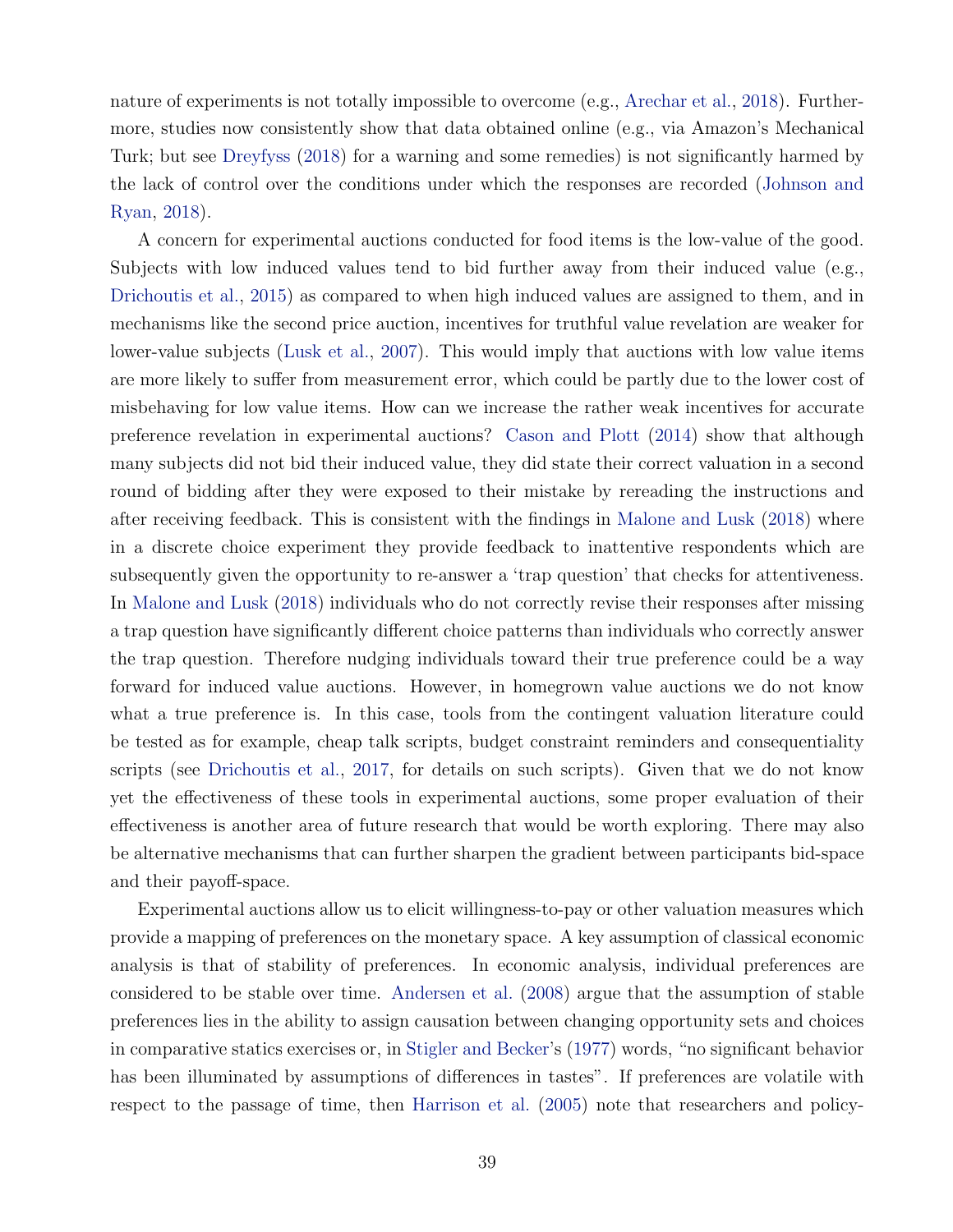makers using out-of-sample predictions should worry about their conclusions. However, we know little about the individual and aggregate stability of WTP values over time (although see Lusk (2017) for comparison of repeated choice experiments over time or studies like Dillaway et al. (2011) or Shogren et al. (2000) that conducted experimental auctions with the same participants at different points in time). Prospective studies that would repeatedly elicit consumer valuations over time for a range of products using experimental auctions could provide some feedback (especially if compared with other elicitation mechanisms) about the appropriateness of auctions in value elicitation as a tool that satisfies the assumptions of economic theory.

Finally, the rise of the behavioral economics literature clearly shows that decision making errors and biases can be identified in experimental auction settings. The much more difficult issue is what we do with these biases. One stream of research has sought to develop methods or techniques to eliminate the biases, also referred to as 'debiasing' (e.g., Cherry et al., 2003; Kovalsky and Lusk, 2013; Shogren, 2006) with the presumption that more stable, well-informed, market-disciplined preferences are most suitable for cost-benefit analysis. However, many of the products we are interested in valuing are new or non-market goods (if they were traditional market goods, we could use conventional demand estimation methods applied to the revealed preference data). Understanding the process by which people learn and update their preferences for these novel products, even if they are unstable, is important. The findings of studies that examined behavioral biases have also undermined some of the conceptual foundations behind welfare economics (Just, 2017; Lusk, 2014), but have also raised interesting, researchable questions about how people might act on others' behavioral biases (e.g., Lusk et al., 2014) or respond to paternalism from others (Debnam, 2017; Just and Hanks, 2015).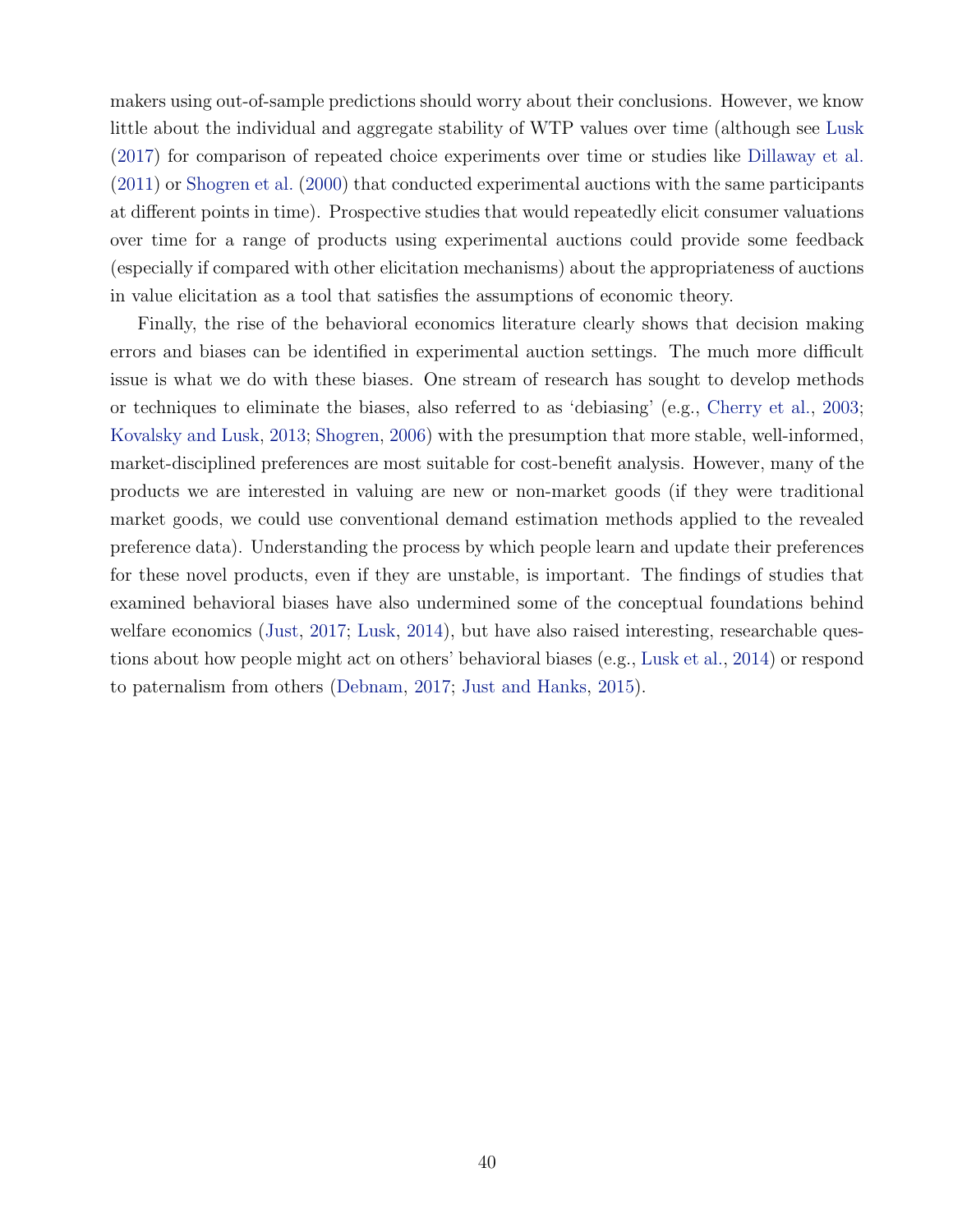# References

- Abbink, K. and H. Hennig-Schmidt (2006). Neutral versus loaded instructions in a bribery experiment. Experimental Economics  $9(2)$ , 103-121.
- Abeler, J., A. Falk, L. Goette, and D. Huffman (2011). Reference points and effort provision. American Economic Review 101 (2), 470–92.
- Akaichi, F., J. R. M. Nayga, and L. L. Nalley (2017). Are there trade-offs in valuation with respect to greenhouse gas emissions, origin and food miles attributes? European Review of Agricultural Economics  $44(1)$ , 3-31.
- Alfnes, F. (2009). Valuing product attributes in vickrey auctions when market substitutes are available. European Review of Agricultural Economics 36 (2), 133–149.
- Alfnes, F., A. G. Guttormsen, G. Steine, and K. Kolstad (2006). Consumers' willingness to pay for the color of salmon: A choice experiment with real economic incentives. American Journal of Agricultural Economics 88 (4), 1050–1061. 10.1111/j.1467-8276.2006.00915.x.
- Alfnes, F. and K. Rickertsen (2007). Extrapolating experimental-auction results using a stated choice survey. European Review of Agricultural Economics 34 (3), 345–363.
- Altman, D. G. (1985). Comparability of randomised groups. Journal of the Royal Statistical Society. Series D (The Statistician) 34 (1), 125–136.
- Andersen, S., G. W. Harrison, M. I. Lau, and E. E. Rutström (2006). Elicitation using multiple price list formats. Experimental Economics  $9(4)$ , 383-405.
- Andersen, S., G. W. Harrison, M. I. Lau, and E. E. Rutström (2008). Lost in state space: Are preferences stable? International Economic Review  $49(3)$ , 1091–1112.
- Anderson, M. L. and J. Magruder (2017). Split-sample strategies for avoiding false discoveries. National Bureau of Economic Research Working Paper Series No. 23544.
- Andreoni, J., Y.-K. Che, and J. Kim (2007). Asymmetric information about rivals' types in standard auctions: An experiment. Games and Economic Behavior  $59(2)$ , 240–259.
- Arechar, A. A., S. Gächter, and L. Molleman (2018). Conducting interactive experiments online. Experimental Economics 21 (1), 99–131.
- Ariely, D., G. Loewenstein, and D. Prelec (2003). "coherent arbitrariness": Stable demand curves without stable preferences. Quarterly Journal of Economics 118(1), 73–105. 10.1162/00335530360535153.
- Augenblick, N. (2016). The sunk-cost fallacy in penny auctions. The Review of Economic  $Studies 83(1), 58–86. 10.1093/restud/rdv037.$
- Austin, P. C. (2009, November). Balance diagnostics for comparing the distribution of baseline covariates between treatment groups in propensity-score matched samples. Statistics in Medicine 28 (25), 3083–3107.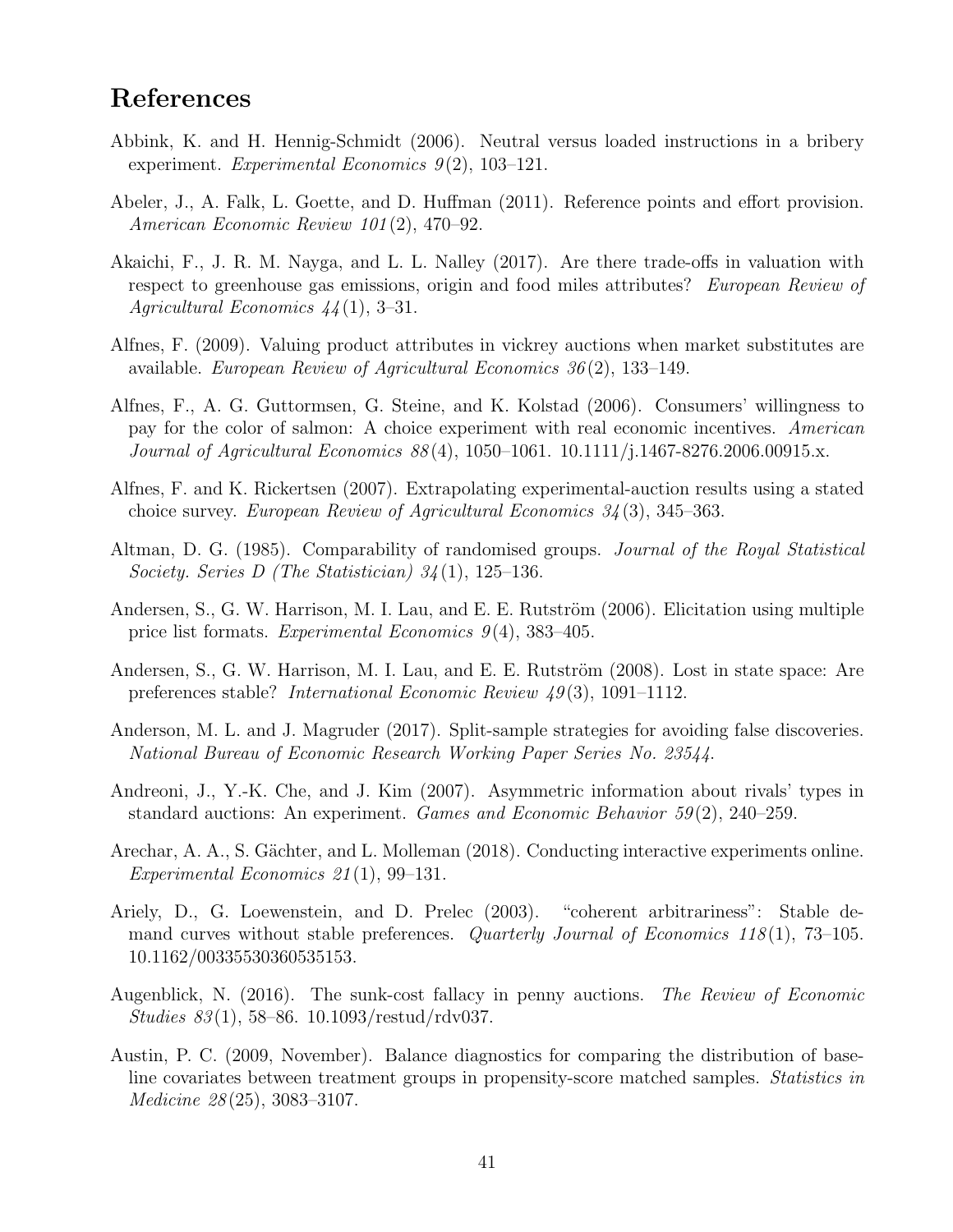- Ausubel, L. M. (2004). An efficient ascending-bid auction for multiple objects. American Economic Review 94 (5), 1452–1475.
- Banerji, A. and N. Gupta (2014). Detection, identification, and estimation of loss aversion: Evidence from an auction experiment. American Economic Journal: Microeconomics  $6(1)$ , 91–133.
- Bellemare, C., L. Bissonnette, and S. Kröger (2016, Nov). Simulating power of economic experiments: the powerbbk package. Journal of the Economic Science Association  $2(2)$ , 157–168.
- Belot, M. and J. James (2014). A new perspective on the issue of selection bias in randomized controlled field experiments. Economics Letters 124 (3), 326–328.
- Belton, C. A. and R. Sugden (2018). Attention and novelty: An experimental investigation of order effects in multiple valuation tasks. Journal of Economic Psychology 67, 103–115.
- Benjamin, D. J., J. O. Berger, M. Johannesson, B. A. Nosek, E. J. Wagenmakers, R. Berk, K. A. Bollen, B. Brembs, L. Brown, C. Camerer, D. Cesarini, C. D. Chambers, M. Clyde, T. D. Cook, P. De Boeck, Z. Dienes, A. Dreber, K. Easwaran, C. Efferson, E. Fehr, F. Fidler, A. P. Field, M. Forster, E. I. George, R. Gonzalez, S. Goodman, E. Green, D. P. Green, A. G. Greenwald, J. D. Hadfield, L. V. Hedges, L. Held, T. Hua Ho, H. Hoijtink, D. J. Hruschka, K. Imai, G. Imbens, J. P. A. Ioannidis, M. Jeon, J. H. Jones, M. Kirchler, D. Laibson, J. List, R. Little, A. Lupia, E. Machery, S. E. Maxwell, M. McCarthy, D. A. Moore, S. L. Morgan, M. Munafó, S. Nakagawa, B. Nyhan, T. H. Parker, L. Pericchi, M. Perugini, J. Rouder, J. Rousseau, V. Savalei, F. D. Schönbrodt, T. Sellke, B. Sinclair, D. Tingley, T. Van Zandt, S. Vazire, D. J. Watts, C. Winship, R. L. Wolpert, Y. Xie, C. Young, J. Zinman, and V. E. Johnson (2018). Redefine statistical significance. Nature Human Behaviour  $2(1)$ , 6–10.
- Bi, X., L. House, Z. Gao, and F. Gmitter (2012). Sensory evaluation and experimental auctions: Measuring willingness to pay for specific sensory attributes. American Journal of Agricultural Economics  $94(2)$ , 562–568.
- Borghans, L., A. L. Duckworth, J. J. Heckman, and B. t. Weel (2008). The economics and psychology of personality traits. Journal of Human Resources 43 (4), 972–1059.
- Briz, T., A. C. Drichoutis, and R. M. Nayga Jr (2017). Randomization to treatment failure in experimental auctions: The value of data from training rounds. Journal of Behavioral and Experimental Economics 71, 56–66.
- Brodeur, A., N. Cook, and A. Heyes (2018). Methods matter: P-hacking and causal inference in economics. IZA Discussion Paper No. 11796 .
- Brodeur, A., M. Lé, M. Sangnier, and Y. Zylberberg (2016). Star wars: The empirics strike back. American Economic Journal: Applied Economics  $8(1)$ , 1–32.
- Brooks, K. and J. L. Lusk (2010). Stated and revealed preferences for organic and cloned milk: Combining choice experiment and scanner data. American Journal of Agricultural Economics 92(4), 1229–1241. 10.1093/ajae/aaq054.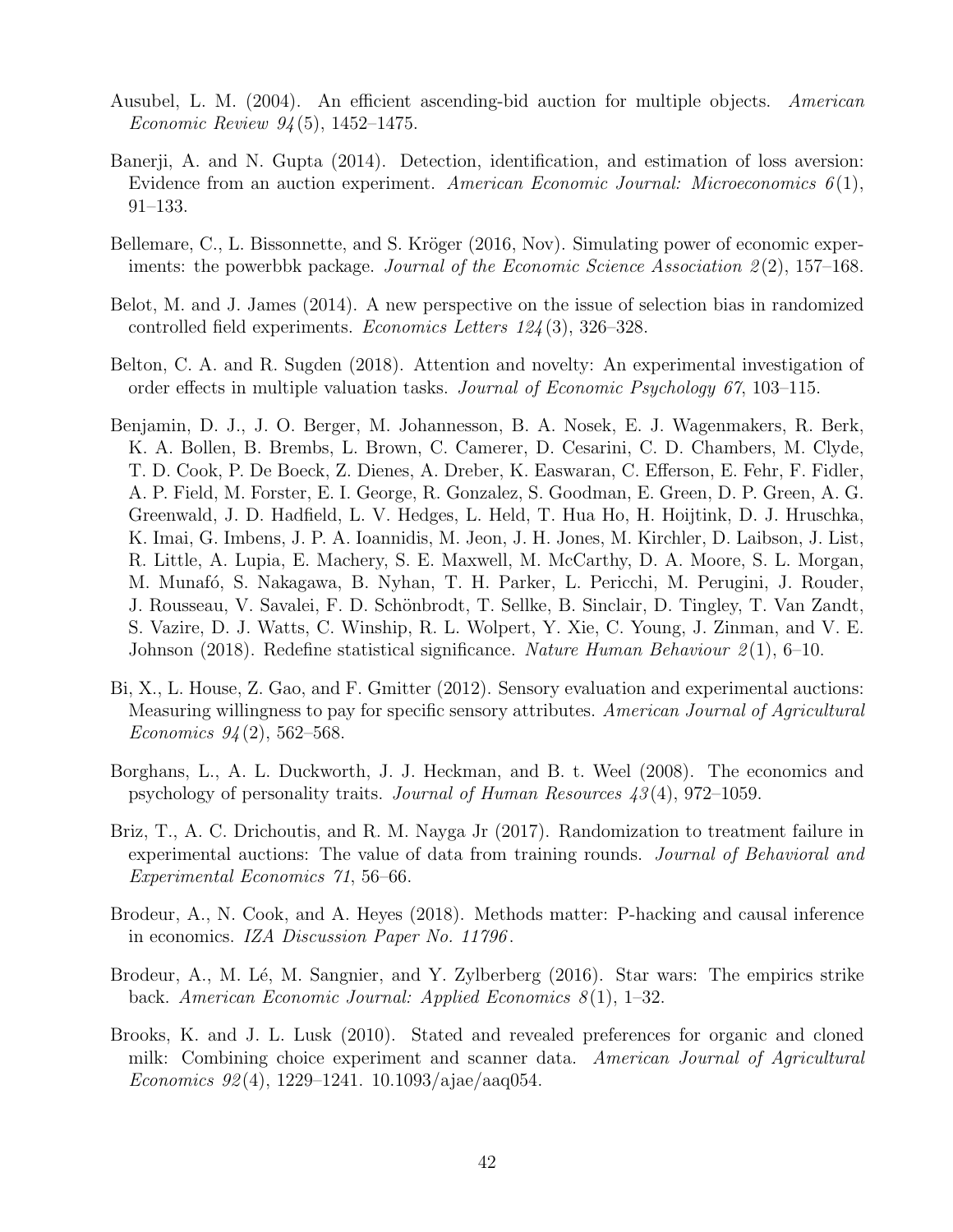- Burke, W. J. (2009). Fitting and interpreting cragg's tobit alternative using stata. Stata Journal  $9(4)$ , 584–592.
- Bushong, B., L. M. King, C. F. Camerer, and A. Rangel (2010). Pavlovian processes in consumer choice: The physical presence of a good increases willingness-to-pay. American Economic Review  $100(4)$ , 1556–71.
- Button, K. S., J. P. A. Ioannidis, C. Mokrysz, B. A. Nosek, J. Flint, E. S. J. Robinson, and M. R. Munafö (2013). Power failure: why small sample size undermines the reliability of neuroscience. Nature Reviews Neuroscience 14, 365.
- Camerer, C. F., A. Dreber, E. Forsell, T.-H. Ho, J. Huber, M. Johannesson, M. Kirchler, J. Almenberg, A. Altmejd, T. Chan, E. Heikensten, F. Holzmeister, T. Imai, S. Isaksson, G. Nave, T. Pfeiffer, M. Razen, and H. Wu (2016). Evaluating replicability of laboratory experiments in economics. Science 351 (6280), 1433–1436.
- Camerer, C. F., A. Dreber, F. Holzmeister, T.-H. Ho, J. Huber, M. Johannesson, M. Kirchler, G. Nave, B. A. Nosek, T. Pfeiffer, A. Altmejd, N. Buttrick, T. Chan, Y. Chen, E. Forsell, A. Gampa, E. Heikensten, L. Hummer, T. Imai, S. Isaksson, D. Manfredi, J. Rose, E.-J. Wagenmakers, and H. Wu (2018). Evaluating the replicability of social science experiments in nature and science between 2010 and 2015. Nature Human Behaviour  $2(9)$ , 637–644.
- Capra, M. C. (2004). Mood-driven behavior in strategic interactions. American Economic Review  $94(2)$ , 367–372.
- Capra, M. C., S. Meer, and K. Lanier (2010). The effects of induced mood on bidding in random nth-price auctions. Journal of Economic Behavior  $\mathcal{C}$  Organization 75(2), 223–234.
- Casari, M., J. C. Ham, and J. H. Kagel (2007). Selection bias, demographic effects, and ability effects in common value auction experiments. American Economic Review  $97(4)$ , 1278–1304.
- Cason, T. N. and C. R. Plott (2014). Misconceptions and game form recognition: Challenges to theories of revealed preference and framing. Journal of Political Economy 122 (6), 1235–1270.
- Chambers, C. D. (2018). Introducing the transparency and openness promotion (top) guidelines and badges for open practices at cortex. Cortex 106, 316–318.
- Chang, A. C. and P. Li (2017). A preanalysis plan to replicate sixty economics research papers that worked half of the time. American Economic Review  $107(5)$ , 60–64.
- Chang, A. C. and P. Li (2018). Is economics research replicable? Sixty published papers from thirteen journals say "often not". Critical Finance Review 7.
- Chang, J. B., J. L. Lusk, and F. B. Norwood (2009). How closely do hypothetical surveys and laboratory experiments predict field behavior? American Journal of Agricultural Economics  $91(2)$ , 518–534. 10.1111/j.1467-8276.2008.01242.x.
- Chen, Y., P. Katuščák, and E. Ozdenoren (2009). Why can't a woman bid more like a man? Games and Economic Behavior  $77(1)$ , 181–213.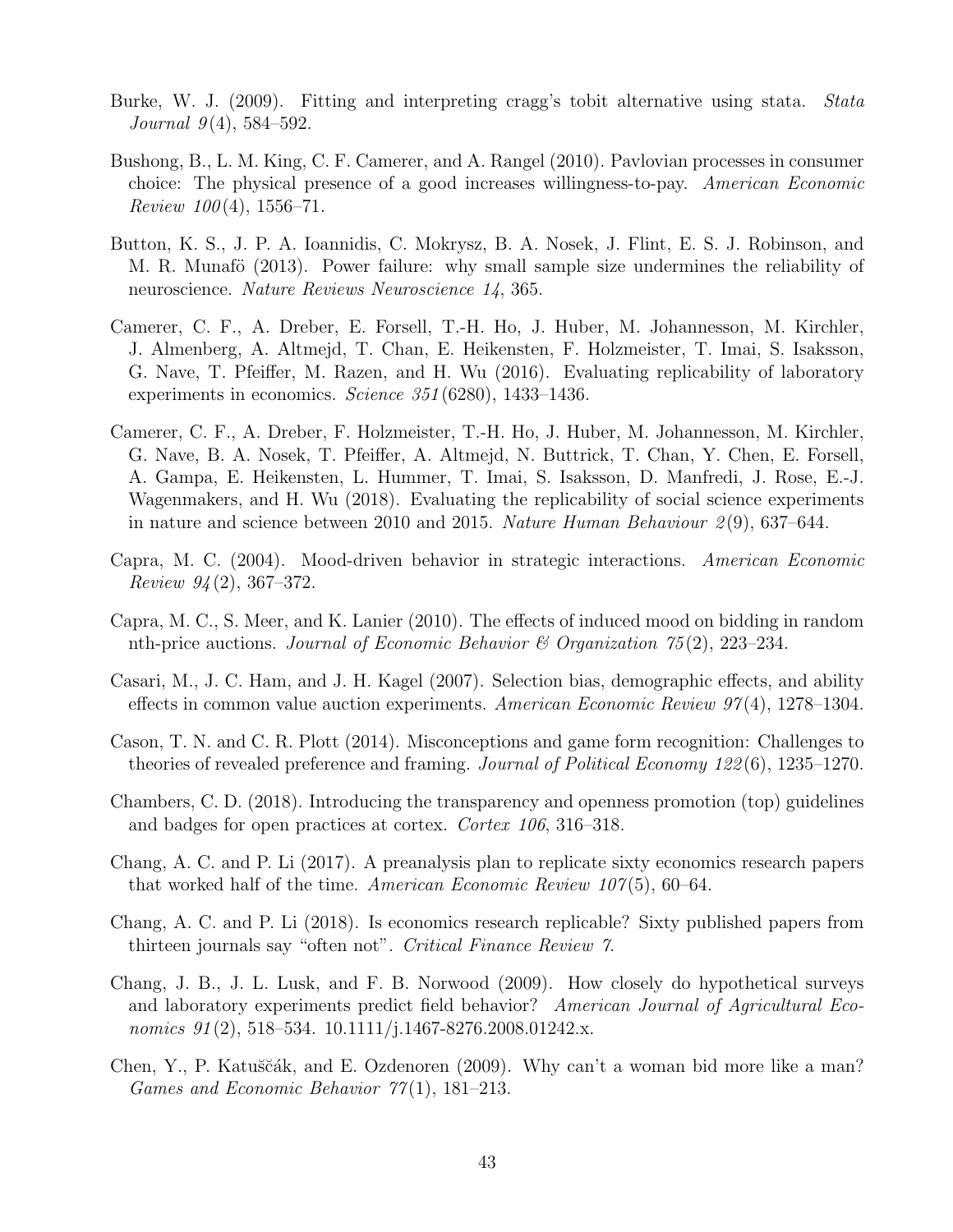- Cherry, T. L., T. D. Crocker, and J. F. Shogren (2003). Rationality spillovers. Journal of Environmental Economics and Management 45 (1), 63–84.
- Christensen, G. and E. Miguel (2018). Transparency, reproducibility, and the credibility of economics research. Journal of Economic Literature 56 (3), 920–80.
- Clemens, M. A. (2015). The meaning of failed replications: A review and proposal. Journal of Economic Surveys  $31(1)$ ,  $326-342$ .
- Cochran, W. G. and D. B. Rubin (1973). Controlling bias in observational studies: A review. Sankhyā: The Indian Journal of Statistics, Series  $A$  35(4), 417–446.
- Coffman, L. C. and M. Niederle (2015). Pre-analysis plans have limited upside, especially where replications are feasible. Journal of Economic Perspectives 29 (3), 81–98.
- Cohen, J. (1988). Statistical Power Analysis for the Behavioral Sciences (2nd ed.). Hillsdale, NJ, USA: Lawrence Erlbaum Associates.
- Cooper, D. J. and H. Fang (2008). Understanding overbidding in second price auctions: An experimental study. The Economic Journal 118 (532), 1572–1595.
- Corgnet, B., R. Hernán-González, P. Kujal, and D. Porter (2014). The effect of earned versus house money on price bubble formation in experimental asset markets. Review of Finance  $19(4)$ , 1455–1488.
- Corrigan, J. R., A. C. Drichoutis, J. L. Lusk, J. R.M. Nayga, and M. C. Rousu (2012). Repeated rounds with price feedback in experimental auction valuation: An adversarial collaboration. American Journal of Agricultural Economics  $94(1)$ , 97-115.
- Cragg, J. G. (1971). Some statistical models for limited dependent variables with application to the demand for durable goods. Econometrica 39 (5), 829–844.
- Croson, R. (2005). The method of experimental economics. *International Negotiation 10*(1), 131–148.
- Davis, L. R., B. P. Joyce, and M. R. Roelofs (2010). My money or yours: house money payment effects. Experimental Economics 13 (2), 189–205.
- Deaton, A. and N. Cartwright (2016). Understanding and misunderstanding randomized controlled trials. National Bureau of Economic Research Working Paper No. 22595 .
- Debnam, J. (2017). Selection effects and heterogeneous demand responses to the berkeley soda tax vote. American Journal of Agricultural Economics  $99(5)$ , 1172–1187. 10.1093/ajae/aax056.
- Delgado, M. R., A. Schotter, E. Y. Ozbay, and E. A. Phelps (2008). Understanding overbidding: Using the neural circuitry of reward to design economic auctions. *Science 321* (5897), 1849– 1852.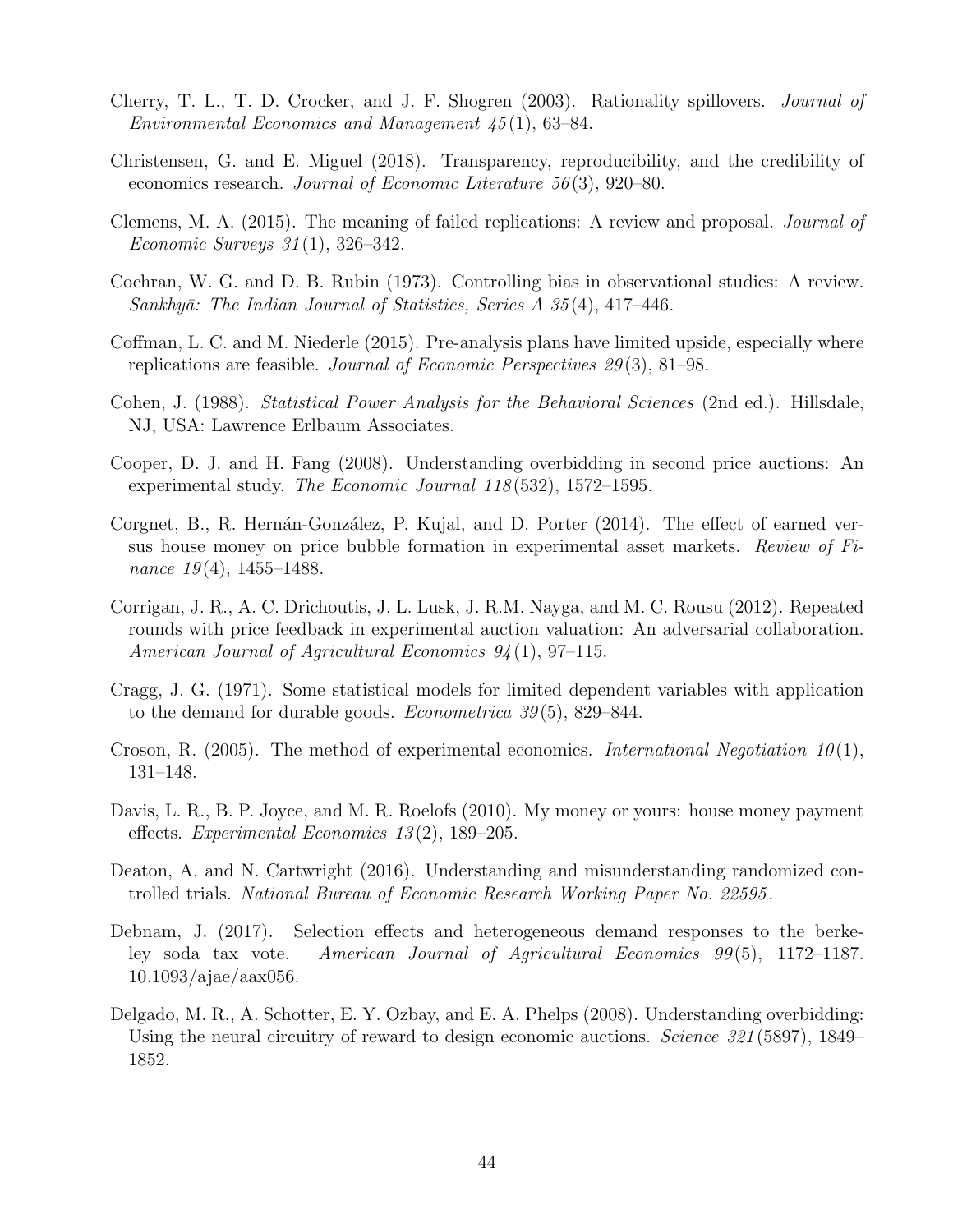- Demont, M., P. Rutsaert, M. Ndour, W. Verbeke, P. A. Seck, and E. Tollens (2013). Experimental auctions, collective induction and choice shift: willingness-to-pay for rice quality in Senegal. European Review of Agricultural Economics  $40(2)$ , 261–286.
- Demont, M., E. Zossou, P. Rutsaert, M. Ndour, P. Van Mele, and W. Verbeke (2012). Consumer valuation of improved rice parboiling technologies in benin. Food Quality and Preference  $23(1)$ , 63-70.
- Dewald, W. G., J. G. Thursby, and R. G. Anderson (1986). Replication in empirical economics: The journal of money, credit and banking project. The American Economic Review  $76(4)$ , 587–603.
- Diggle, P. J., P. Heagerty, K.-Y. Liang, and S. L. Zeger (2002). Analysis of Longitudinal Data (2nd ed.). New York, USA: Oxford University Press Inc.
- Dillaway, R., K. D. Messer, J. C. Bernard, and H. M. Kaiser (2011). Do consumer responses to media food safety information last? Applied Economic Perspectives and Policy 33 (3), 363–383. 10.1093/aepp/ppr019.
- Dreyfyss, E. (2018, August 17). A bot panic hits Amazon's Mechanical Turk. Wired. Available at https://perma.cc/42U2-AQ58. Last accessed on September 9, 2018.
- Drichoutis, A. C., S. Klonaris, and G. S. Papoutsi (2017). Do good things come in small packages? bottle size effects on willingness to pay for pomegranate wine and grape wine. Journal of Wine Economics 12 (1), 84–104.
- Drichoutis, A. C. and J. L. Lusk (2014). Judging statistical models of individual decision making under risk using in- and out-of-sample criteria.  $PLoS$  ONE  $9(7)$ , e102269.
- Drichoutis, A. C. and J. L. Lusk (2016). What can multiple price lists really tell us about risk preferences? Journal of Risk and Uncertainty 53 (2), 89–106.
- Drichoutis, A. C., J. L. Lusk, and R. M. Nayga (2015). The veil of experimental currency units in second price auctions. Journal of the Economic Science Association  $1(2)$ , 182–196.
- Drichoutis, A. C., A. Vassilopoulos, and J. L. Lusk (2014). Consumers' willingness to pay for agricultural products certified to ensure fair working conditions. Report to the John S. Latsis Public Benefit Foundation. Available at https://perma.cc/LFP7-XBJM. Last accessed on December 8, 2017.
- Drichoutis, A. C., A. Vassilopoulos, J. L. Lusk, and J. R. M. Nayga (2017). Consumer preferences for fair labour certification. European Review of Agricultural Economics 44(3), 455–474.
- Duval, S. and R. Tweedie (2000). Trim and fill: A simple funnel-plot-based method of testing and adjusting for publication bias in meta-analysis. *Biometrics*  $56(2)$ ,  $455-463$ .
- Dyer, D. and J. H. Kagel (1996). Bidding in common value auctions: How the commercial construction industry corrects for the winner's curse. Management Science  $42(10)$ , 1463– 1475.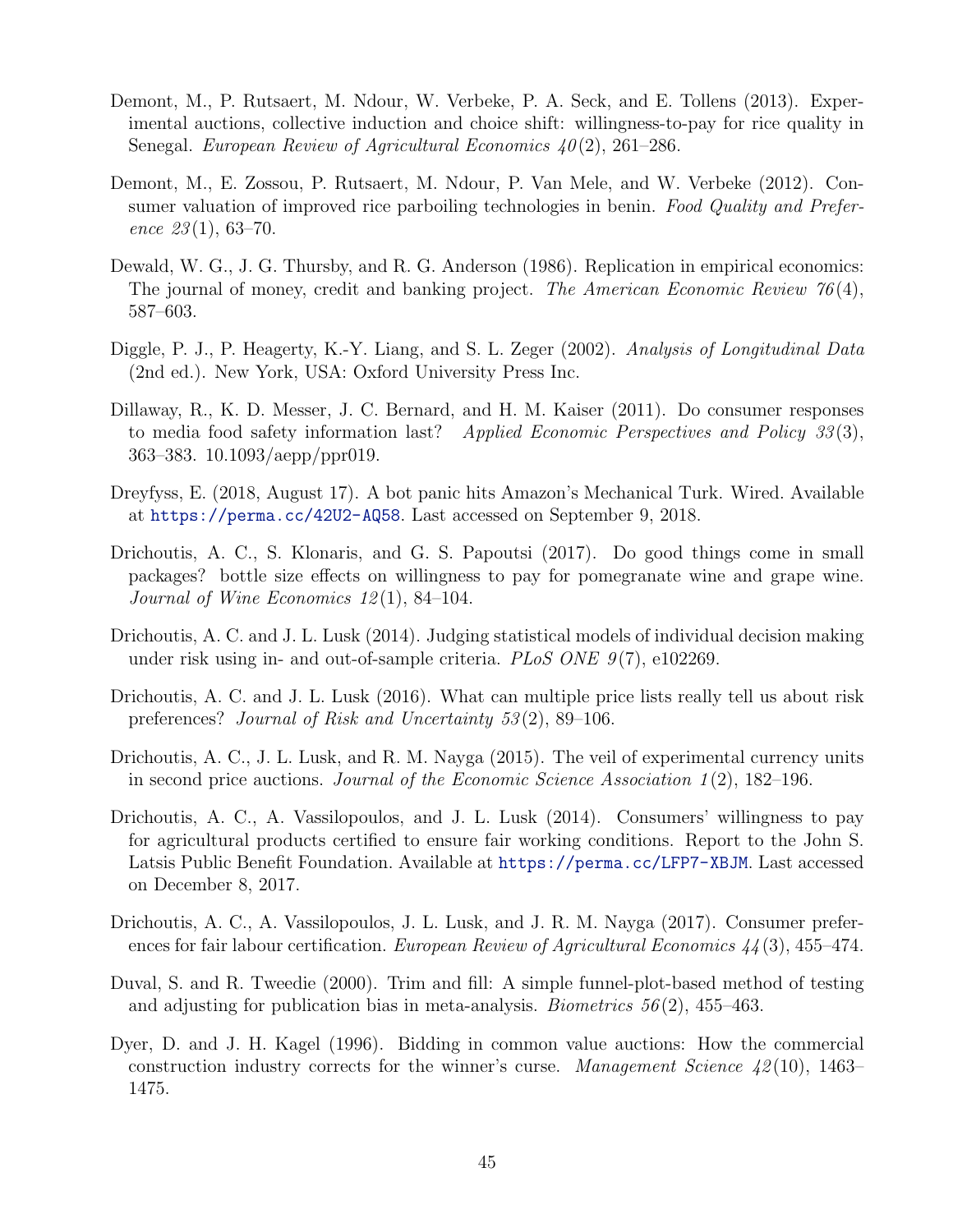- Egger, M., G. D. Smith, M. Schneider, and C. Minder (1997). Bias in meta-analysis detected by a simple, graphical test. *BMJ*  $315(7109)$ , 629–634.
- Ellison, B., J. L. Lusk, and D. Davis (2014). The impact of restaurant calorie labels on food choice: Results from a field experiment. Economic Inquiry 52 (2), 666–681.
- Erdem, T. (1996). A dynamic analysis of market structure based on panel data. *Marketing* Science  $15(4)$ , 359-378.
- Fafchamps, M. and J. Labonne (2016). Using split samples to improve inference about causal effects. National Bureau of Economic Research Working Paper Series No. 21842.
- Fanelli, D. and J. P. A. Ioannidis (2013). US studies may overestimate effect sizes in softer research. Proceedings of the National Academy of Sciences.
- Feuz, D. M., W. J. Umberger, C. R. Calkins, and B. Sitz (2004). U.S. consumers' willingness to pay for flavor and tenderness in steaks as determined with an experimental auction. Journal of Agricultural and Resource Economics 29 (3), 501–516.
- Fidler, F., N. Thomason, G. Cumming, S. Finch, and J. Leeman (2004). Editors can lead researchers to confidence intervals, but can't make them think:statistical reform lessons from medicine. Psychological Science 15 (2), 119–126.
- Fisher, R. A. (1925). Statistical Methods for Research Workers. Edinburgh: Oliver and Boyd.
- Flynn, N., C. Kah, and R. Kerschbamer (2016). Vickrey auction vs bdm: difference in bidding behaviour and the impact of other-regarding motives. Journal of the Economic Science Association 2(2), 101–108.
- Fox, J. A., J. F. Shogren, D. J. Hayes, and J. B. Kliebenstein (1998). Cvm-x: Calibrating contingent values with experimental auction markets. American Journal of Agricultural Economics  $80(3)$ , 455-465.
- Gelman, A. (2018). Don't calculate post-hoc power using observed estimate of effect size. Annals of Surgery In Press.
- Gelman, A. and J. Carlin (2014). Beyond power calculations:assessing type s (sign) and type m (magnitude) errors. *Perspectives on Psychological Science*  $9(6)$ , 641–651.
- Georganas, S., D. Levin, and P. McGee (2017). Optimistic irrationality and overbidding in private value auctions. Experimental Economics  $20(4)$ , 772–792.
- Gigerenzer, G., S. Krauss, and O. Vitouch (2004). The Null Ritual: What You Always Wanted to Know About Significance Testing but Were Afraid to Ask, pp. 391–408. Th ousand Oaks, CA: SAGE Publications, Inc.
- Gill, J. (2018). Comments from the new editor. Political Analysis  $26(1)$ , 1–2.
- Gneezy, A. (2016). Field experimentation in marketing research. Journal of Marketing Research  $54(1)$ , 140-143.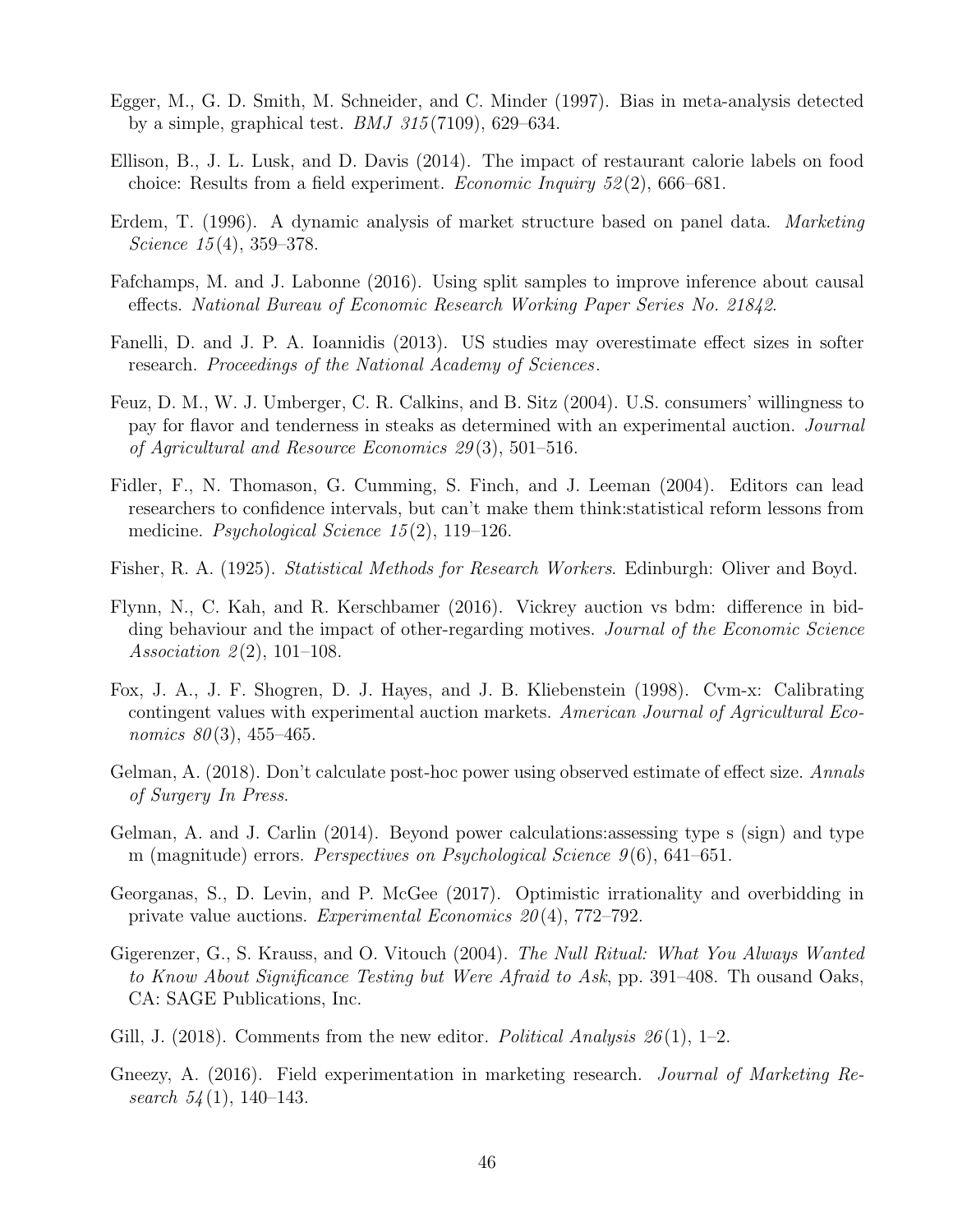- Gracia, A., M. L. Loureiro, and J. R. M. Nayga (2011). Are valuations from nonhypothetical choice experiments different from those of experimental auctions? American Journal of Agricultural Economics  $93(5)$ , 1358-1373.
- Grebitus, C., J. L. Lusk, and R. M. Nayga (2013). Explaining differences in real and hypothetical experimental auctions and choice experiments with personality. Journal of Economic *Psychology*  $36$  (Supplement C), 11–26.
- Grether, D. M., C. R. Plott, D. B. Rowe, M. Sereno, and J. M. Allman (2007). Mental processes and strategic equilibration: An fmri study of selling strategies in second price auctions. Experimental Economics  $10(2)$ , 105-122.
- Ham, J. C. and J. H. Kagel (2006). Gender effects in private value auctions. *Economics* Letters  $92(3)$ , 375–382.
- Hankins, M. (2013, April 21). Still not significant. Probable Error. Available at http://perma. cc/Z6B9-PHCV. Last accessed on August 6, 2018.
- Harrison, G. W. (1989). Theory and misbehavior of first-price auctions. The American Economic Review  $79(4)$ , 749–762.
- Harrison, G. W. (1992). Theory and misbehavior of first-price auctions: Reply. The American Economic Review 82 (5), 1426–1443.
- Harrison, G. W. (2006). Experimental evidence on alternative environmental valuation methods. Environmental & Resource Economics 36, 125–162.
- Harrison, G. W., E. Johnson, M. M. McInnes, and E. E. Rutström (2005). Temporal stability of estimates of risk aversion. Applied Financial Economics Letters  $1(1)$ , 31–35.
- Harrison, G. W. and J. A. List (2004). Field experiments. Journal of Economic Literature  $\mathcal{L}(2(4),$ 1009–1055.
- Hedges, L. V. (1981). Distribution theory for glass's estimator of effect size and related estimators. Journal of Educational Statistics  $6(2)$ , 107–128.
- Ho, D. E., K. Imai, G. King, and E. A. Stuart (2007). Matching as nonparametric preprocessing for reducing model dependence in parametric causal inference. Political Analysis 15 (3), 199– 236.
- Hoenig, J. M. and D. M. Heisey (2001). The abuse of power. The American Statistician 55(1), 19–24.
- Holland, P. W. (1986). Statistics and causal inference. Journal of the American Statistical Association 81 (396), 945–960.
- Holmquist, C., J. McCluskey, and C. Ross (2012). Consumer preferences and willingness to pay for oak attributes in washington chardonnays. American Journal of Agricultural Economics  $94(2)$ , 556–561.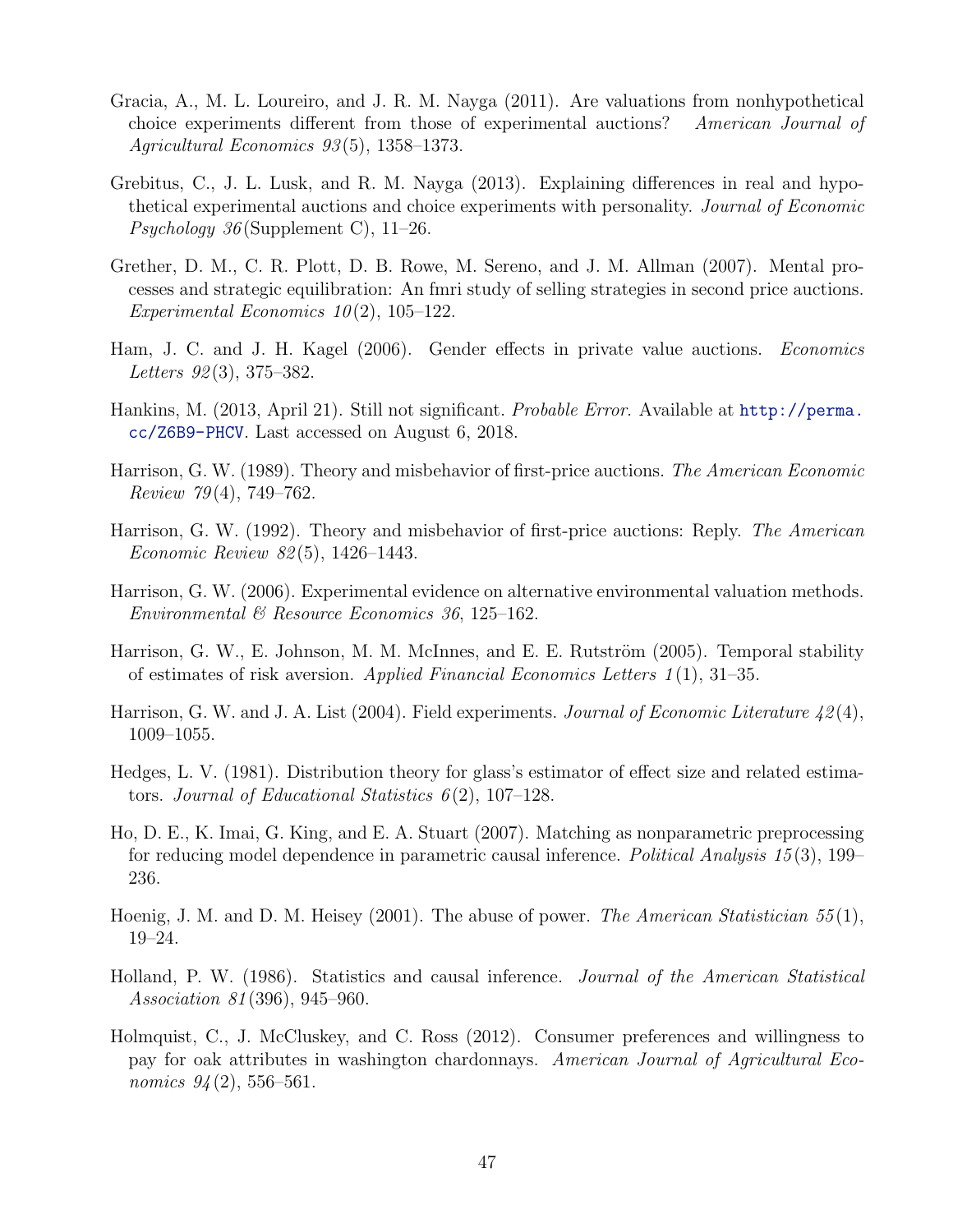- Horowitz, J. K. (2006). The becker-degroot-marschak mechanism is not necessarily incentive compatible, even for non-random goods. *Economics Letters*  $93(1)$ , 6–11.
- Imai, K., G. King, and E. A. Stuart (2008). Misunderstandings between experimentalists and observationalists about causal inference. Journal of the Royal Statistical Society: Series A (Statistics in Society) 171 (2), 481–502.
- Imbens, G. W. and D. B. Rubin (2016). *Causal Inference for Statistics, Social, and Biomedical* Sciences, An introduction. Cambridge and New York: Cambridge University Press.
- Imbens, G. W. and J. M. Wooldridge (2009). Recent developments in the econometrics of program evaluation. Journal of Economic Literature  $47(1)$ , 5–86.
- Ioannidis, J. P. A. and T. A. Trikalinos (2007). An exploratory test for an excess of significant findings. *Clinical Trials*  $\lambda(3)$ , 245–253.
- Jacquemet, N., R.-V. Joule, S. Luchini, and J. F. Shogren (2009). Earned wealth, engaged bidders? Evidence from a second-price auction. Economics Letters 105 (1), 36–38.
- Johnson, D. and J. Ryan (2018). Amazon mechanical turk workers can provide consistent and economically meaningful data. Munich Personal RePEc Archive No. 88450 .
- Johnson, E. J., M. Steffel, and D. G. Goldstein (2005). Making better decisions: From measuring to constructing preferences. Health Psychology 24 (4), S17–S22.
- Josephson, A. and J. D. Michler (2018). Viewpoint: Beasts of the field? ethics in agricultural and applied economics. Food Policy 79, 1–11.
- Just, D. R. (2017). The behavioral welfare paradox: Practical, ethical and welfare implications of nudging. Agricultural and Resource Economics Review  $46(1)$ , 1–20.
- Just, D. R. and A. S. Hanks (2015). The hidden cost of regulation: Emotional responses to command and control. American Journal of Agricultural Economics 97(5), 1385–1399. 10.1093/ajae/aav016.
- Kagel, J. H., R. M. Harstad, and D. Levin (1987). Information impact and allocation rules in auctions with affiliated private values: A laboratory study. *Econometrica* 55 $(6)$ , 1275–1304.
- Kagel, J. H. and D. Levin (1993). Independent private value auctions: Bidder behaviour in first-, second- and third-price auctions with varying numbers of bidders. The Economic Journal 103 (419), 868–879.
- Kaiser, H. F. (1960). Directional statistical decisions. *Psychological Review 67*(3), 160–167.
- Kang, M. and C. Camerer (2013). fmri evidence of a hot-cold empathy gap in hypothetical and real aversive choices. Frontiers in Neuroscience  $\gamma(104)$ .
- Karni, E. and Z. Safra (1987). "preference reversal" and the observability of preferences by experimental methods. *Econometrica* 55(3), 675–685.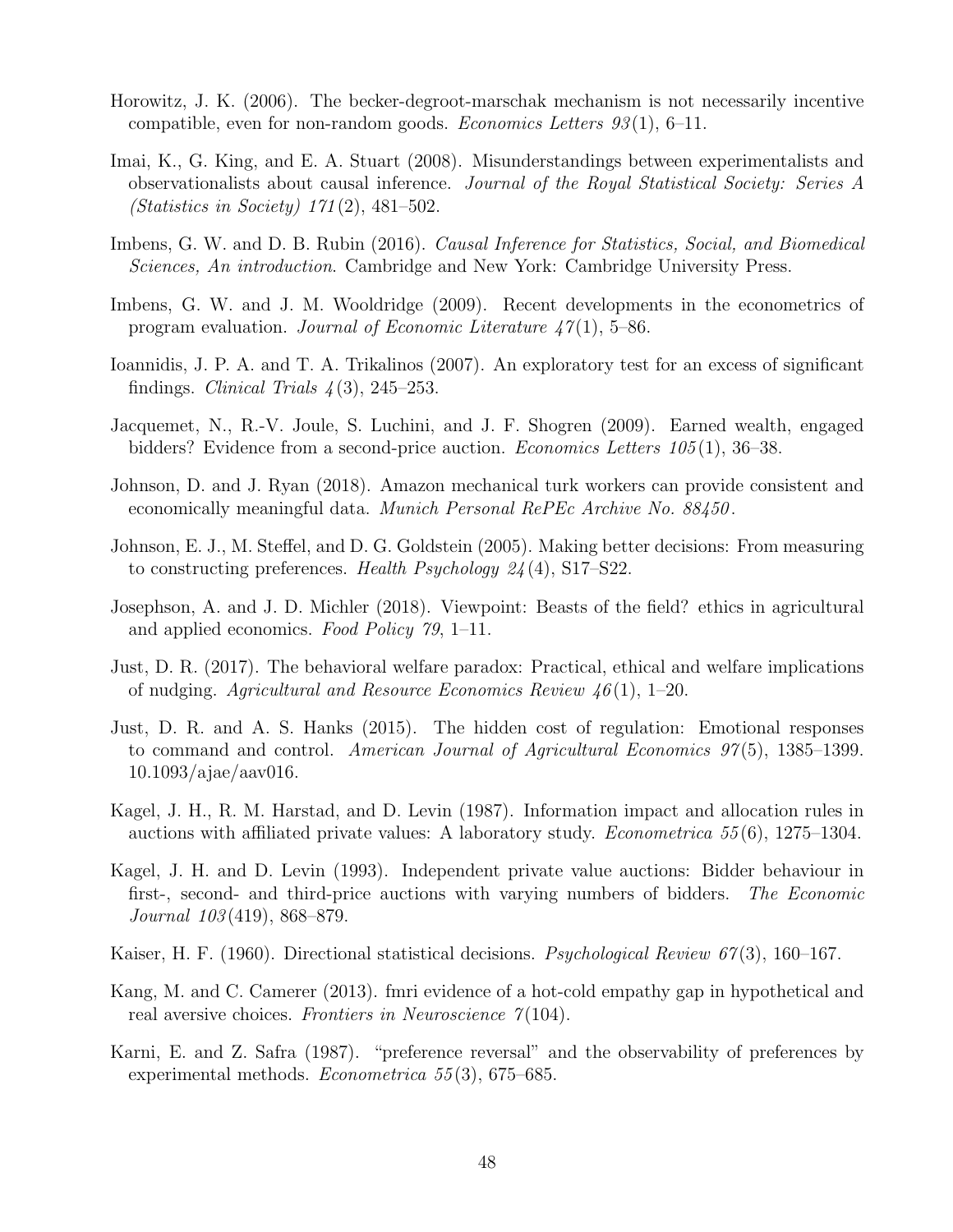- Katkar, R. and D. H. Reiley (2007). Public versus secret reserve prices in ebay auctions: Results from a pokemon field experiment. The B.E. Journal of Economic Analysis  $\mathcal B$  Policy 5(2).
- Kechagia, V. and A. C. Drichoutis (2017). The effect of olfactory sensory cues on willingness to pay and choice under risk. Journal of Behavioral and Experimental Economics 70, 33–46.
- Kennedy, P. E. (2002). Sinning in the basement: What are the rules? The ten commandments of applied econometrics. Journal of Economic Surveys 16 (4), 569–589.
- Kenny, D. A. (1987). Chapter 13: The two-group design, pp. 203–223. Little, Brown.
- Keser, C., K.-M. Ehrhart, and S. K. Berninghaus (1998). Coordination and local interaction: experimental evidence. Economics Letters 58 (3), 269–275.
- Kessler, J. B. and S. Meier (2014). Learning from (failed) replications: Cognitive load manipulations and charitable giving. Journal of Economic Behavior & Organization  $102(0)$ , 10–13.
- Kimball, A. W. (1957). Errors of the third kind in statistical consulting. *Journal of the American* Statistical Association 52 (278), 133–142.
- Klain, T. J., J. L. Lusk, G. T. Tonsor, and T. C. Schroeder (2014). An experimental approach to valuing information. Agricultural Economics  $\mu$ 5(5), 635–648.
- Kline, R. B. (2013). *Beyond Significance Testing: Statistics Reform in the Behavioral Sciences.* American Psychological Association.
- Kovalsky, K. L. and J. L. Lusk (2013). Do consumers really know how much they are willing to pay? Journal of Consumer Affairs  $47(1)$ , 98-127.
- Kupper, L. L. and K. B. Hafner (1989). How appropriate are popular sample size formulas? The American Statistician  $\frac{43(2)}{101-105}$ .
- Lakens, D., F. G. Adolfi, C. J. Albers, F. Anvari, M. A. J. Apps, S. E. Argamon, T. Baguley, R. B. Becker, S. D. Benning, D. E. Bradford, E. M. Buchanan, A. R. Caldwell, B. Van Calster, R. Carlsson, S.-C. Chen, B. Chung, L. J. Colling, G. S. Collins, Z. Crook, E. S. Cross, S. Daniels, H. Danielsson, L. DeBruine, D. J. Dunleavy, B. D. Earp, M. I. Feist, J. D. Ferrell, J. G. Field, N. W. Fox, A. Friesen, C. Gomes, M. Gonzalez-Marquez, J. A. Grange, A. P. Grieve, R. Guggenberger, J. Grist, A.-L. van Harmelen, F. Hasselman, K. D. Hochard, M. R. Hoffarth, N. P. Holmes, M. Ingre, P. M. Isager, H. K. Isotalus, C. Johansson, K. Juszczyk, D. A. Kenny, A. A. Khalil, B. Konat, J. Lao, E. G. Larsen, G. M. A. Lodder, J. Lukavský, C. R. Madan, D. Manheim, S. R. Martin, A. E. Martin, D. G. Mayo, R. J. McCarthy, K. McConway, C. McFarland, A. Q. X. Nio, G. Nilsonne, C. L. de Oliveira, J.-J. O. de Xivry, S. Parsons, G. Pfuhl, K. A. Quinn, J. J. Sakon, S. A. Saribay, I. K. Schneider, M. Selvaraju, Z. Sjoerds, S. G. Smith, T. Smits, J. R. Spies, V. Sreekumar, C. N. Steltenpohl, N. Stenhouse, W. Swiatkowski, M. A. Vadillo, M. A. L. M. Van Assen, M. N. Williams, S. E. Williams, D. R. Williams, T. Yarkoni, I. Ziano, and R. A. Zwaan (2018). Justify your alpha. Nature Human Behaviour  $2(3)$ , 168–171.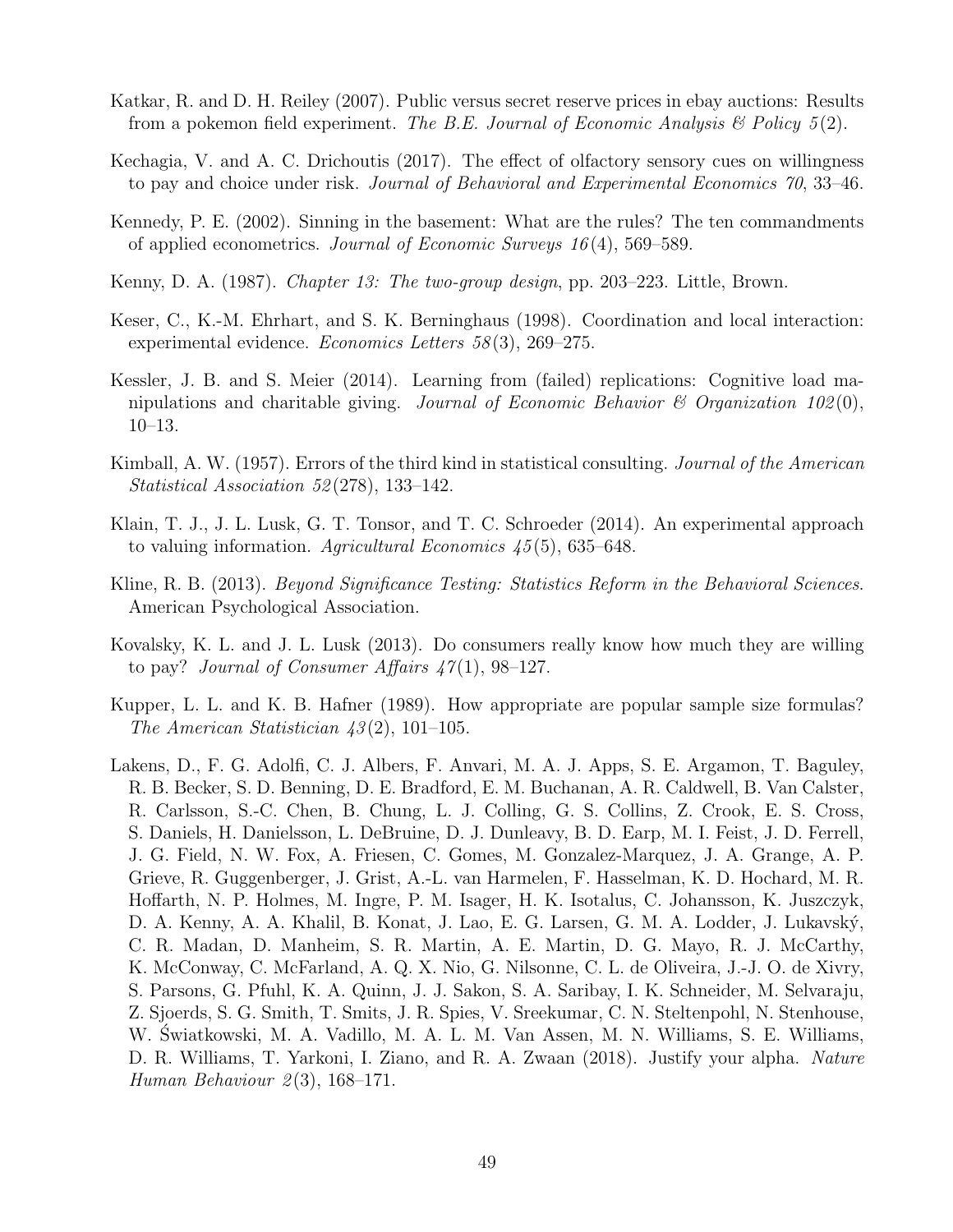- Lane, D. M. and W. P. Dunlap (1978). Estimating effect size: Bias resulting from the significance criterion in editorial decisions. British Journal of Mathematical and Statistical Psychology  $31(2)$ , 107–112.
- Lee, J. Y. and J. A. Fox (2015). Bidding behavior in experimental auctions with positive and negative values. Economics Letters 136, 151–153.
- Lee, J. Y., R. M. J. Nayga, C. Deck, and A. C. Drichoutis (2017). Cognitive ability and bidding behavior in second price auctions: An experimental study. *Munich Personal RePEc Archive* No. 81495 .
- Lehner, R., J. H. Balsters, A. Herger, T. A. Hare, and N. Wenderoth (2017). Monetary, food, and social rewards induce similar pavlovian-to-instrumental transfer effects. Frontiers in Behavioral Neuroscience 10 (247).
- Lerner, J., D. Small, and G. Loewenstein (2004). Heart strings and purse strings: Carryover effects of emotions on economic decisions. Psychological Science 15 (5), 337–341.
- Lewis, K. E., C. Grebitus, and R. M. Nayga (2016a). The impact of brand and attention on consumers' willingness to pay: Evidence from an eye tracking experiment. Canadian Journal of Agricultural Economics/Revue canadienne d'agroeconomie 64 (4), 753–777.
- Lewis, K. E., C. Grebitus, and R. M. Nayga (2016b). The importance of taste in experimental auctions: consumers' valuation of calorie and sweetener labeling of soft drinks. Agricultural Economics  $47(1)$ , 47–57.
- Li, S. (2017). Obviously strategy-proof mechanisms. American Economic Review  $107(11)$ , 3257–3287.
- Lichtenstein, S. and P. Slovic (2006). The construction of preference. Cambridge, UK: Cambridge University Press.
- Linder, N. S., G. Uhl, K. Fliessbach, P. Trautner, C. E. Elger, and B. Weber (2010). Organic labeling influences food valuation and choice. NeuroImage  $53(1)$ , 215–220.
- List, J. A. (2003). Does market experience eliminate market anomalies?\*. The Quarterly Journal of Economics  $118(1)$ ,  $41-71$ .
- List, J. A. (2004). Neoclassical theory versus prospect theory: Evidence from the marketplace. Econometrica  $72(2)$ , 615–625.
- List, J. A. and D. Lucking-Reiley (2000). Demand reduction in multiunit auctions: Evidence from a sportscard field experiment. The American Economic Review  $90(4)$ , 961–972.
- List, J. A., S. Sadoff, and M. Wagner (2011). So you want to run an experiment, now what? some simple rules of thumb for optimal experimental design. Experimental Economics  $1/4(4)$ , 439.
- List, J. A. and J. F. Shogren (1998). Calibration of the difference between actual and hypothetical valuations in a field experiment. Journal of Economic Behavior  $\mathcal{B}$  Organization 37(2), 193–205.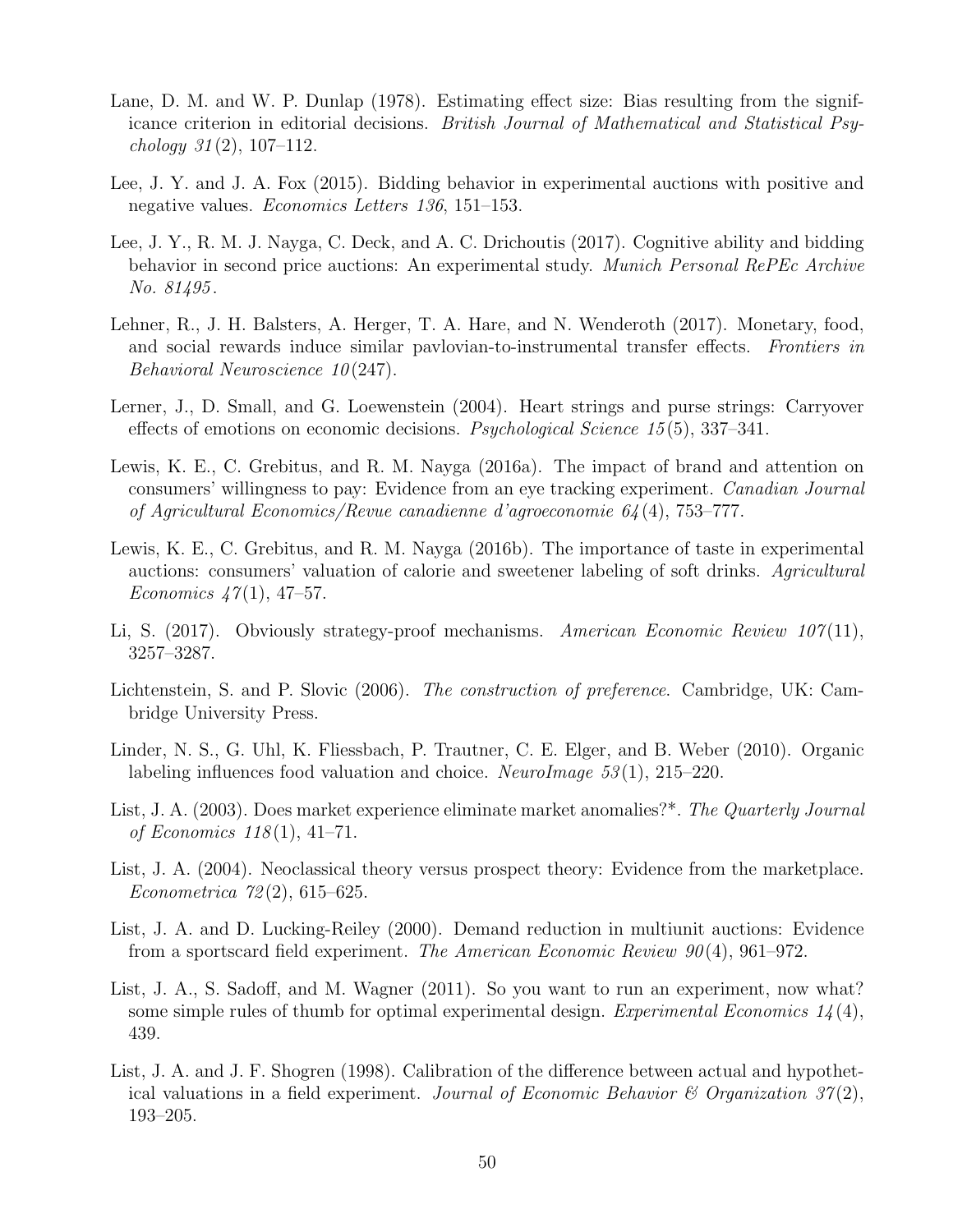- Liu, H. and T. Wu (2005). Sample size calculation and power analysis of time-averaged difference. Journal of Modern Applied Statistical Methods  $\lambda(2)$ , 434–445.
- Lucking-Reiley, D., D. Bryan, N. Prasad, and D. Reeves (2007). Pennies from ebay: The determinants of price in online auctions\*. The Journal of Industrial Economics 55 (2), 223– 233.
- Lusk, J. (2010). Experimental auction markets for studying consumer preferences. In S. R. Jaeger and H. MacFie (Eds.), Consumer-Driven Innovation in Food and Personal Care Products, Woodhead Publishing Series in Food Science, Technology and Nutrition, pp. 332 – 357. Woodhead Publishing.
- Lusk, J. L. (2014). Are you smart enough to know what to eat? a critique of behavioural economics as justification for regulation. *European Review of Agricultural Economics* 41(3), 355–373. 10.1093/erae/jbu019.
- Lusk, J. L. (2017). Consumer research with big data: Applications from the food demand survey (foods). American Journal of Agricultural Economics  $99(2)$ , 303–320. 10.1093/ajae/aaw110.
- Lusk, J. L., C. Alexander, and M. C. Rousu (2007). Designing experimental auctions for marketing research: The effect of values, distributions, and mechanisms on incentives for truthful bidding. Review of Marketing Science  $5(1)$ .
- Lusk, J. L., M. S. Daniel, D. R. Mark, and C. L. Lusk (2001). Alternative calibration and auction institutions for predicting consumer willingness to pay for nongenetically modified corn chips. Journal of Agricultural and Resource Economics  $26(1)$ , 40–57.
- Lusk, J. L. and J. A. Fox (2002). Consumer demand for mandatory labeling of beef from cattle administered growth hormones or fed genetically modified corn. Journal of Agricultural and Applied Economics  $34(1)$ , 27–38.
- Lusk, J. L. and J. A. Fox (2003). Value elicitation in retail and laboratory environments. Economics Letters  $79(1)$ , 27–34.
- Lusk, J. L., S. Marette, and F. B. Norwood (2014). The paternalist meets his match. Applied Economic Perspectives and Policy  $36(1)$ , 61–108. 10.1093/aepp/ppt031.
- Lusk, J. L., F. B. Norwood, and J. R. Pruitt (2006). Consumer demand for a ban on antibiotic drug use in pork production. American Journal of Agricultural Economics 88 (4), 1015–1033.
- Lusk, J. L., J. R. Pruitt, and B. Norwood (2006). External validity of a framed field experiment. Economics Letters 93 (2), 285–290.
- Lusk, J. L. and T. C. Schroeder (2004). Are choice experiments incentive compatible? a test with quality differentiated beef steaks. American Journal of Agricultural Economics  $86(2)$ , 467–482. 10.1111/j.0092-5853.2004.00592.x.
- Lusk, J. L. and T. C. Schroeder (2006). Auction bids and shopping choices. Advances in Economic Analysis & Policy  $6(1)$ .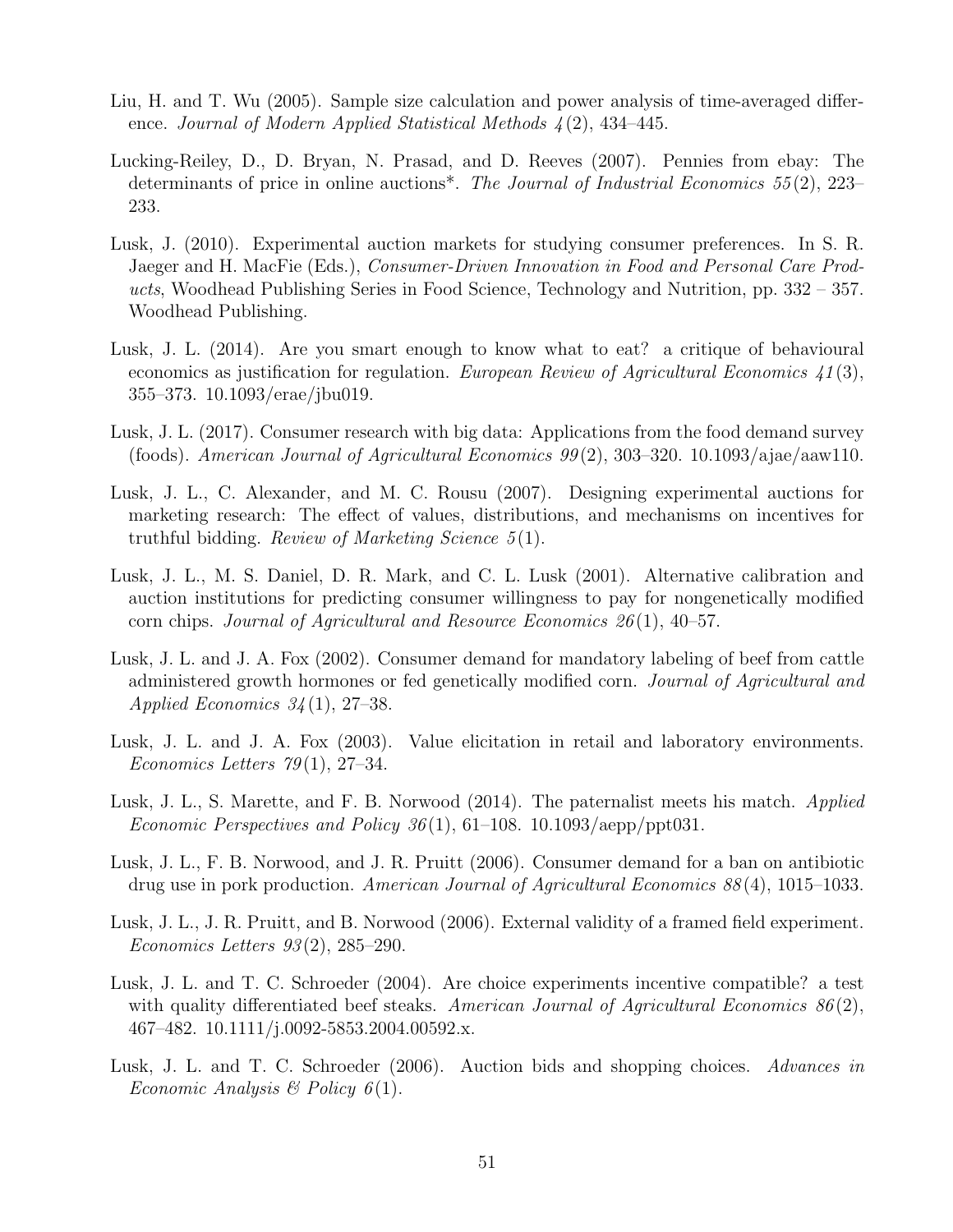- Lusk, J. L. and J. F. Shogren (2007). Experimental auctions, Methods and applications in economic and marketing research. Cambridge, UK: Cambridge University Press.
- Malone, T. and J. L. Lusk (2018). Releasing the trap: A method to reduce inattention bias in survey data with application to u.s. beer taxes. Economic Inquiry (forthcoming).
- Maniadis, Z., F. Tufano, and J. A. List (2014). One swallow doesn't make a summer: New evidence on anchoring effects. American Economic Review 104 (1), 277–90.
- Mazar, N., B. Koszegi, and D. Ariely (2013). True context-dependent preferences? the causes of market-dependent valuations. Journal of Behavioral Decision Making.
- McCullough, B., K. A. McGeary, and T. D. Harrison (2008). Do economics journal archives promote replicable research? Canadian Journal of Economics/Revue Canadienne d'Economique 41 (4), 1406–1420.
- McCullough, B. D., K. A. McGeary, and T. D. Harrison (2006). Lessons from the jmcb archive. Journal of Money, Credit and Banking 38 (4), 1093–1107.
- Melton, B. E., W. E. Huffman, J. F. Shogren, and J. A. Fox (1996). Consumer preferences for fresh food items with multiple quality attributes: Evidence from an experimental auction of pork chops. American Journal of Agricultural Economics 78 (4), 916–923.
- Miguel, E., C. Camerer, K. Casey, J. Cohen, K. M. Esterling, A. Gerber, R. Glennerster, D. P. Green, M. Humphreys, G. Imbens, D. Laitin, T. Madon, L. Nelson, B. A. Nosek, M. Petersen, R. Sedlmayr, J. P. Simmons, U. Simonsohn, and M. Van der Laan (2014). Promoting transparency in social science research. Science 343 (6166), 30–31.
- Moher, D., S. Hopewell, K. F. Schulz, V. Montori, P. C. Gotzsche, P. J. Devereaux, D. Elbourne, M. Egger, and D. G. Altman (2010). CONSORT 2010 explanation and elaboration: updated guidelines for reporting parallel group randomised trials. BMJ 340.
- Morgan, J., K. Steiglitz, and G. Reis (2003). The spite motive and equilibrium behavior in auctions. Contributions in Economic Analysis  $\mathcal{B}$  Policy 2(1).
- Muller, L., L. Anne, L. J. L., and R. Bernard (2017). Distributional impacts of fat taxes and thin subsidies. The Economic Journal 127 (604), 2066–2092.
- Norwood, B. F., M. C. Roberts, and J. L. Lusk (2004). Ranking crop yield models using out-ofsample likelihood functions. American Journal of Agricultural Economics 86 (4), 1032–1043.
- Nosek, B. A., G. Alter, G. C. Banks, D. Borsboom, S. D. Bowman, S. J. Breckler, S. Buck, C. D. Chambers, G. Chin, G. Christensen, M. Contestabile, A. Dafoe, E. Eich, J. Freese, R. Glennerster, D. Goroff, D. P. Green, B. Hesse, M. Humphreys, J. Ishiyama, D. Karlan, A. Kraut, A. Lupia, P. Mabry, T. Madon, N. Malhotra, E. Mayo-Wilson, M. McNutt, E. Miguel, E. L. Paluck, U. Simonsohn, C. Soderberg, B. A. Spellman, J. Turitto, G. VandenBos, S. Vazire, E. J. Wagenmakers, R. Wilson, and T. Yarkoni (2015). Promoting an open research culture. Science 348(6242), 1422–1425.
- Nuzzo, R. (2014). Scientific method: Statistical errors p values, the 'gold standard' of statistical validity, are not as reliable as many scientists assume. Nature 506, 150–152.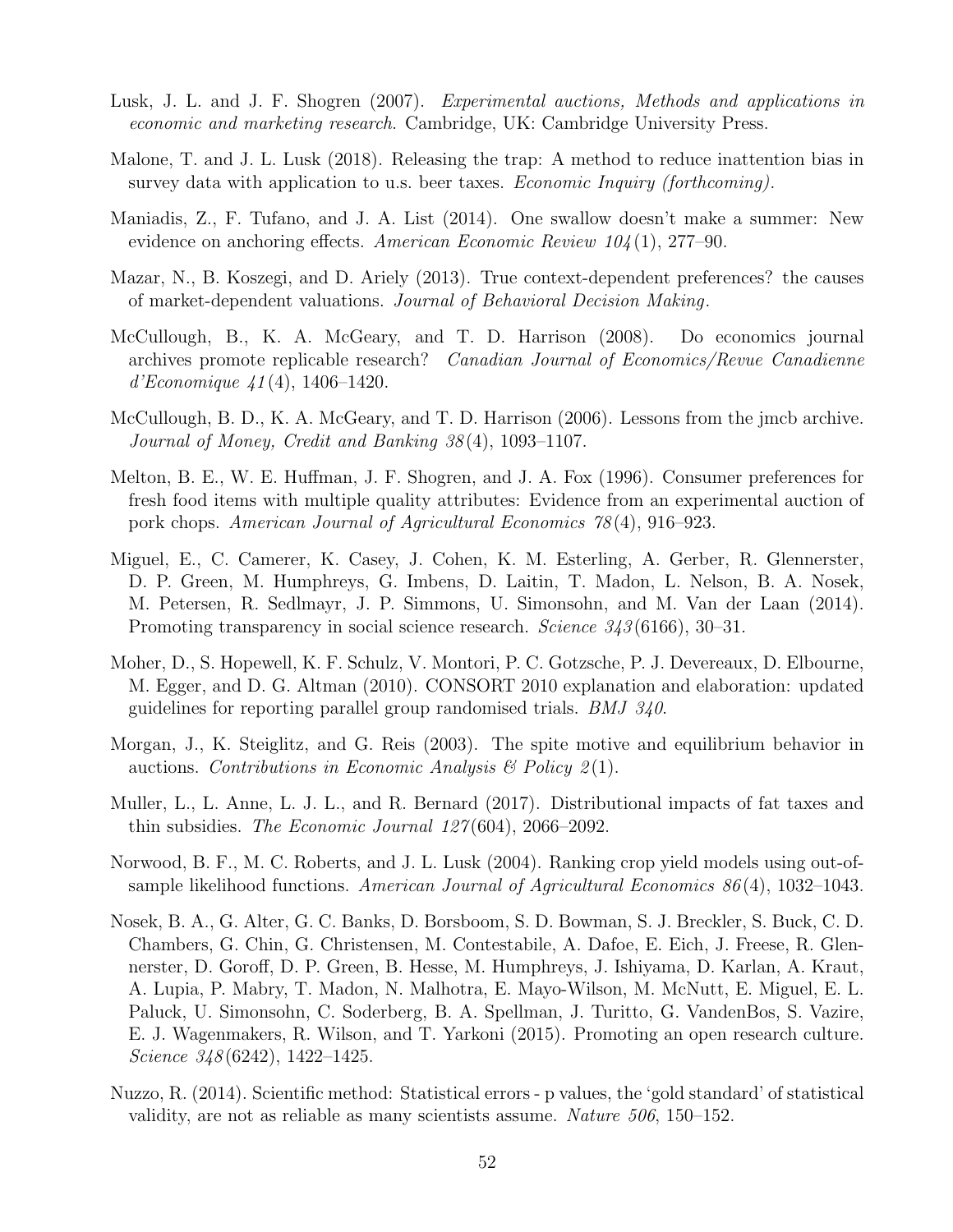- Olken, B. A. (2015). Promises and perils of pre-analysis plans. Journal of Economic Perspectives  $29(3)$ , 61–80.
- Open Science Collaboration (2015). Estimating the reproducibility of psychological science. Science 349(6251).
- Orquin, J. L. and S. Mueller Loose (2013). Attention and choice: A review on eye movements in decision making. Acta Psychologica  $144(1)$ , 190–206.
- Orwin, R. G. (1983). A fail-safe N for effect size in meta-analysis. Journal of Educational *Statistics*  $8(2)$ , 157–159.
- Parkhurst, G. M., J. F. Shogren, and D. L. Dickinson (2004). Negative values in vickrey auctions. American Journal of Agricultural Economics 86 (1), 222–235.
- Payne, J. W., J. R. Bettman, and D. A. Schkade (1999). Measuring constructed preferences: Towards a building code. Journal of Risk and Uncertainty 19 (1), 243–270.
- Pearson, M. and B. C. Schipper (2013). Menstrual cycle and competitive bidding. Games and Economic Behavior 78 (forthcoming), 1–20.
- Plassmann, H., J. O'Doherty, and A. Rangel (2007). Orbitofrontal cortex encodes willingness to pay in everyday economic transactions. The Journal of Neuroscience 27(37), 9984–9988.
- Platter, W. J., J. D. Tatum, K. E. Belk, S. R. Koontz, P. L. Chapman, and G. C. Smith (2005). Effects of marbling and shear force on consumers' willingness to pay for beef strip loin steaks. Journal of Animal Science 83 (4), 890–899.
- Pritschet, L., D. Powell, and Z. Horne (2016). Marginally significant effects as evidence for hypotheses: changing attitudes over four decades. *Psychological Science 27*(7), 1036–1042.
- Richards, T. J., S. F. Hamilton, and W. J. Allender (2014). Social networks and new product choice. American Journal of Agricultural Economics  $96(2)$ , 489–516. 10.1093/ajae/aat116.
- Rihn, A. L. and C. Yue (2016). Visual attention's influence on consumers' willingness-to-pay for processed food products. Agribusiness  $32(3)$ , 314–328.
- Roe, B. E. and D. R. Just (2009). Internal and external validity in economics research: Tradeoffs between experiments, field experiments, natural experiments, and field data. American Journal of Agricultural Economics 91 (5), 1266–1271.
- Roider, A. and P. W. Schmitz (2012). Auctions with anticipated emotions: Overbidding, underbidding, and optimal reserve prices<sup>\*</sup>. The Scandinavian Journal of Economics  $114(3)$ , 808–830.
- Rosato, A. and A. A. Tymula (2016). Loss aversion and competition in Vickrey auctions: Money ain't no good. The University of Sydney, Economics Working Paper Series 2016 - 09 .

Rosenbaum, P. R. (2002). Observational studies (2nd ed.). New York: Springer-Verlag.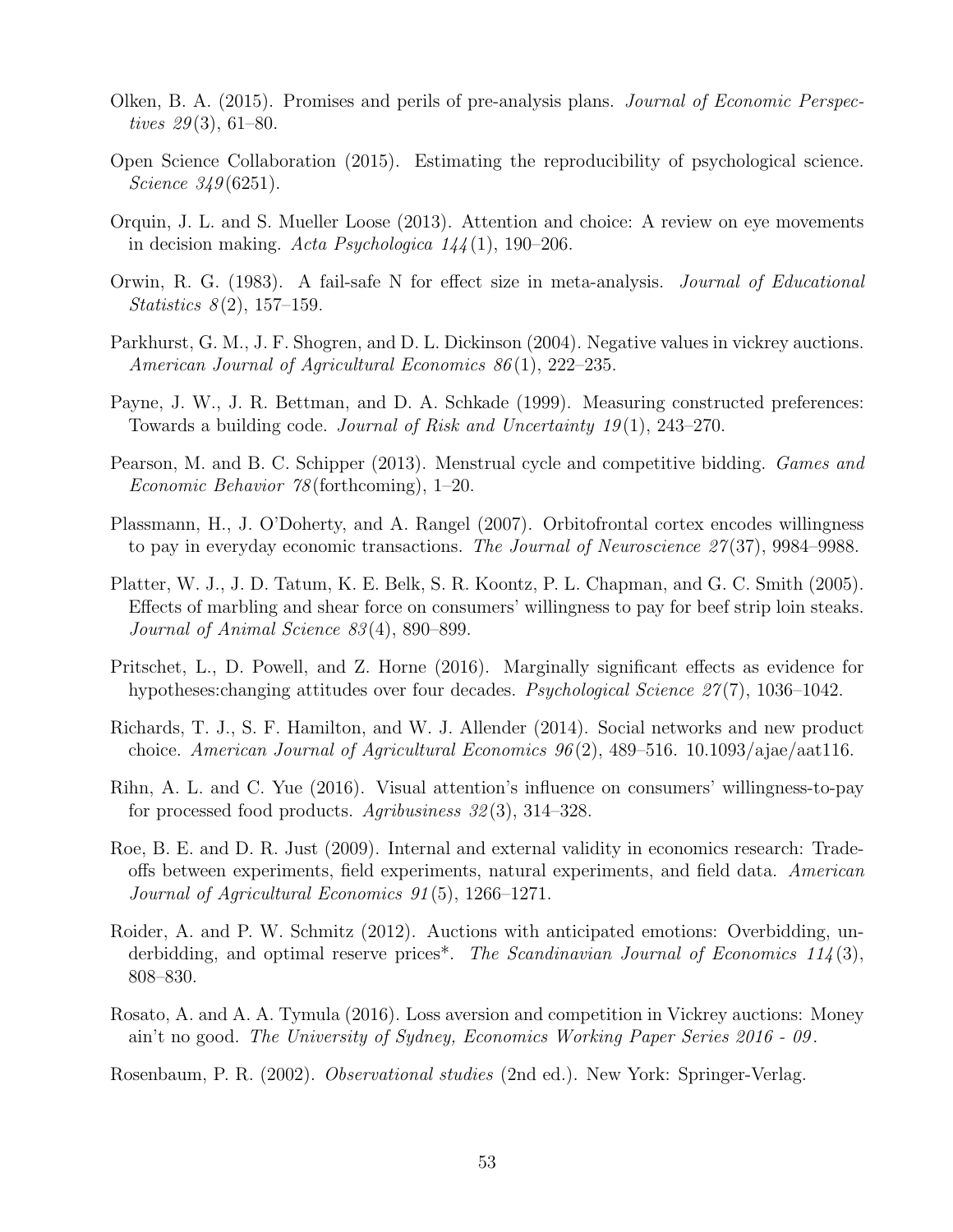- Rosenboim, M. and T. Shavit (2012). Whose money is it anyway? using prepaid incentives in experimental economics to create a natural environment. Experimental Economics 15(1), 145–157.
- Rosenthal, R. (1979). The file drawer problem and tolerance for null results. *Psychological* Bulletin  $86(3)$ , 638–641.
- Rowe, D. B. (2001). Bayesian source separation for reference function determination in fmri. Magnetic Resonance in Medicine 46(2), 374–378.
- Roy, R., P. K. Chintagunta, and S. Haldar (1996). A framework for investigating habits, "the hand of the past," and heterogeneity in dynamic brand choice. *Marketing Science 15*(3), 280–299.
- Rubin, D. B. (1974). Estimating causal effects of treatments in randomized and nonrandomized studies. Journal of Educational Psychology 66(5), 688–701.
- Rubin, D. B. (1990). [On the application of probability theory to agricultural experiments. Essay on principles. Section 9.] Comment: Neyman (1923) and causal inference in experiments and observational studies. Statistical Science 5 (4), 472–480.
- Schipper, B. C. (2015). Sex hormones and competitive bidding. Management Science  $61(2)$ , 249–486.
- Selya, A. S., J. S. Rose, L. C. Dierker, D. Hedeker, and R. J. Mermelstein (2012). A practical guide to calculating Cohen's  $f^2$ , a measure of local effect size, from PROC MIXED. Frontiers in Psychology 3, 111.
- Senn, S. (1994). Testing for baseline balance in clinical trials. Statistics in Medicine 13(17), 1715–1726.
- Senn, S. (2013). Seven myths of randomisation in clinical trials. Statistics in Medicine 32 (9), 1439–1450.
- Shogren, J. F. (2006). Valuation in the lab. *Environmental*  $\mathcal{B}$  Resource Economics 34 (163-172).
- Shogren, J. F., J. A. List, and D. J. Hayes (2000). Preference learning in consecutive experimental auctions. American Journal of Agricultural Economics 82 (4), 1016–1021. 10.1111/0002- 9092.00099.
- Shogren, J. F., M. Margolis, C. Koo, and J. A. List (2001). A random nth-price auction. Journal of Economic Behavior and Organization  $46(4)$ , 409-421.
- Simmons, J., L. Nelson, and U. Simonsohn (2012). A 21 word solution. Dialogue: The Official Newsletter of the Society for Personality and Social Psychology 26 (2), 4–7.
- Simmons, J. P., L. D. Nelson, and U. Simonsohn (2011). False-positive psychology: Undisclosed flexibility in data collection and analysis allows presenting anything as significant. *Psycho*logical Science 22 (11), 1359–1366.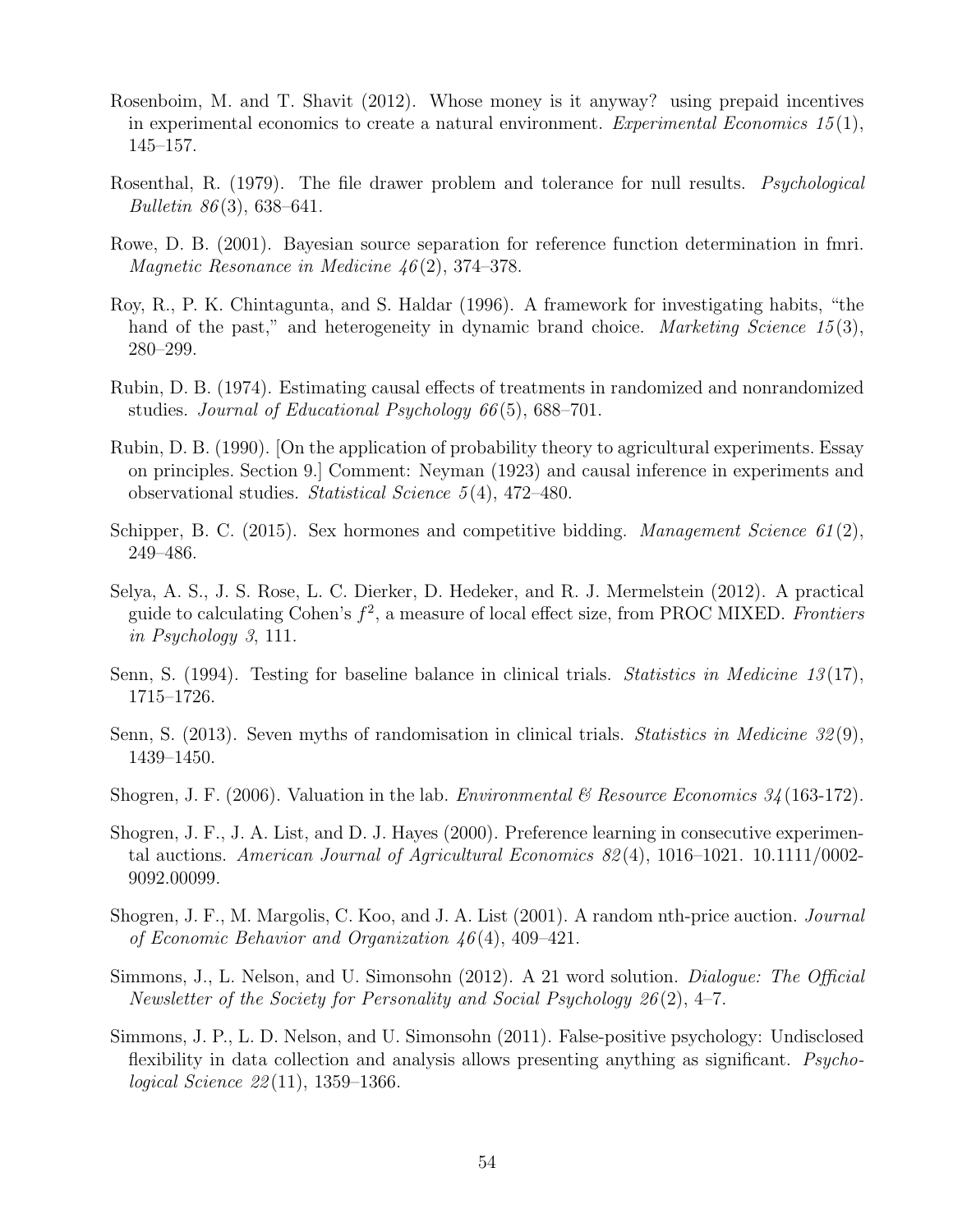- Simonsohn, U. (2015). Small telescopes: Detectability and the evaluation of replication results. Psychological Science 26 (5), 559–569.
- Simonsohn, U. (2018, October 17). Re: Preregistration for lab experiment? Economic Science Association Experimental Methods Discussion Google group, Available at https://goo.gl/ FQ5W2U.
- Simonsohn, U., L. D. Nelson, and J. P. Simmons (2014). P-curve: A key to the file-drawer. Journal of Experimental Psychology: General 143 (2), 534–547.
- Simonsohn, U., J. P. Simmons, and L. D. Nelson (2013). Anchoring is not a false-positive: Maniadis, tufano, and list's (2014) 'failure-to-replicate' is actually entirely consistent with the original. Working paper, Available at http://dx.doi.org/10.2139/ssrn.2351926.
- Slovic, P. (1995). The construction of preference. American Psychologist 50(5), 364–371.
- Sousa, Y. F. D. and A. Munro (2012). Truck, barter and exchange versus the endowment effect: Virtual field experiments in an online game environment. Journal of Economic Psychology  $33(3)$ ,  $482-493$ .
- Speed, T. P. (1990). Introductory remarks on Neyman (1923). *Statistical Science*  $5(4)$ , 463–464.
- Splawa-Neyman, J., D. M. Dabrowska, and T. P. Speed (1990). On the application of probability theory to agricultural experiments. essay on principles. section 9. Statistical Science  $5(4)$ , 465–472.
- Stigler, G. J. and G. S. Becker (1977). De Gustibus Non Est Disputandum. The American Economic Review  $67(2)$ , 76–90.
- Toler, S., B. C. Briggeman, J. L. Lusk, and D. C. Adams (2009). Fairness, farmers markets, and local production. American Journal of Agricultural Economics 91 (5), 1272–1278.
- Trafimow, D. and M. Marks (2015). Editorial. Basic and Applied Social Psychology  $37(1)$ , 1–2.
- Tyson-Carr, J., K. Kokmotou, V. Soto, S. Cook, N. Fallon, T. Giesbrecht, and A. Stancak (2018). Neural correlates of economic value and valuation context: an event-related potential study. Journal of Neurophysiology 119 (5), 1924–1933.
- Umberger, W. J. and D. M. Feuz (2004). The usefulness of experimental auctions in determining consumers' willingness-to-pay for quality-differentiated products. Applied Economic Perspectives and Policy 26 (2), 170–185.
- Umberger, W. J., D. M. Feuz, C. R. Calkins, and K. Killinger-Mann (2002). U.s. consumer preference and willingness-to-pay for domestic corn-fed beef versus international grass-fed beef measured through an experimental auction.  $Aqribusiness 18(4), 491-504.$
- Urbancic, M. (2011). Testing distributional dependence in the becker-degroot-marschak mechanism. Working paper, UC Berkeley.
- Vassilopoulos, A., A. C. Drichoutis, and R. M. Nayga Jr (2018). Loss aversion, expectations and anchoring in the bdm mechanism. *Munich Personal RePEc Archive No. 85635*.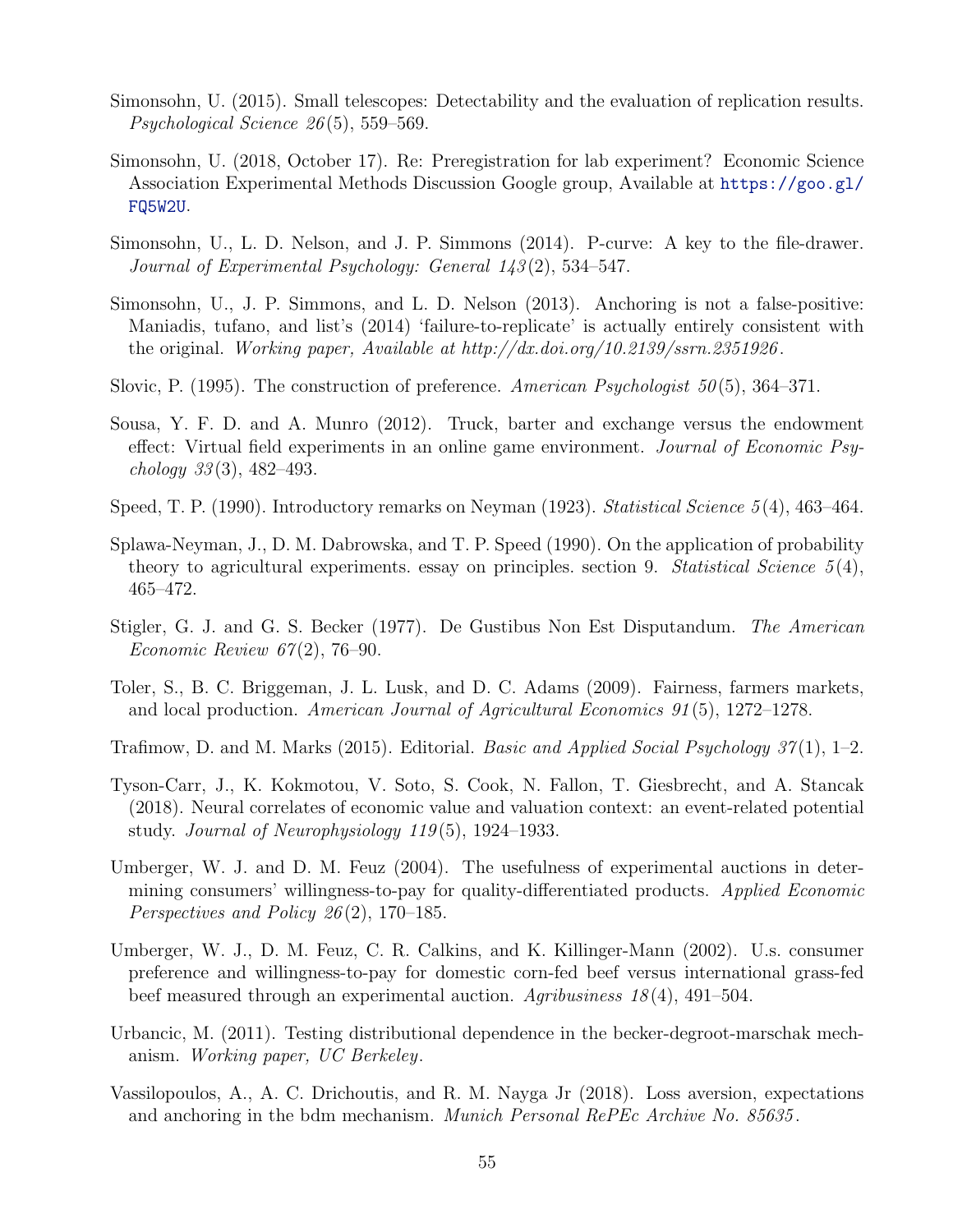- Vecchio, R. and M. Borrello (2018). Measuring food preferences through experimental auctions: A review. Food Research International.
- Veling, H., Z. Chen, M. C. Tombrock, I. A. M. Verpaalen, L. I. Schmitz, A. Dijksterhuis, and R. W. Holland (2017). Training impulsive choices for healthy and sustainable food. Journal of Experimental Psychology: Applied 23 (2), 204–215.
- Wasserstein, R. L. and N. A. Lazar (2016). The asa's statement on p-values: Context, process, and purpose. The American Statistician  $70(2)$ , 129–133.
- Wedel, M. and R. Pieters (2000). Eye fixations on advertisements and memory for brands: A model and findings. Marketing Science 19 (4), 297–312.
- West, S. G. and F. Thoemmes (2010). Campbell's and Rubin's perspectives on causal inference. Psychological Methods  $15(1)$ , 18–37.
- Zhang, L. and A. Ortmann (2013). Exploring the meaning of significance in experimental economics. UNSW Australian School of Business Research Paper No. 2013-32 .
- Zhang, Y. Y., R. M. Nayga, and D. P. T. Depositario (2017). Learning and the possibility of losing own money reduce overbidding: Delayed payment in experimental auctions. Social Scence Research Network Available at http://dx.doi.org/10.2139/ssrn.2636040.
- Zizzo, D. J. (2010). Experimenter demand effects in economic experiments. Experimental Economics  $13(1)$ , 75–98.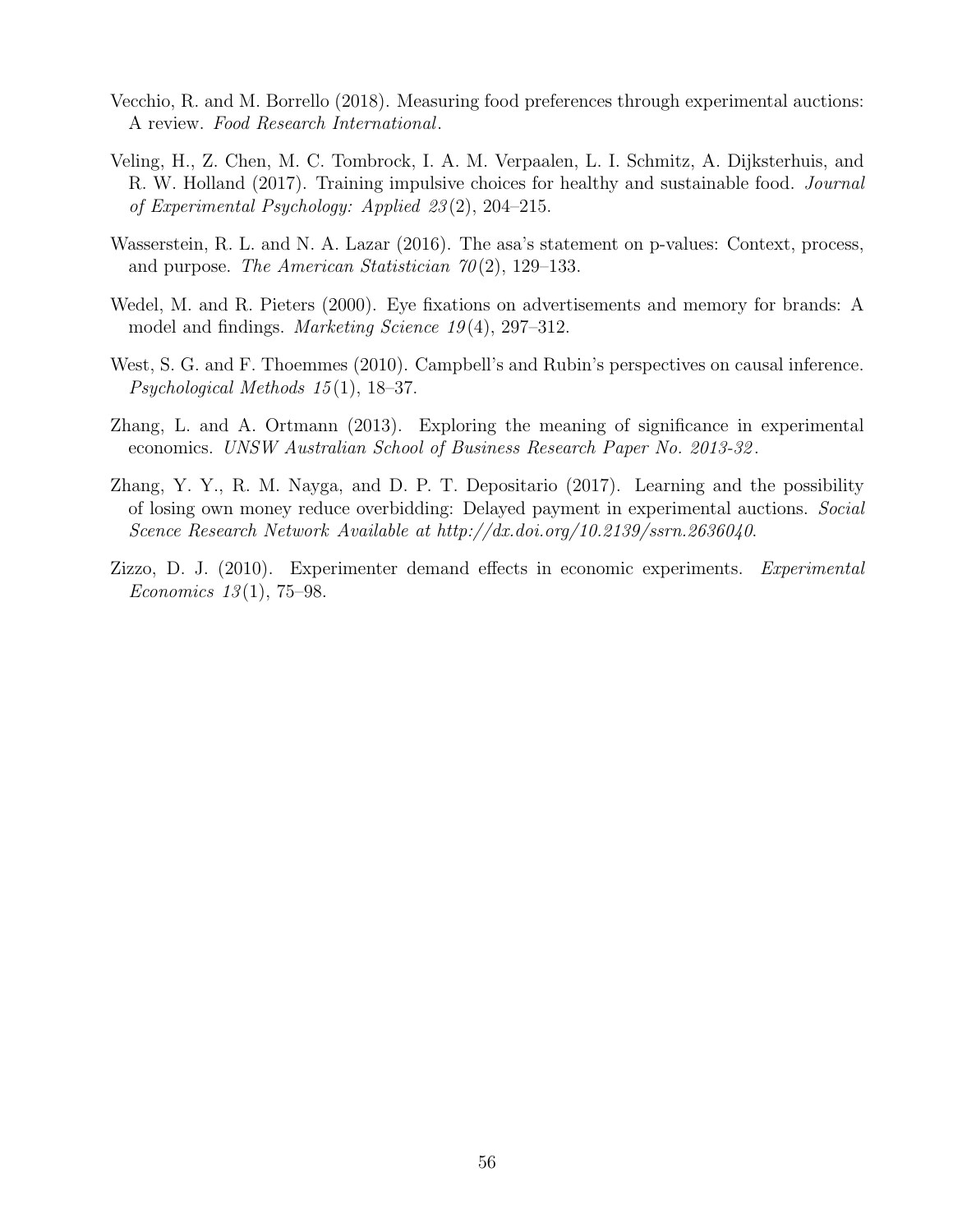# Electronic Supplementary Material of

How to run an experimental auction: A review of recent advances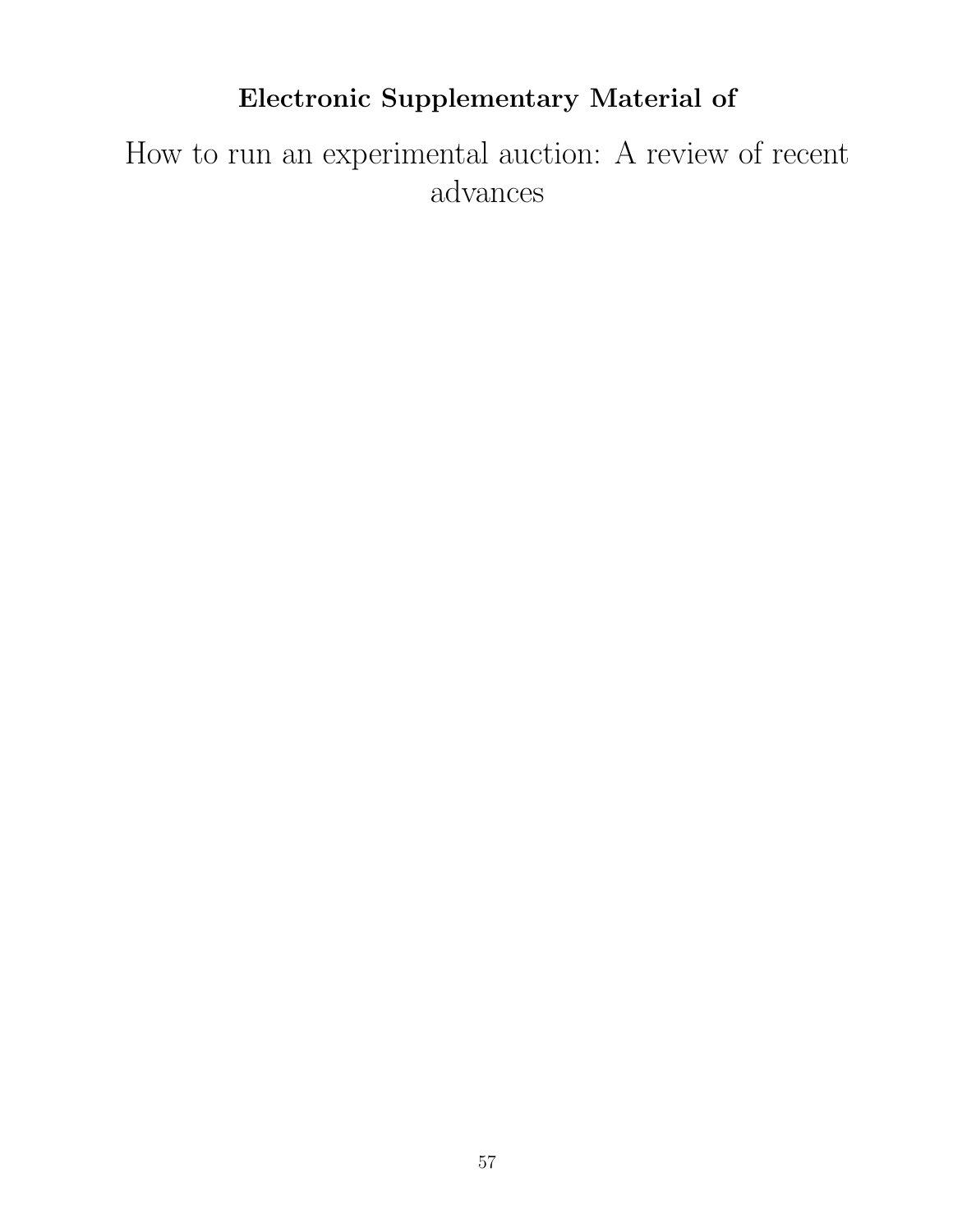## Sample size calculations: Stata code

```
*==============================================*==**==== Sample size calculations for ===*
*==== two-sided two-sample tests of means ===*
*==== in a repeated measures design ===*
*==============================================*local za=1.96 // Type I error (a=5%)
local zb=0.8416 // Type II error (b=20%)<br>local M=7 // N of repeated measure
                   \frac{1}{2} N of repeated measurements e.g., rounds
display "N M rho sigma diff"
foreach diff of numlist 0.5(1)2 { // define minimum detectable difference
foreach sigma of numlist 1(0.5)1 { \qquad // define values for sigma
foreach rho of numlist 0.5 0.8 { // define values for rho<br>display in yellow "N M rho sigma diff"
display in yellow "N
display in green round(2*( ((\text{Za'}+\text{Zb'})^2)*(\text{sigma'}^2)*(1+(\text{M'-1})*\text{rho'}))/(\text{M'*}(\text{diff'}^2)),1) ///
" `M' `rho' `sigma' `diff'"
}
}
}
```
# Cohen's  $f^2$ : Stata code

\*========================\*

```

* Create mock up dataset *
*========================*clear
version 14
set obs 300
gen id=_n
set seed 36774
gen bid1=round(runiform()*10,0.01)
```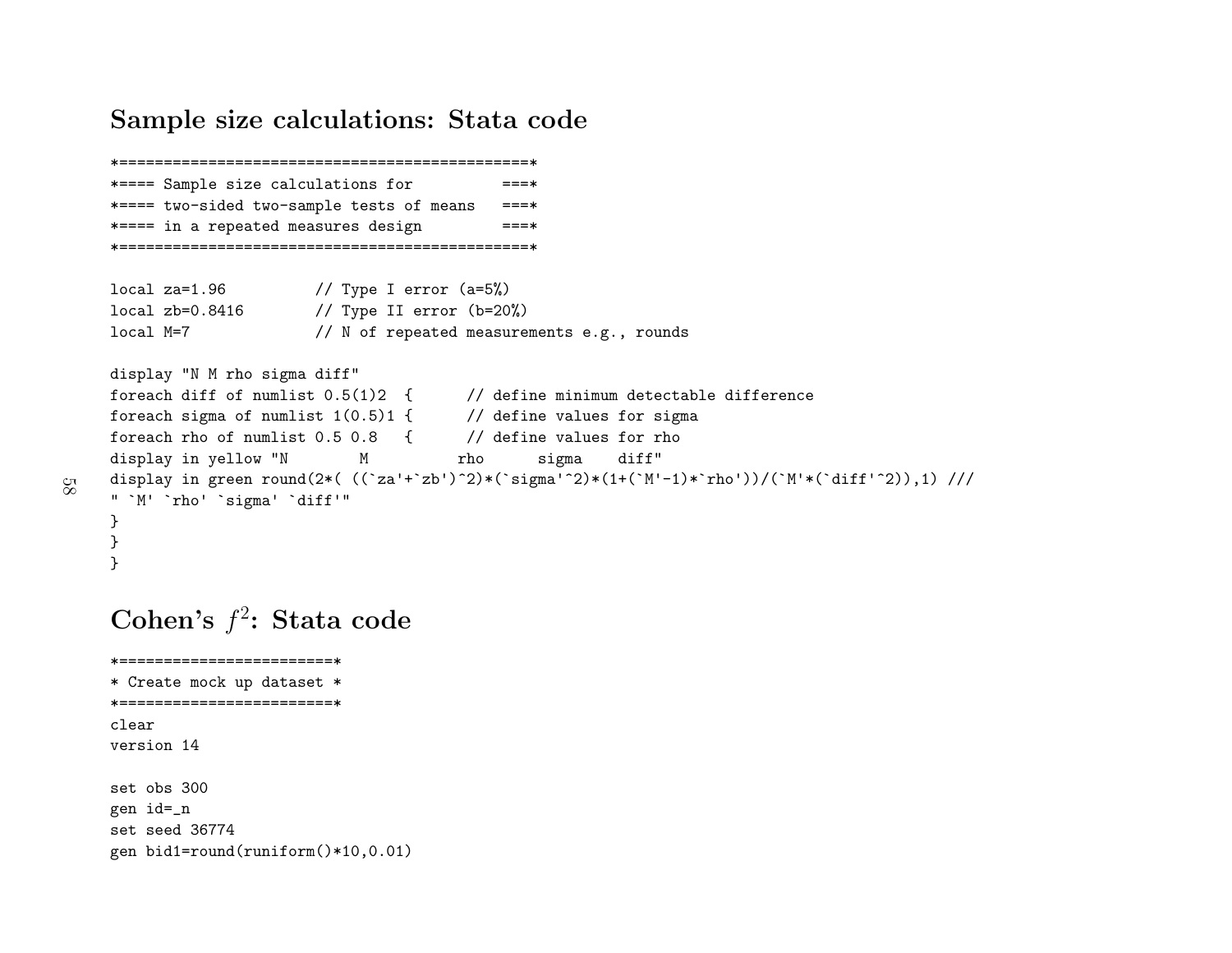```
gen bid2=bid1+round(runiform()*2,0.01)
gen bid3=bid2+round(runiform(),0.01)
gen bid4=bid1+round(runiform()*4,0.01)
gen bid5=round(runiform()*12,0.01)
gen age=18+round(runiform()*25,1)
gen treatment=round(runiform()*1,1)
```
 $59$ 

reshape long bid, i(id) j(round) // Reshape data in long form

```
*=======================*
* Calculate Cohen's f^2 *
*=======================** Get R-sq abc
quietly xtmixed bid i.treatment c.age c.round || id: // Estimate the model<br>scalar N=e(N) // Store number of ob
scalar N=e(N)<br>scalar v=N-e(df_m)-1 \qquad // Store number of observations<br>// Degrees of freedom
scalar v=N-e(df_m)-1 // Degrees of freedom<br>scalar u=1 // Degrees of freedom
                                                             // Degrees of freedom for the error variance
mltrsq // This will calculate R-squared after two-level mixed models
                                                             // Need to install the mlt package if have not been installed before
scalar r1abc=e(sb_rsq_l1)                // Snijders/Bosker R-squared Level 1<br>scalar r2abc=e(sb_rsq_l2)               // Snijders/Bosker R-squared Level 2
                                                             // Snijders/Bosker R-squared Level 2
* Get R-sq ab
quietly xtmixed bid i.treatment c.age || id:
mltrsq
scalar r1ab=e(sb_rsq_l1)
scalar r2ab=e(sb_rsq_l2)
* Get R-sq First estimate R2a, then calculate f2 for each variable
 * for the treatment variable
   quietly xtmixed bid i.treatment || id:
   mltrsq
scalar r1a=e(sb_rsq_l1)
   scalar r2a=e(sb_rsq_l2)
   do CI.do
 * for the age variable
```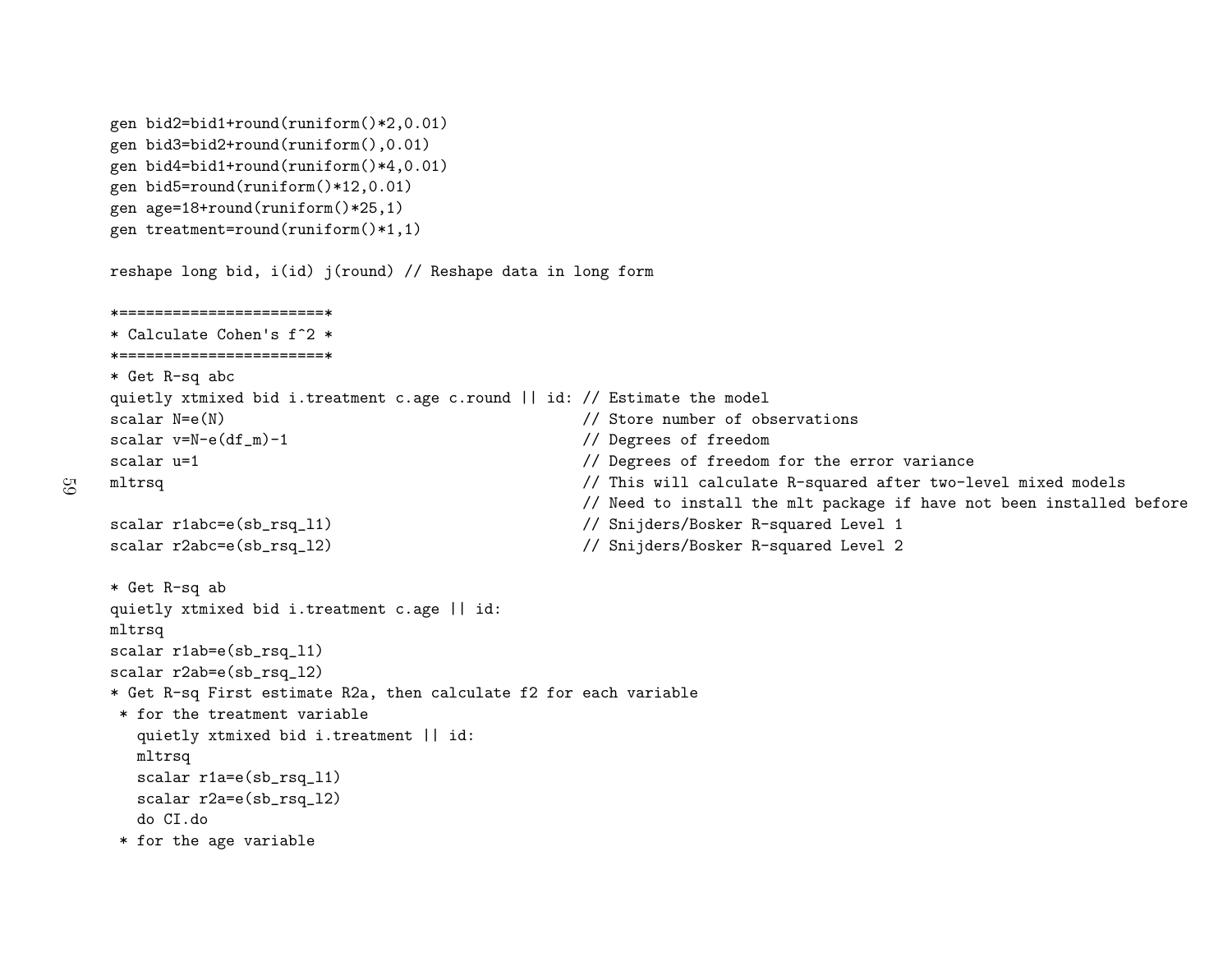```
quietly xtmixed bid c.age || id:
mltrsq
scalar r1a=e(sb_rsq_l1)
scalar r2a=e(sb_rsq_l2)
do CI.do
```
The code below should be <sup>p</sup>laced in <sup>a</sup> separate do file and saved with the name CI.do.

```
*==============================================*
*===== Calculate confidence intervals =========*
*== (put this code in a separate file ) ==*
*== (and save it as CI.do) ==*
*==============================================*
foreach x of numlist 1/2 { // Loop over the Snijders/Bosker Level-1 and Level-2 R-squared
scalar f2^x = (r^x x'ab - r^x x'a)/(1 - r^x x'abc) // This is the f-squared
* First set the confidence level
scalar conf=0.95 // e.g., 0.95 if 95% or 0.9 if 90%
scalar ulim=1-(1-conf)/2
scalar llim=(1-conf)/2<br>scalar fval=(f2`x'*v)/u
                                            // This is the F-statistic: f^2*v/uscalar lcp=0 \frac{1}{10000} // Lower centrality parameter, lamda (note that lambda ranges from 0 to 10000)<br>scalar ucp=50 \frac{1}{10000} // Upper limit of centrality parameter
                                            // Upper limit of centrality parameter
scalar probl=nF(u,v,lcp,fval) \frac{1}{2} // Initial probability given an lcp=0
if probl<=ulim {
scalar lcp=0
}
else if probl>ulim{
while probl>ulim {<br>scalar lcp=lcp+0.0001
scalar lcp=lcp+0.0001 // Iteratively try lcp values with a step of 0.0001<br>scalar probl=nF(u,v,lcp,fval) // this produces the probability of F stats being l
                                            // this produces the probability of F stats being lower
                                            // than fval given a non-centrality paramert lcp
}
```

```
60
```
}